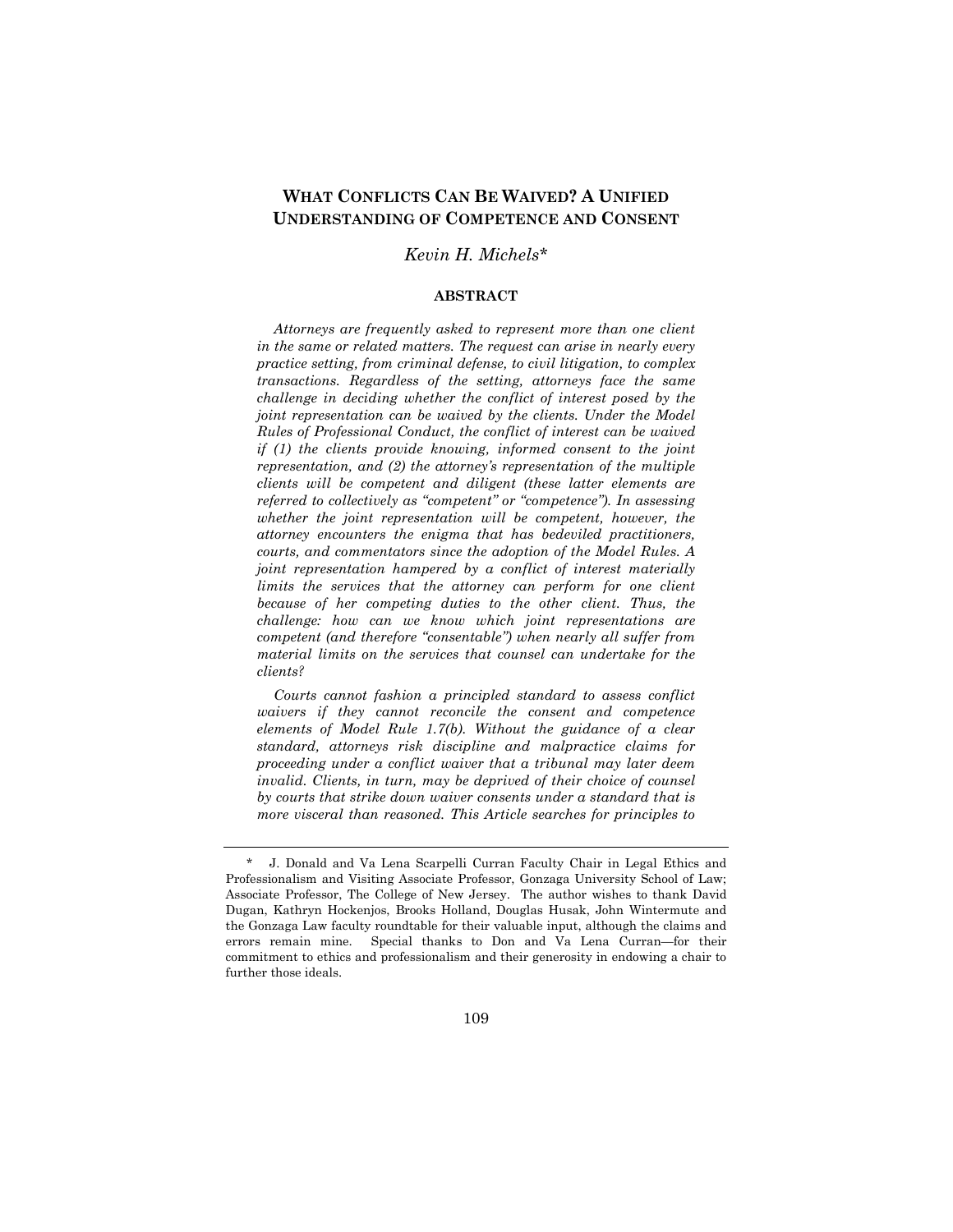*explain and unify our seemingly contradictory commitments to client choice and client protection.* 

*Drawing on the distinction between ends and means that grounds a limited form of paternalism and the emphasis of the Model Rules on client control over the objectives of the representation, this Article proposes a new test by which courts and practitioners can honor both the consent and competence elements of Model Rule 1.7(b). An informed conflict waiver must be rejected as incompetent if limitations on the means or procedures by which the attorney pursues the matter caused by the conflict of interest are likely to defeat the client's objectives for the representation (the "client-objectives" or "proposed" test).*

*Under this approach, we defer to the client's objectives, long understood as the sole province of the client; we intervene when the client makes decisions about means that are likely to undermine those objectives. The test of competency is not whether the representation has a material deficiency—the very reason why client consent was necessary in the first place. Moreover, the question is*  not whether the client would have been better off without the *consent, a decision that belongs to the client. By identifying what the client hopes to accomplish with the representation, the proposed test provides a baseline against which to measure the significance of the limitations caused by the joint representation. Not just any limits on means—even material ones—will invalidate a client's consent. When a client consents to limitations that are likely to undermine her own objectives for the representation, the representation is incompetent—by dint of the client's own more fundamental commitment. The client-objectives test accommodates both elements of Model Rule 1.7(b): competency and consent in tandem determine whether a client's consent to a joint representation should be upheld or disregarded.*

*In application, the client-objectives test calls for a rethinking of: the Supreme Court's approach to conflict waiver in the criminaldefense setting; the analysis of courts that have considered conflict waivers in civil litigation and transaction matters; and the approach of attorneys who are charged with determining in the first instance whether to accede to client requests for a joint representation. Given the stakes for clients and counsel, it is time we understood why and when a conflict can be waived.* 

|  | 1. No Informed Client Consents to Incompetence  129 |  |
|--|-----------------------------------------------------|--|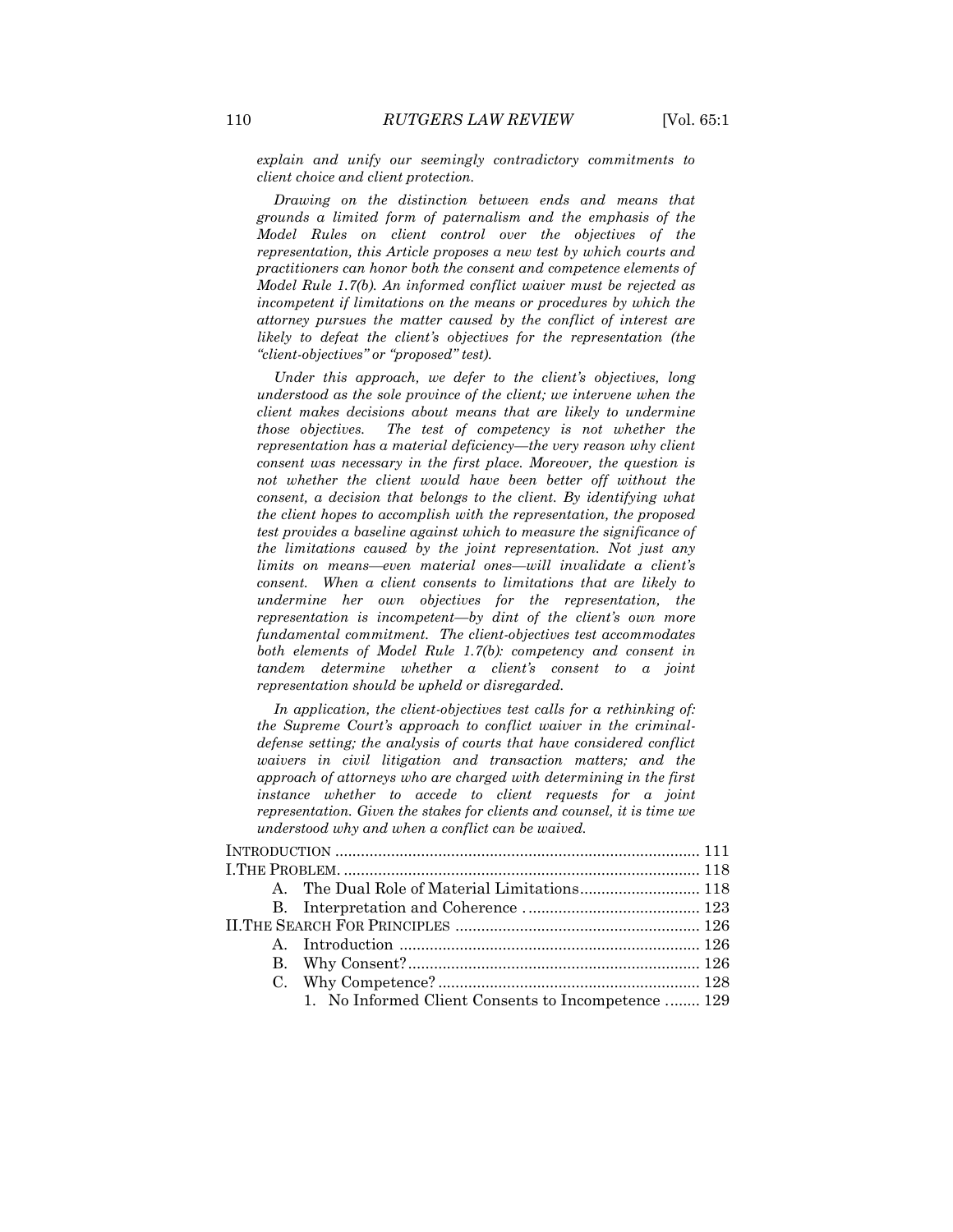## 2012] *CONFLICT WAIVERS* 111

|                                               | $3_{-}$                                              |  |
|-----------------------------------------------|------------------------------------------------------|--|
|                                               |                                                      |  |
| $\mathbf{A}$ .                                |                                                      |  |
| B.                                            |                                                      |  |
|                                               |                                                      |  |
|                                               |                                                      |  |
|                                               | 3. Likely to Defeat the Client's Goal  142           |  |
| C. The Proposed Test and the Model Rules  142 |                                                      |  |
|                                               |                                                      |  |
| $\mathbf{A}$                                  |                                                      |  |
|                                               |                                                      |  |
|                                               |                                                      |  |
|                                               | 2. The Proposed Test Applied to the Wheat Facts  148 |  |
| $C_{\cdot}$                                   |                                                      |  |
| D.                                            |                                                      |  |
| E.                                            |                                                      |  |
|                                               |                                                      |  |

## **INTRODUCTION**

<span id="page-2-0"></span>As attorneys learn quickly in practice, prospective clients do not always arrive alone at the law office for the initial meeting with counsel. Surprisingly often, they arrive with their co-plaintiffs or codefendants in civil litigation matters, with business partners or those with whom they propose to enter into a transaction, and—if they are at liberty to do so—with their co-defendants in criminal-defense matters. Under the *Model Rules of Professional Conduct* ("*Model Rules*" or "*Rules*"),<sup>1</sup> an attorney cannot represent these clients jointly unless (1) the affected clients consent to such joint representation after a disclosure of the disadvantages and limitations posed by proceeding jointly; and (2) the representation of clients will be

<sup>1.</sup> The American Bar Association promulgated the *Model Rules of Professional Conduct* in 1983, and it has amended them frequently since, including substantial revisions in 2002, based on the recommendations of the ABA Commission on Evaluation of the Rules of Professional Conduct ("Ethics 2000 Commission"), chaired by Chief Justice E. Norman Veasey. CTR. FOR PROF'L RESPONSIBILITY AM. BAR ASS'N, ANNOTATED MODEL RULES OF PROFESSIONAL CONDUCT (7th ed. 2011). The *Model Rules* are the subject of our discussion because of their widespread adoption by the states. Forty-nine states have adopted some version of the *Model Rules*, often with amendments. *See* Law. Man. on Prof. Conduct (ABA/BNA) 51:303 to 51:304 (Mar. 31, 2010) [hereinafter Lawyers' Manual] (summarizing the changes of each state in adopting the *Model Rules*). California is also considering adoption of the *Model Rules*. *See Proposed Rules of Professional Conduct*, THE ST. BAR OF CAL., http://ethics.calbar.ca.gov/Committees/RulesCommission/ProposedRulesofProfessional Conduct.aspx (last visited Jan. 27, 2013).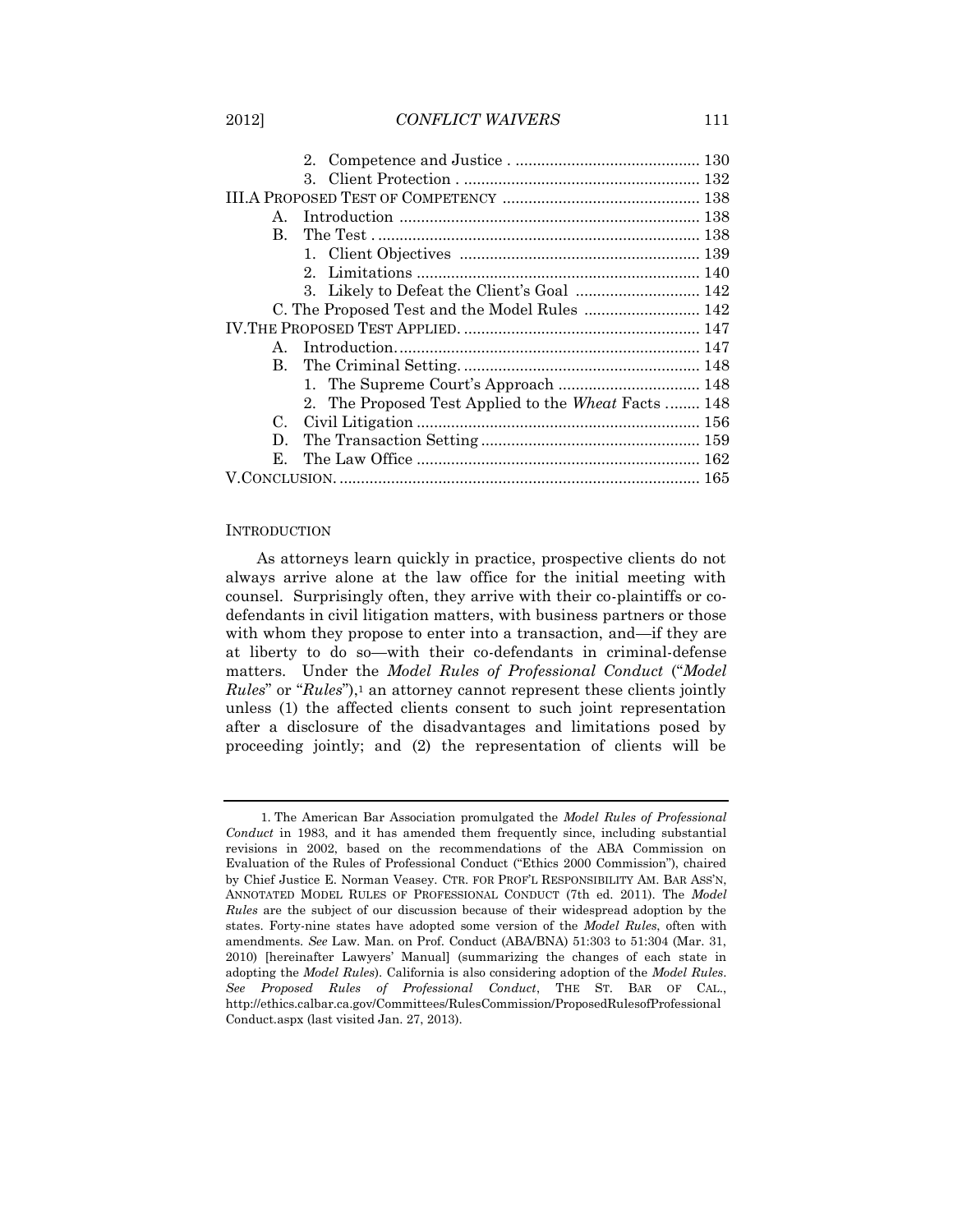competent and diligent despite the joint representation.<sup>2</sup>

Honoring these elements, the attorney should discuss with each of the prospective clients (hereinafter "clients") the problems posed by the joint representation, describing the material limitations on the services the attorney can provide for each client resulting from her competing obligation to the other.<sup>3</sup> The attorney might warn the clients, for example, that she will not be able preserve the confidences of one from the other, advise one client about matters that will disadvantage the other, pursue certain claims for one client that could harm the other, negotiate on behalf of one client against the other, and describe a host of other limitations arising out the particulars of the proposed joint representation.<sup>4</sup> Despite these material limitations, the clients may wish to consent to the conflict of interest because of the perceived or actual advantages of a joint representation, including the effectiveness of their chosen attorney, the tactical advantages of uniting, a belief that their transaction interests are more aligned than adverse, and a belief that joint representation will be less costly.<sup>5</sup>

The attorney must then turn to the second element of a valid conflict waiver under the *Model Rules*—whether the joint representation will be competent despite the material limitations that the attorney has described. This is where the attorney needs guidance. The attorney has just explained that she will not be able to provide material services and protections that the clients would have

<sup>2.</sup> MODEL RULES OF PROF'L CONDUCT R. 1.7(b) (2012). In order for a consent to be valid and enforceable, the attorney must: (1) obtain the "informed consent" of the clients; and (2) "reasonably believe" that she can represent the interests of the clients "competently" and "diligently." *Id*. This Article will generally assume that the lawyer has obtained informed consent in order to ask when and whether a conflicted representation will satisfy the demands of element (2). For convenience, this Article will use the term "competence" to refer to *both* the competence and diligence demands of element (2). *See infra* text accompanying notes 42-43. This Article principally examines joint or multiple representation conflicts of interest under Model Rule 1.7(b), i.e., whether conflicts posed by the simultaneous representation of two or more clients in the same or related matter will render the representation incompetent and therefore incurable even with informed client consent. *See id.* Model Rule 1.7(b) also allows for informed waivers of certain conflicts of interest posed by the simultaneous representation of adverse clients in unrelated matters. *See id.* While the clientobjectives test proposed herein should also determine whether informed waivers of "adverse-unrelated" conflicts should be overturned on competency grounds, application of the test to these circumstances will have to await a future work. Waivers of conflicts posed by obligations to a *former* client, the subject of Model Rule 1.9(a), are outside the scope of this Article.

<sup>3</sup>*. See* MODEL RULES OF PROF'L CONDUCT R. 1.0 (e) (2012) ("'Informed consent' denotes the agreement by a person to a proposed course of conduct after the lawyer has communicated adequate information and explanation about the material risks of and reasonably available alternatives to the proposed course of conduct.").

<sup>4</sup>*. See infra* notes 133-138 and accompanying text.

<sup>5</sup>*. See infra* notes 69-72 and accompanying text.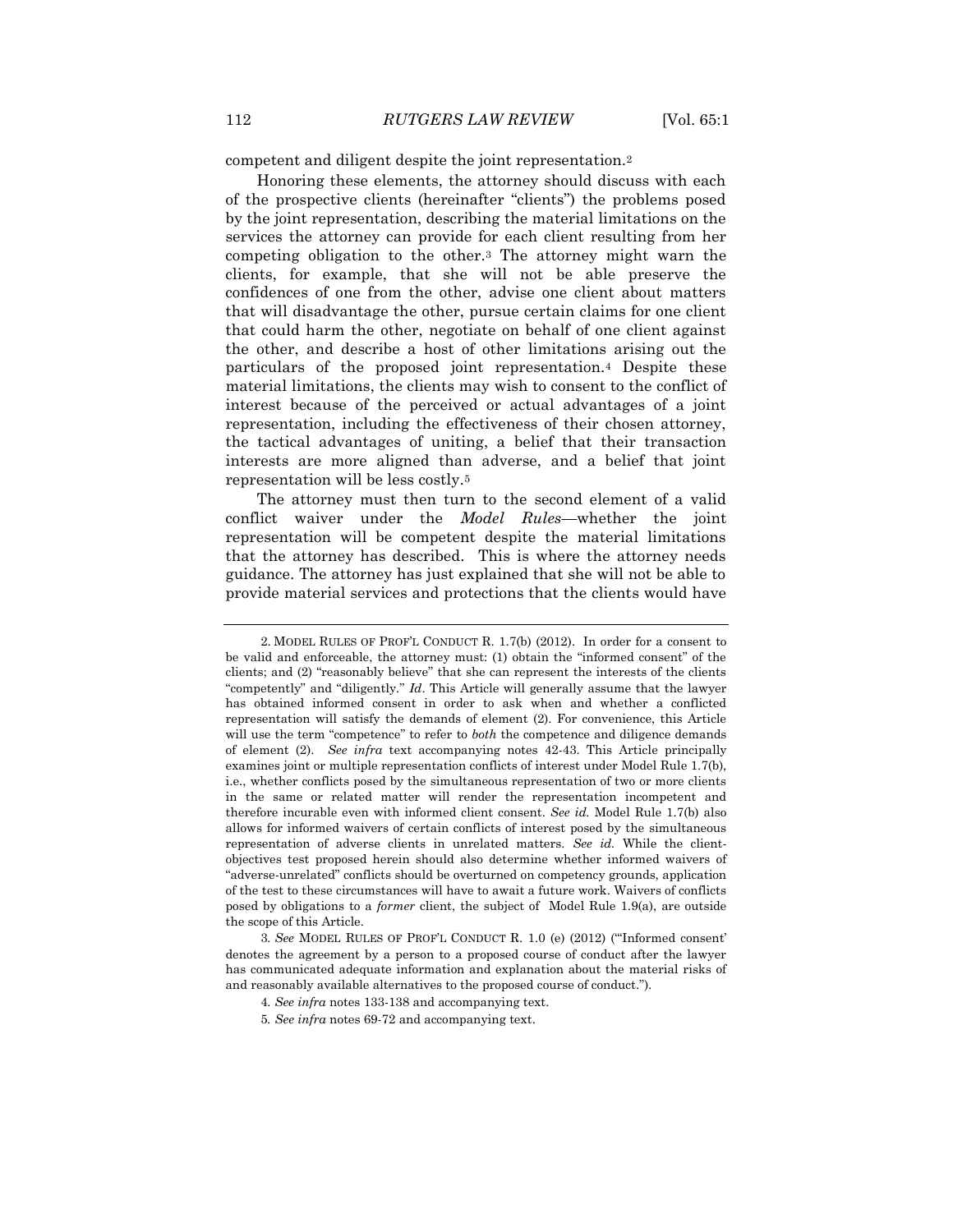received if each were represented by separate counsel. A joint representation that poses a conflict of interest—by its very nature materially limits the services that the attorney can perform for one client because of her competing duties to the other client. Thus, the challenge: how can the attorney know which joint representations are competent (and therefore "consentable") when nearly all are hampered by material limits on what counsel can do for the clients?

The conflict-waiver rules would seemingly have it both ways: they allow the client to make an informed decision to retain counsel despite a conflict of interest, but would take away that choice when the representation renders the representation incompetent. When we ask what conflicting representations are incompetent, however, we realize that the distinction between a competent and incompetent representation is unclear because it lacks a conceptual foundation. In choosing to proceed with a conflicted representation, the client presumably has a right to accept material deficiencies in the representation. Otherwise, a client would be allowed to waive a conflict of interest only when there is nothing of consequence to waive. Thus, the *Model Rules* are committed to the seemingly inconsonant notions that a representation can have material deficiencies and still be competent.

Not surprisingly, these conceptual difficulties have translated into grave problems for courts in determining whether a knowing waiver of a conflict of interest should be struck down as incompetent. In *Wheat v. United States*,<sup>6</sup> a leading Supreme Court case on conflict waiver in the criminal-defense setting,<sup>7</sup> a defendant waived a conflict of interest posed by his attorney's representation of other defendants in related but separate cases.<sup>8</sup> The trial court rejected the defendant's conflict waiver, requiring him to proceed at trial with other counsel, and the defendant was convicted.<sup>9</sup> Assuming without discussion that the waiver was informed,<sup>10</sup> the Court framed the issue as "when a district court may override a defendant's waiver of

<sup>6.</sup> 486 U.S. 153 (1988).

<sup>7</sup>*. See generally* WAYNE R. LAFAVE ET AL., CRIMINAL PROCEDURE § 11.9(c) (3d ed. 2011) (describing the effect of the *Wheat* decision on federal district court and state court approaches to conflict waiver in the criminal-defense setting). For recent examples of conflict-waiver questions considered by courts in the criminal-defense setting, see U.S. v. Massimino, 832 F. Supp. 2d 510, 515-16 (E.D. Pa. 2011) (codefendants); State *ex rel.* Horn v. Ray, 325 S.W.3d 500, 514-15 (Mo. Ct. App. 2010) (Norton, J., dissenting) (defendant and victim); People v. Glinton, 900 N.Y.S.2d 264, 265 (N.Y. App. Div. 2010) (defendant and witnesses).

<sup>8</sup>*. Wheat,* 486 U.S. at 157.

<sup>9</sup>*. Id.*

<sup>10</sup>*. See id.* at 172 (Stevens, J., dissenting) (objecting to majority's failure to give sufficient "weight to the informed and voluntary character of the clients' waiver" and noting that client had separate counsel advising him on "the wisdom of a waiver").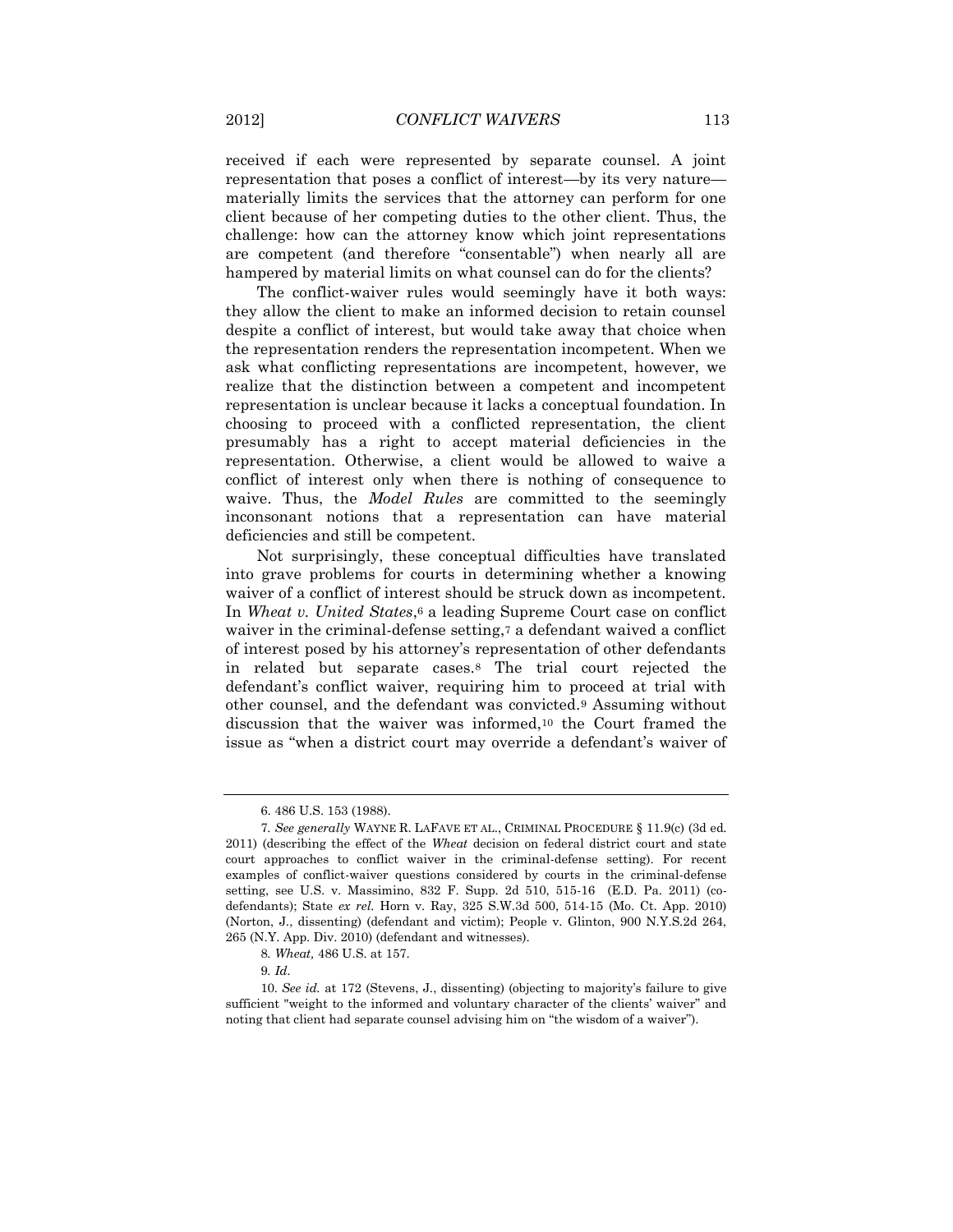his attorney's conflict of interest."<sup>11</sup> The question, as the *Wheat* Court noted, implicated the Sixth Amendment right of the defendant to counsel of his choosing<sup>12</sup> as well as the attorney-ethics rules on conflict of interest.<sup>13</sup> Citing concerns about whether the representation would be adequate in light of the conflict of interest,<sup>14</sup> a five-to-four majority of the Court upheld the trial court's rejection of the defendant's conflict waiver.<sup>15</sup>

Although the majority and dissenting opinions in *Wheat* differed profoundly on the applicable standard and the correct outcome, they shared one telling characteristic: neither sought to justify the standard they applied in assessing the validity of the client waiver.<sup>16</sup> In fact, Justice Rehnquist, writing for the majority, went so far as to suggest that different district courts might decide these matters differently and not be "right" or "wrong,"<sup>17</sup> implying that the Court had nearly abandoned the search for a principled standard by which to determine when knowing waivers should be affirmed or rejected. The stakes, however, demand principles, not impressions. The District Court denied Wheat his choice of an attorney who—by the prosecution's own characterization—had already proven extremely effective in gaining the acquittal of another defendant in the alleged conspiracy.<sup>18</sup> If we are to reject a client's choice of counsel despite an informed and voluntary conflict waiver, we need a genuine understanding of what renders a representation incompetent and therefore beyond client consent.

The problem is no less vexing in the civil litigation and transaction settings. <sup>19</sup> Except when a court or a committee opinion has expressly declared a certain representation unwaivable,

13*. Id*. at 160 ("Federal courts have an independent interest in ensuring that criminal trials are conducted within the ethical standards of the profession . . . .").

14*. Id*. at 162 (quoting United States v. Dolan, 570 F.2d 1177, 1184 (3d Cir. 1978)).

15*. Id*. at 164.

16*. See infra* note 219 and accompanying text.

17*. Wheat*, 486 U.S. at 164.

18*. Id.* at 170 n.3 (Marshall, J., dissenting) (quoting prosecutor: "Were I in [petitioner's] position I'm sure I would want Mr. Iredale representing me, too. He did a fantastic job in that . . . trial") (alteration in original).

19. There are several examples in the civil litigation setting of conflict waivers being obtained by counsel and then later challenged. *See, e.g.,* Unified Sewerage Agency v. Jelco Inc., 646 F.2d 1339, 1351 (9th Cir. 1981) (litigation involving general contractor and subcontractor); SEC v. King Chuen Tang, 831 F. Supp. 2d 1130, 1144 (N.D. Cal. 2011) (SEC enforcement action). There are also similar examples in the transaction setting. *See, e.g.,* Baldasarre v. Butler, 625 A.2d 458, 460 (N.J. 1993) (commercial real estate transaction); Ass'n of the Bar of the City of New York Comm. on Prof'l & Judicial Ethics, Formal Op. 2001-2 (2001) (corporate transaction); Illinois State Bar Ass'n Advisory Op. on Prof'l Conduct, Op. 96-05 (1996) (estate).

<sup>11</sup>*. Id*. at 158.

<sup>12</sup>*. Id*. at 159.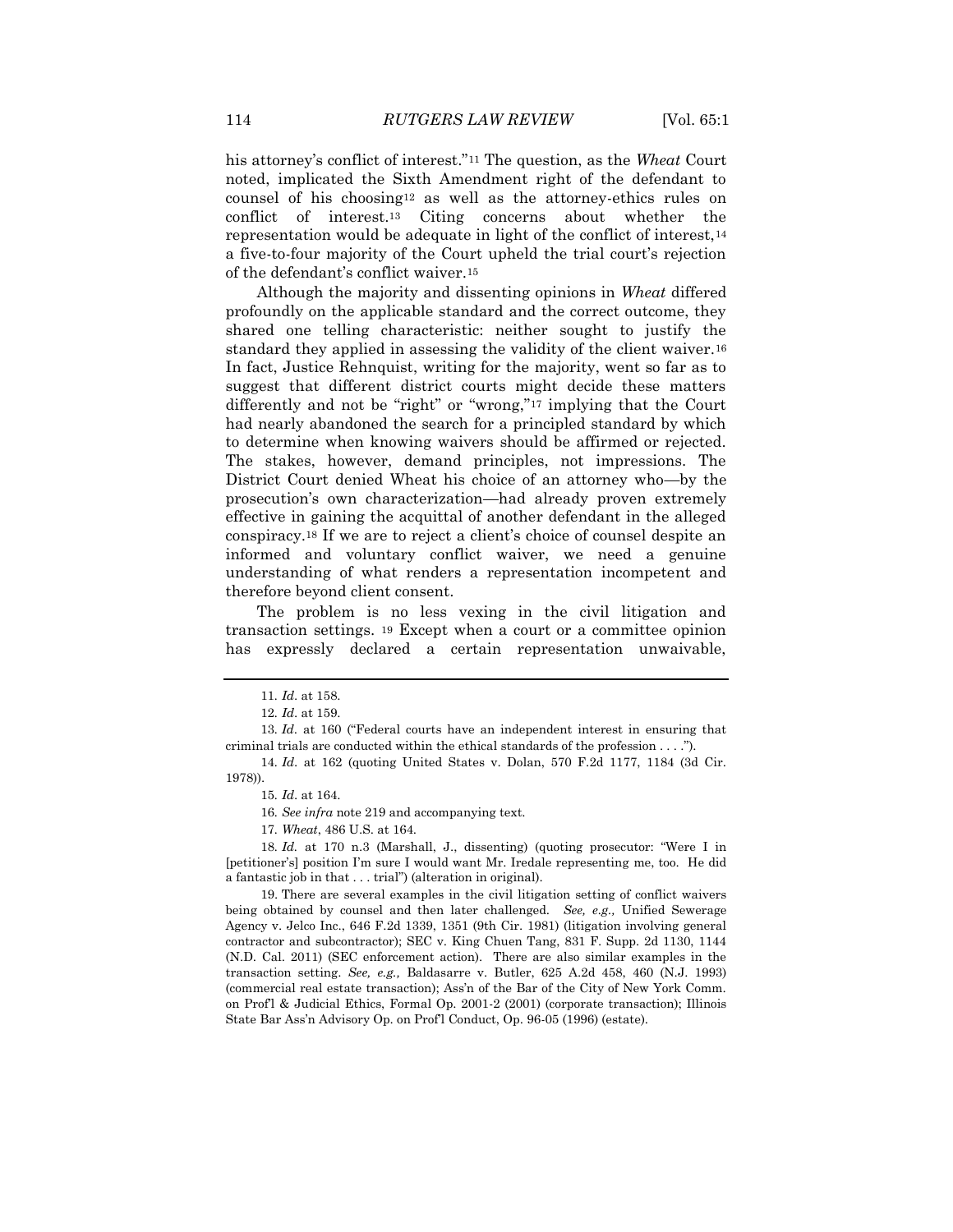attorneys have no clear standard by which to determine whether a concurrent conflict of interest can be waived by the client. A confused conflict-consent standard poses fairness problems for attorneys who may face discipline or malpractice not because a standard has been flouted but because of the difficulty of predicting whether it will be invalidated on later challenge.<sup>20</sup> Unable to predict whether a tribunal will later deem the conflict unwaivable, attorneys may be less likely to provide clients with the option to accept a dual representation even in those instances when knowing client consent *should* be sufficient. While there are often good reasons not to seek a conflict consent, incoherence in the doctrine that assesses their validity is not among them. Courts, in turn, may wrongfully deprive clients of their choice of counsel by rejecting conflict waivers without the guidance of a principled standard by which to assess their validity.<sup>21</sup>

Thus, whether a conflict can be waived is a concern for both courts and practitioners: courts need a standard by which to assess the competence of representations that are the subject of conflict waivers in the civil and criminal setting, and practitioners need guidance on whether to seek conflict waivers in the first place. In every setting, the problem is the same: why are some material risks posed by a conflict of interest acceptable and waivable by the client, while others render the representation incompetent and therefore warrant depriving the client of his choice of counsel?<sup>22</sup> This Article takes up the search for a principled answer.

<sup>20.</sup> In a later malpractice claim, the former client may assert that the consent, even if preceded by full disclosure of the risks, did not cure the attorney's conflict of interest because the representation was incompetent as a result of the conflict. *See* Lawyers' Manual, *supra* note 1, at 51:308 (cautioning that analysis of competency is "critical since clients who become unhappy with multiple representation frequently claim at some point that the lawyer should not have served as joint counsel despite the clients' assent"). A breach of the attorney ethics rules may be evidence of malpractice. MODEL RULES OF PROF'L CONDUCT pmbl. and scope (2012) ("[A] lawyer's violation of a Rule may be evidence of breach of the applicable standard of conduct."); Note, *Lawyers' Responsibilities and Lawyers' Responses*, 107 HARV. L. REV. 1547, 1557-67 (1994). Ironically, the disclosure necessary to gain an informed consent under Model Rule 1.0(e)–in effect a listing of problems that can befall the client as a result of the multiple representation–may provide courts and clients (who later challenge the multiple representation despite their consent) with a host of reasons why, under the competency requirement, consent should not have been sought in the first place. *See*  MODEL RULES OF PROF'L CONDUCT R. 1.0 cmt. 6 (2012).

<sup>21</sup>*. See infra* Part IV.B.2 (arguing that the *Wheat* court wrongfully deprived the client of his choice of counsel). A confused standard may also make it easier for adversaries who seek tactical advantage to gain disqualification of opposing counsel on the grounds that the conflict waiver is invalid, a possible motive in the *Wheat* case. *Wheat,* 486 U.S. at 170 n.3 (Marshall, J., dissenting).

<sup>22</sup>*. See* Peter R. Jarvis & Bradley F. Tellam, *When Waiver Should Not Be Good Enough: An Analysis of Current Client Conflicts Law*, 33 WILLAMETTE L. REV. 145, 173 (1997) (noting the difficulty of framing a clear rule to determine when conflicts are consentable).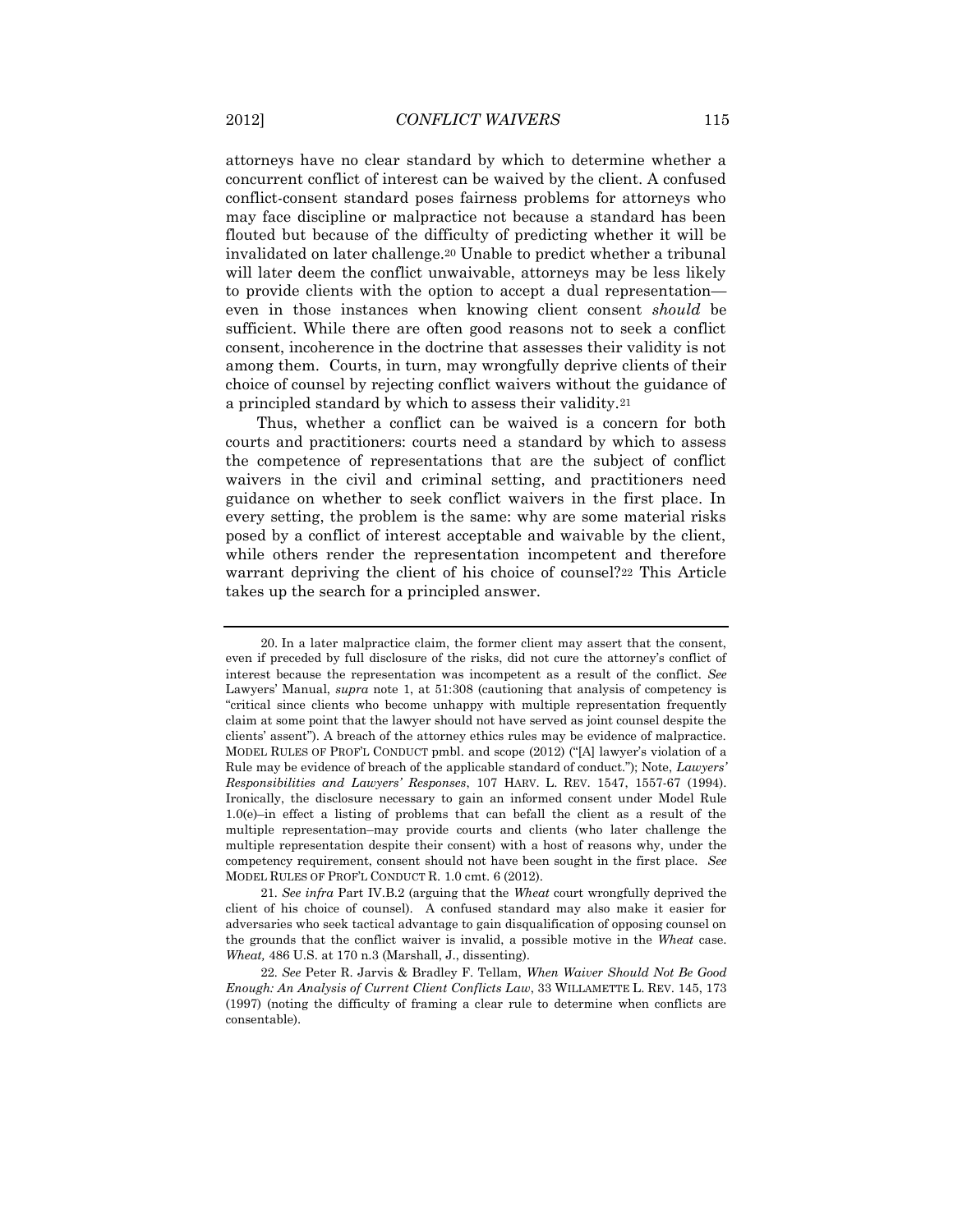Part I sets the stage by describing the current conflict-waiver rule, and the conceptual confusion that bedevils conflict consents. It contends that without some deeper understanding of how to integrate competency and consent, we are left either to defer to the client's informed consent or to reject the representation on competence grounds—without any basis for deciding why or when consent or competence should prevail over the other. <sup>23</sup> Part I finishes with a discussion of the nature of interpretation in the attorneyethics setting, examining the various sources of interpretative insight into the *Model Rules* and the special demands and opportunities to forge a coherent account of competing demands in a codified system.

Part II undertakes the search for principles to ground a viable standard by which to determine whether a conflict can be waived. First, it asks why we allow clients to consent to *any* conflicted representation, an inquiry that highlights our profession's deep commitment to client autonomy. Part II next asks why we reject the informed decision of a client to enter into a representation that is incompetent. The goal is not only to understand why we insist on competence, but also to understand how this understanding fits with the commitment to client autonomy that undergirds the consent element. A viable standard, Part II contends, must integrate each of these elements.

Part II next identifies and turns a critical eye to the various rationales for our insistence on competency despite a knowing consent. One theory has it that an attorney can never adequately describe the risks associated with an incompetent representation, a claim that is suspect for empirical and conceptual reasons. The next rationale holds that courts insist on competent representation in order to arrive at the truth or a just outcome, a rationale that conflates a client's right to present a vigorous argument with a duty to do so, and holds no force in the transaction setting, which is also subject to the competency standard.

Part II turns next to the remaining rationale for rejecting incompetent representations despite client consent: to protect the client against his own faulty decision making—a form of paternalism. This rationale holds promise and it avoids the problems posed by other rationales but—without a deeper understanding—it is

<sup>23</sup>*. See* Fred C. Zacharias, *Waiving Conflicts of Interest*, 108 YALE L. J. 407, 409- 10 (1998) (stating that the conflict rules serve "contradictory purposes"); Nancy J. Moore, *Conflicts of Interest in the Simultaneous Representation of Multiple Clients: A Proposed Solution to the Current Confusion and Controversy*, 61 TEX. L. REV. 211, 213 (1982) (noting that the waiver standard under the predecessor disciplinary rule, which allowed a conflict waiver only if it was "obvious" that the representation was nonetheless "adequate," was "at best, ambiguous"); Jarvis & Bradley, *supra* note 22, at 146 (suggesting that the *Model Rules* and the *Restatement* do not provide sufficient clarity for determining which joint representations cannot be waived).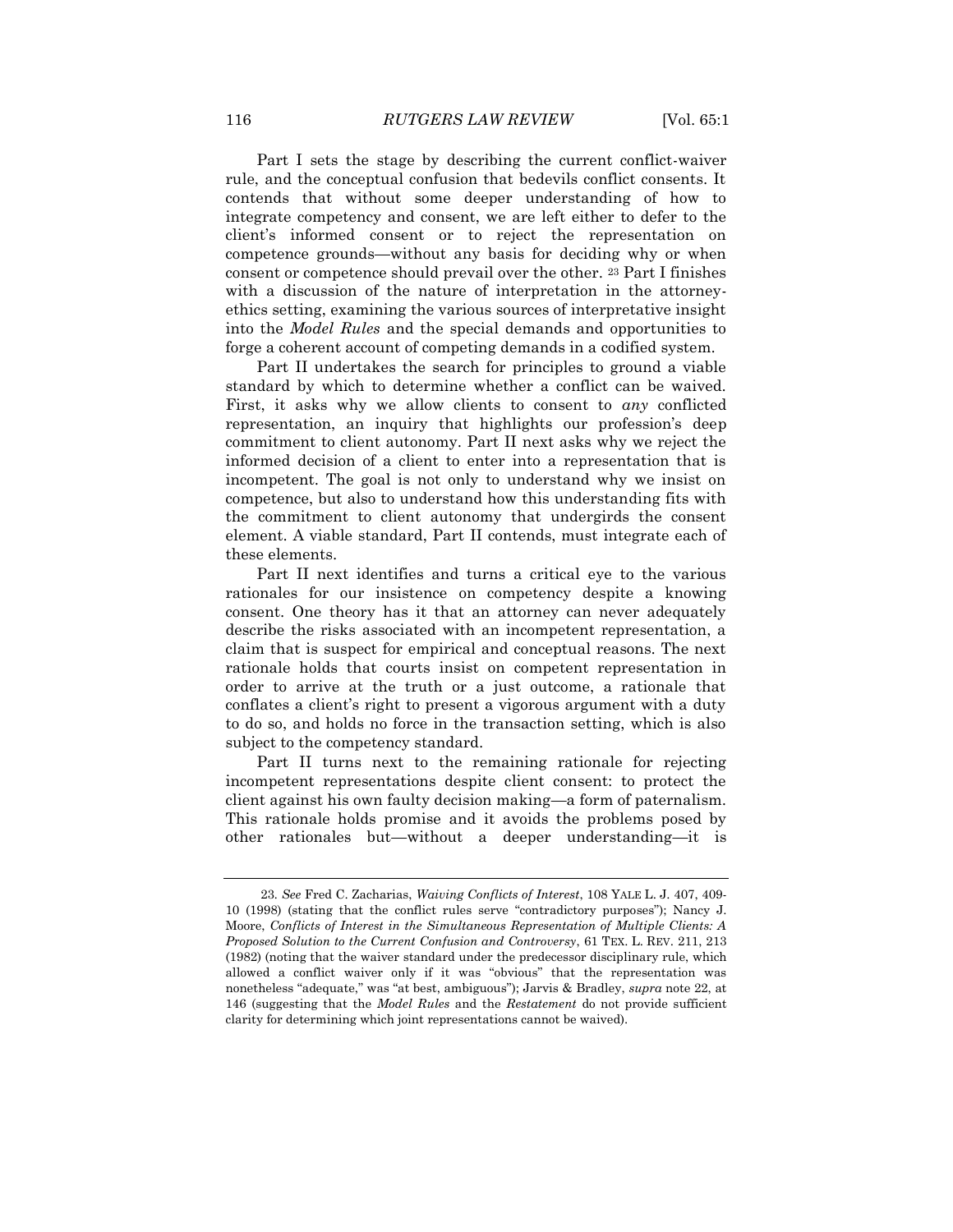insufficient to reconcile our commitment to client autonomy and our insistence on overruling client decisions on competency grounds. As a result, it does not show us how to distinguish between conflict consents that are allowed and those that are prohibited.

Part II unravels this mystery and offers a new way to understand why we prohibit client consent to an incompetent representation. It begins by distinguishing between various types of paternalism based on the nature of the intervention into another's decision making. Paternalism is typically understood as an *affront* to autonomy, and thus at odds with the legal profession's emphasis on the client's right to control the representation. Part II argues, however, that "means paternalism" explains how our intervention to protect clients can be squared with a commitment to client autonomy. Means paternalism distinguishes between a person's objectives and the means by which they are achieved. When a person has a certain goal and undertakes means that are likely to defeat that goal, intervention to prevent the person from undertaking such means can be understood as *preserving* or *enhancing* the person's autonomy. Means paternalism explains why courts should strike down conflict waivers that render the representation incompetent: it reconciles our twin commitments to client consent and competency, and it offers a basis by which to distinguish competent from incompetent representations.

Part III translates this understanding into a proposed legal standard: a conflict waiver must be rejected as incompetent under Model Rule 1.7(b) if limitations on the means or procedures by which the attorney pursues the matter resulting from a conflict of interest are likely to defeat the client's objectives for the representation (the "client-objectives" or "proposed" test). Part III elaborates on the elements of this test, showing how it resolves the paradox that has confounded court analysis of conflict waivers. The test of competency is not whether the representation has a material deficiency, the very reason why a waiver was required in the first place. Moreover, the question is not whether the client would be better off without the consent, a decision that belongs solely to the client. When a client consents to limitations that are likely to undermine her own objectives for the representation, the representation is incompetent by dint of the client's own more fundamental commitment. Part III explains why the proposed test accommodates both elements of Model Rule 1.7(b): competency and consent *in tandem* determine when and whether a client's consent to a joint representation should be upheld or disregarded.

Part IV applies the client-objectives test across the major practice areas. It begins with the *Wheat* case, explaining how the test fundamentally changes the analysis and outcome in the case, and how it would allow us to impose an enforceable, reviewable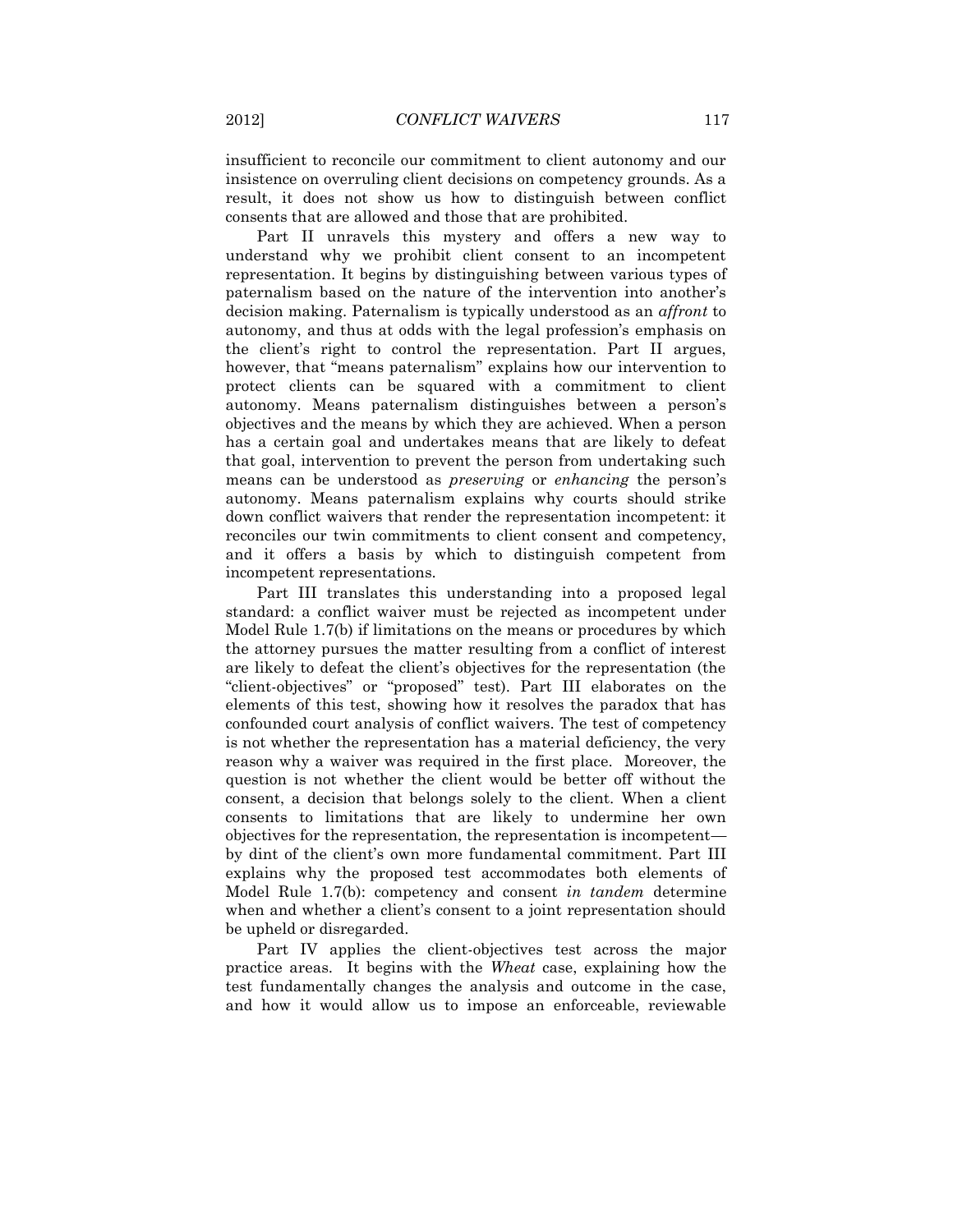standard on trial courts for client waivers in criminal-defense matters. It next considers, in turn, the civil litigation and transaction settings, where a careful inquiry into client objectives and conflict limitations explains when to accept or reject an informed client consent. Part IV also discusses how the proposed test will change our approach in still another setting—the law office, where attorneys need a clear standard by which to assess the competency of a proposed joint representation.

The conclusion will provide a brief overview of the proposed test and its rationale. It will distill much of the learning from the Article into a decision guide to aid practitioners and courts in determining what concurrent conflicts of interest can be waived.

#### I. THE PROBLEM

### *A. The Dual Role of Material Limitations*

Model Rule 1.7 sets forth the general rule on "concurrent" conflicts of interest.<sup>24</sup> Subject to the exception for consent, Rule 1.7(a) prohibits client representations that are directly adverse or present a "significant risk" that the attorney's duties to the client will be materially limited by the attorney's "responsibilities to another client, a former client or a third person or by a personal interest of the lawyer."<sup>25</sup> With exceptions for assertion of claims against a current client in the same litigation matter<sup>26</sup> and representations prohibited by law,<sup>27</sup> the Rule allows representations despite a concurrent conflict if "the lawyer reasonably believes that the lawyer will be able to provide competent and diligent representation to each affected client;"<sup>28</sup> and the client provides "informed consent,

<sup>24.</sup> MODEL RULES OF PROF'L CONDUCT R. 1.7 (2012). The *Model Rules* parse conflicts of interests into two main categories—(i) conflicts between present interests or obligations of the lawyer to other clients or herself, termed "concurrent" conflicts, which are addressed by Rules 1.7 and 1.8; and (ii) conflicts between a current and a prior client, which are addressed by Rule 1.9. This Article asks when concurrent conflicts of interest can be waived. Conflicts with prior clients present no such question because—unlike concurrent conflicts—they can be waived on the informed consent of the client without satisfying an additional competency demand. *Id.* R. 1.9(a); *see* RESTATEMENT (THIRD) OF THE LAW GOVERNING LAWYERS § 122 cmt. g(iv) (2000) ("[W]hen the representation involves the same matter or the matters are significantly related, it may be more difficult for the lawyer to provide adequate legal assistance to multiple clients.").

<sup>25.</sup> MODEL RULES OF PROF'L CONDUCT R. 1.7(a) (2012).

<sup>26</sup>*. Id.* R. 1.7(b)(3).

<sup>27</sup>*. Id.* R. 1.7(b)(2).

<sup>28</sup>*. Id.* R. 1.7(b)(1). Forty-seven states prohibit conflict waivers that will render the representation incompetent, although some vary the language describing the competency element. The overwhelming majority of states have adopted the exact language of the *Model Rules* with respect to this requirement. *See* Lawyers' Manual*, supra* note 1, at 51:303-04. The *Model Code of Professional Responsibility*, which was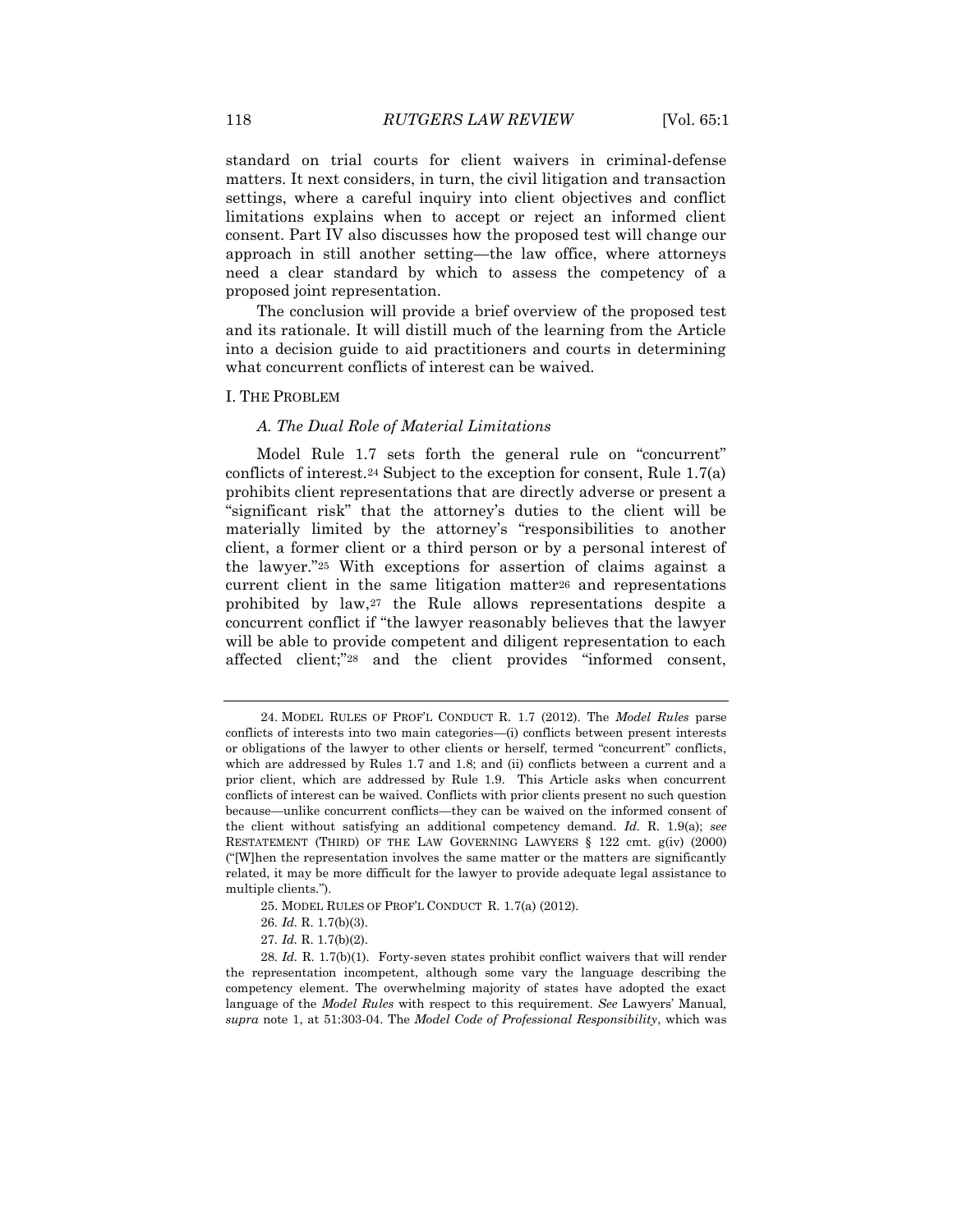confirmed in writing."<sup>29</sup> Informed consent, in turn, is defined as an agreement "after the lawyer has communicated adequate information and explanation about the material risks of and reasonably available alternatives to the proposed course of conduct."<sup>30</sup> Thus, with exceptions, the ethics rules allow consent to cure conflicts of interest if (1) the consent is informed; and (2) the representation of each client will be "competent and diligent."<sup>31</sup>

A close examination of the two conditions of consent reveals the tension encoded in the *Model Rules*. A conflict of interest is one that poses direct adversity with another client or a substantial risk of a material limitation on the work that the attorney can do for one or more clients.32 In order to elicit consent to proceed with the representation despite the conflict, the attorney must disclose these risks to the prospective clients.33 Thus, a client who consents to a concurrent conflict has agreed to accept the material risks of a "[m]aterial [l]imitation" on the representation by direct adversity with another client.<sup>34</sup> Notwithstanding that material limitation, the attorney must reasonably believe that she can perform the representation competently and diligently.<sup>35</sup> Thus, the representation must be *objectively* competent and diligent even though it is hobbled by direct adversity or the significant risk of a material limitation.<sup>36</sup>

35*. Id.* R. 1.7(b)(1).

in effect in most states prior to adoption of the *Model Rules*, provided in part that an attorney could seek consent to a multiple representation "if it is obvious that he can adequately represent the interest of each." MODEL CODE OF PROF'L RESPONSIBILITY DR 5-105(c) (1980); *see also* Lawyers' Manual*, supra* note 1, at 51:303. Seven states have retained either the language of that provision or a variation thereof. *See, e.g.*, MASS. RULES OF PROF'L CONDUCT R. 1.7(b)(1) (2012) (providing that a conflict can be cured by consent if "the lawyer reasonably believes the representation will not be adversely affected"). These standards likewise implicate the question addressed in this Article, namely, which conflicts can be cured by consent? Only Florida, Georgia, and California impose no competency requirement on a conflict waiver. *See* FL. RULES OF PROF'L CONDUCT R. 4-1.7 (2012); GA. RULES OF PROF'L CONDUCT R. 1.7 (2012); CAL. RULES OF PROF'L CONDUCT R. 3-310 (2012) (showing omission of competency requirement on a conflict waiver). California is considering adoption of the *Model Rules*, however, and its proposed version of Rule 1.7(b) would match the competency requirement of the *Model Rules*. *See* CAL. RULES OF PROF'L CONDUCT R. 1.7(b) (Proposed Official Draft 2010), *available at* http://ethics.calbar.ca.gov/LinkClick. aspx?fileticket=7MbhFr6ih-w%3D&tabid=2161.

<sup>29.</sup> MODEL RULES OF PROF'L CONDUCT R. 1.7(b)(4) (2012).

<sup>30</sup>*. Id*. R. 1.0(e).

<sup>31</sup>*. Id.* R. 1.7(b)(1); *see also supra* note 1 and accompanying text.

<sup>32</sup>*. Id.* R. 1.7.

<sup>33</sup>*. Id.* R. 1.8(a)(1).

<sup>34</sup>*. See id.* R. 1.7 cmt. 8 (requiring consent to a material limitation "[e]ven where" there is no direct adverseness," implying that the latter poses even greater concern)

<sup>36.</sup> Ill. State Bar Ass'n Advisory Op. on Prof'l Conduct, Op. 96-05 (1996) ("Whether a lawyer 'reasonably believes' his dual representation will not adversely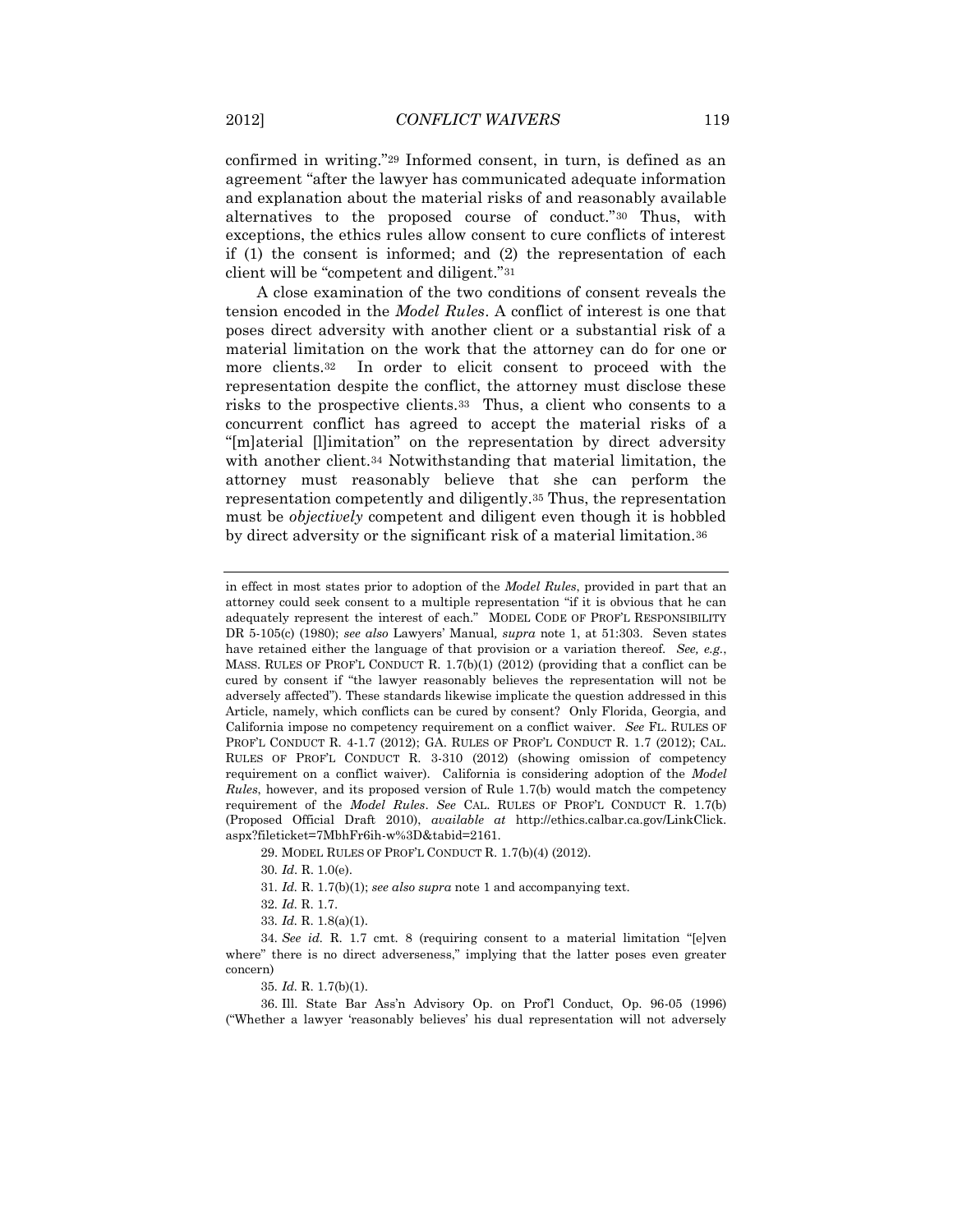How can a representation that suffers from direct adversity or a material limitation be "competent and diligent"?<sup>37</sup> If we cannot reconcile this seeming inconsistency, we cannot evaluate conflict waivers under Rule 1.7. Competence, which is required in all representations by Model Rule 1.1, requires in part "thoroughness . . . reasonably necessary for the representation."<sup>38</sup> Diligence, which is required by Model Rule 1.3, requires "reasonable diligence and promptness in representing a client" or—as the comments to the Rule state—"whatever lawful and ethical measures are required to vindicate a client's cause or endeavor."<sup>39</sup> (As noted earlier, for ease of reference, we will use the term *competence* to refer collectively to the closely related demands of competence and diligence, unless a distinction between the two bears on the analysis.) Thus the definitions shed little light on the problem: how can an attorney be said to have acted thoroughly or to have taken whatever measures are reasonably required to vindicate the client's interests when she is, by definition, not pursuing a material element of the representation due to a conflict?

Some examples may help to illuminate the challenge posed by the dual demands of informed consent and competence. Suppose that an attorney obtains informed consent to represent:

A criminal defendant, disclosing that the attorney will

37. MODEL RULES OF PROF'L CONDUCT R. 1.7(b)(1) (2012). Let us clear away one tempting argument. Perhaps the client, in consenting to a concurrent representation, does not agree to a material limitation but merely the *risk* of such limitation rather than its eventuality. A literal reading of Rule 1.0(e), which requires disclosure of "material risks" could support this view. *See id.* R. 1.0(e). Moreover, lawyers sometimes seek waiver of potential conflicts, which might be understood as acceptance of risks that may or may not eventuate. Nonetheless, it is questionable whether a risk and its occurrence can be separated conceptually for conflict waiver purposes. If the client accepts only the risk but not the eventuality of a limitation resulting from a conflict of interest, presumably the attorney would have to withdraw or seek a new consent if and when the risk eventuates. If this is the case, then it is unclear why client consent is worth obtaining in the first place. Moreover, there would be no reason for Model Rule 1.7 to insist on competence in the representation despite the consent if the client accepted no actual (as distinct from possible) limitation, since a new consent would be required if the risk eventuated. *See id.* R. 1.7(b)(1). Moreover, the new waiver for an actual as distinct from potential conflict would be subject to the same competency demands of Rule 1.7(b), and thus the question remains: how can a representation be subject to a material limitation and still be competent? *See generally* GEOFFREY C. HAZARD, JR. & W. WILLIAM HODES, THE LAW OF LAWYERING § 10.4 (3d ed. 2001 & Supp. 2004) [hereinafter HAZARD & HODES] (noting that modern understanding of conflicts of interest emphasizes the degree of risk of harm, and that "it is no longer appropriate to speak of 'potential' versus 'actual' *conflicts of interest*").

38. MODEL RULES OF PROF'L CONDUCT R. 1.1 (2012).

39*. Id.* R. 1.3 cmt. 1 (requiring "commitment and dedication to the interests of the client . . . with zeal in advocacy upon the client's behalf").

affect his relationship is determined by an objective, not subjective, standard based upon what the 'reasonable lawyer' would believe.").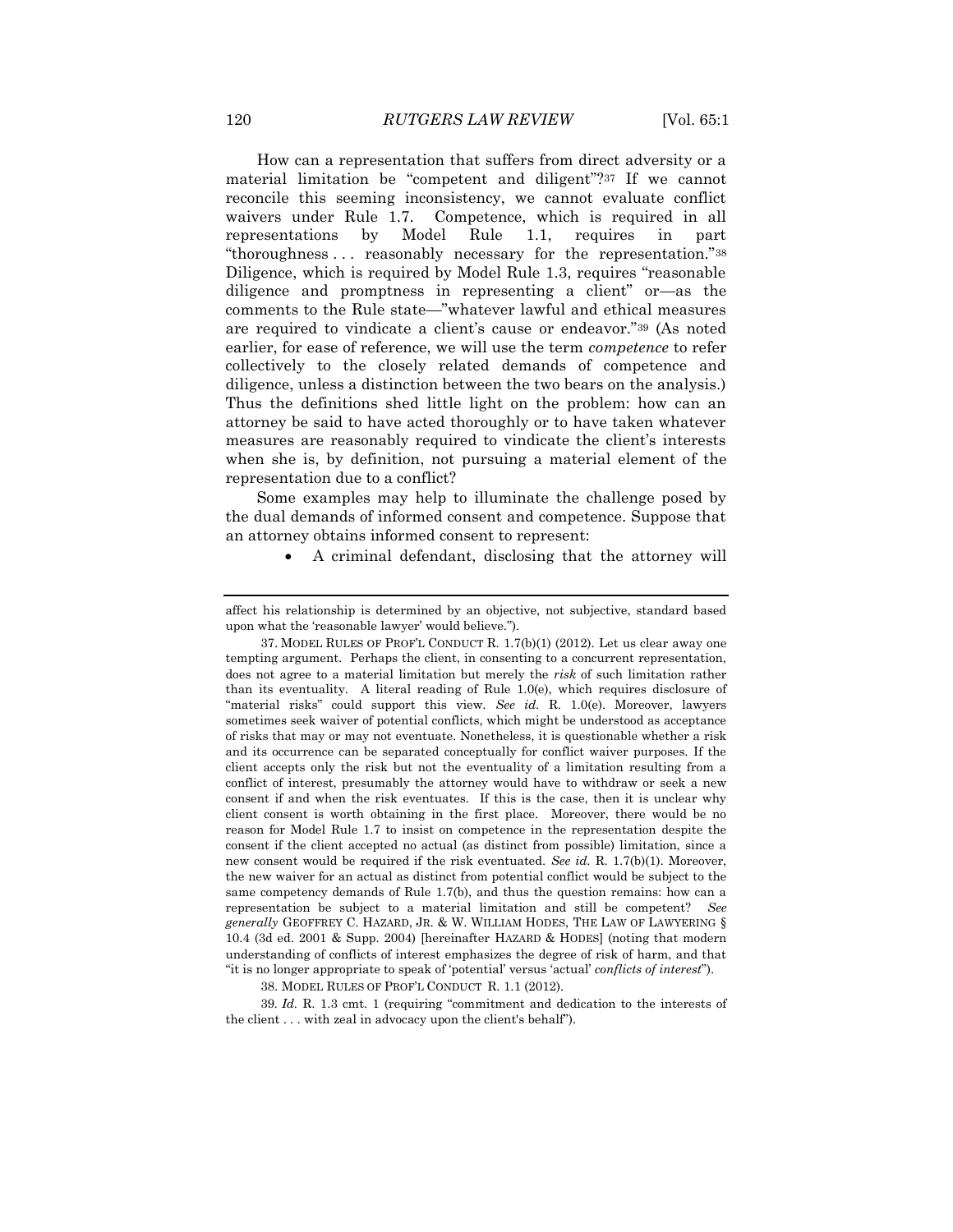not be able to cross-examine a witness at trial because he represents the witness in the defense of related charges in a separate proceeding;

- Two clients in a suit against various tortfeasors, disclosing that the attorney cannot name either co-client as a third-party defendant even though one may have potential liability to the other arising out of the tort;
- Two parties to a shareholder agreement, disclosing that the attorney cannot counsel the clients on an individual, confidential basis; and
- The buyer and seller in a complex commercial real estate transaction, disclosing that the attorney cannot negotiate on behalf of either party or assist one party in advancing terms that may disadvantage the other.<sup>40</sup>

While these examples range widely across the practice spectrum, their common elements expose the tension that bedevils waiver analysis. In each instance, (1) the attorney gained the informed consent of the client to a conflict of interest; $41$  (2) the conflicts are "concurrent," that is, they involve an ongoing representation of two or more clients as distinct from a current and a prior client;<sup>42</sup> (3) in seeking the informed consent of the clients, the attorney has disclosed that she will be unable to perform a material aspect of the representation because of the conflict (the "material limitation"); (4) the clients have chosen to retain the attorney despite the material limitation; and (5) the attorney or ultimately a tribunal is asked to determine whether the representation is competent and therefore "consentable" or "waivable" despite this material limitation.

Readers will bring a variety of intuitions to these examples. Some may reject one or more of the representations despite disclosure and consent because the quality of representation has fallen below acceptable limits. The well runs dry, however, when we probe a bit deeper into what makes one limitation acceptable and another not when both are, by definition, material limits on what the lawyer will perform for the client.<sup>43</sup> Does waiver analysis commit us to developing two standards of incompetence—one for

<sup>40.</sup> We will examine and offer solutions to these and other conflict-waiver scenarios in Part IV, *infra*.

<sup>41.</sup> In order to constitute informed consent, the disclosures would no doubt require more than the brief descriptions provided in the above scenarios. *See infra* notes 132-37 and accompanying text.

<sup>42</sup>*. See supra* note 24 and accompanying text.

<sup>43.</sup> Competency requires "thoroughness . . . reasonably necessary for the representation." MODEL RULES OF PROF'L CONDUCT R. 1.1 (2012). Absent a theory of how conflict consent and competency relate, it is difficult to explain how a failure to perform a material aspect of a representation can *ever* be consistent with the competency demands of Model Rule 1.1.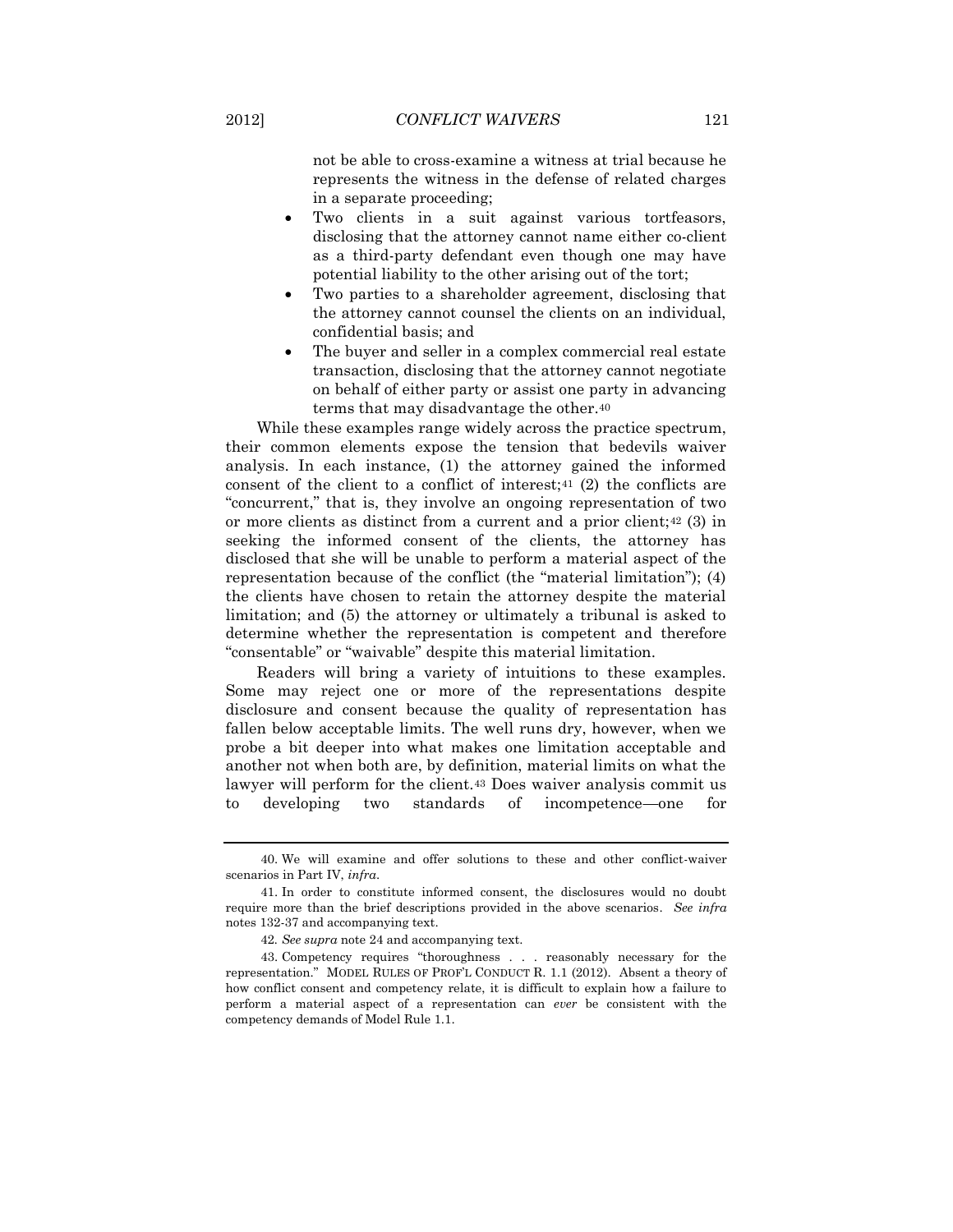representations generally and another for conflicts? If so, by what rationale would such dual definition be justified, and how would we fashion a principled distinction between differing levels of incompetence without simply imposing on the client our own view of her best interests?<sup>44</sup>

Others might focus on the quality of the disclosure that preceded the client's agreement to the representation. <sup>45</sup> That approach leads to a new challenge, however. If client consent is sufficient to wash away concerns about the attorney's failure to perform a material aspect of the representation, then the competence standard of Model Rule 1.7(b) has been rendered a nullity. By this light, incompetence would *never* be reason to invalidate an informed consent since the client will already have consented to the failings in the representation. While some have argued that competence should not be a concern if the client's consent is informed,<sup>46</sup> the *Model Rules* reject this approach by insisting on *both* informed consent and competence.

What is striking about the approaches of our hypothetical observers is their shared indifference to the concerns of the other. Each would attempt to evaluate the enforceability of the client's waiver on the basis of *either* competency or consent, but not both, a tension that is reflected in the caselaw.<sup>47</sup> Unless we have a theory of how consent and competence *interrelate*, courts are left to select which value to elevate over the other. An analysis based on competence or consent alone leaves us with stark poles: representations that are invalidated because of material limitations

<sup>44.</sup> For a discussion of the best-interests approach, *see infra* notes 104-08 and accompanying text.

<sup>45.</sup> Indeed, the *Restatement* notes that consents are often struck down because they are ill-informed and "[d]ecisions involving clients sophisticated in the use of lawyers, particularly when advised by independent counsel, such as by inside legal counsel, rarely hold that a conflict is nonconsentable." RESTATEMENT (THIRD) OF LAW GOVERNING LAWYERS  $\S$  122 cmt. g(iv) (2000). Why, however, should the quality of consent bear on the competency of a representation when consent and competency are distinct elements of a conflict waiver under Model Rule 1.7(b)?

<sup>46</sup>*. See infra* note 75 and accompanying text.

<sup>47</sup>*. Compare In re* Jans, 666 P.2d 830, 833 (Or. 1983) ("It is never proper for a lawyer to represent clients with conflicting interests no matter how carefully and thoroughly the lawyer discloses the possible effect and obtains consent."), *with* Unified Sewarage Agency of Washington Cnty., Or. v. Jelco Inc., 646 F.2d 1339, 1350 (9th Cir. 1981) ("We do not find it necessary to create a paternalistic rule that would prevent the client in every circumstance from hiring a particular attorney if the client knows that some detriment may result from that choice in a later suit. Clients who are fully advised should be able to make choices of this kind if they wish to . . . ."). A third approach would be to ban joint representations altogether, regardless of circumstance or consent. *See* Debra Lyn Bassett, *Three's a Crowd: A Proposal to Abolish Joint Representations*, 32 RUTGERS L.J. 387, 456 (2001) (citing inadequacy of waiver and the "inherent dangers of joint representation" in support of a categorical ban).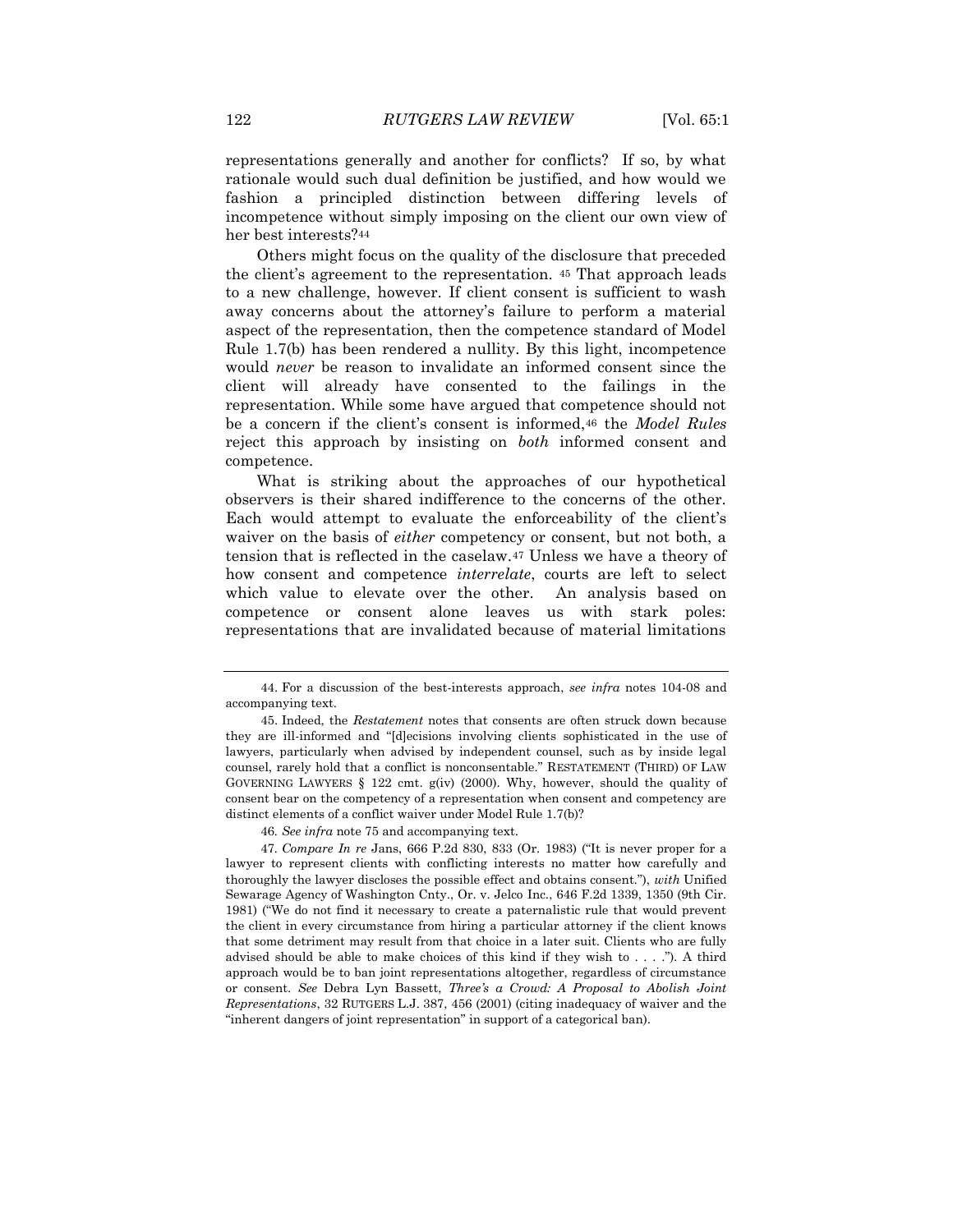despite informed consent; or representations that are upheld because of informed consent despite material limitations. The *Model Rules*, however, implicitly demand integration of consent and competence in evaluating the validity of a conflict waiver.

## *B. Interpretation and Coherence*

While lawyers and tribunals may not agree with all of the normative commitments of the *Model Rules* as modified and adopted by their jurisdiction, they are nonetheless charged, respectively, with behaving and judging attorney behavior in accordance with their provisions.<sup>48</sup> As with any legal authority, however, the *Model Rules* are not self-applying— lawyers and those who would judge their behavior often have to interpret the *Model Rules* to determine what they demand under a particular set of facts.<sup>49</sup> When a provision of the *Model Rules* is less than determinative of a particular outcome, we must turn elsewhere for interpretative insight.

The drafters' comments offer an important source of interpretive guidance on the meaning of the *Model Rules*.50 The evolution and history of a rule may also provide clues to its purpose and meaning.<sup>51</sup> In addition, the framers of the *Model Rules* hoped to achieve a measure of consistency and integration by codifying a set of ethical

<sup>48</sup>*. See* HAZARD & HODES, *supra* note 37, § 1.16, at 30 (Supp. 2012) ("The *Model Rules*, as modified in each specific jurisdiction, have thus been elevated to a status that makes them the equivalent of rules of court. In jurisdictions adopting the *Model Rules*, these provisions of the law of lawyering therefore have the force of law."). Moreover, most federal courts apply the *Model Rules* or those adopted by the state in which they sit to govern the behavior of attorneys before the court. *Id*. § 1.17, at 32-33 (Supp. 2012).

<sup>49</sup>*. See* MODEL RULES OF PROF'L CONDUCT pmbl. 9 (2012) ("Within the framework of these Rules, however, many difficult issues of professional discretion can arise. Such issues must be resolved through the exercise of sensitive professional and moral judgment guided by the basic principles underlying the Rules."); HAZARD & HODES, *supra* note 37, § 1.24, at 53 (Supp. 2012).

<sup>50</sup>*. See* MODEL RULES OF PROF'L CONDUCT scope 14 (2012) ("Comments do not add obligations to the Rules but provide guidance for practicing in compliance with the Rules."); *id.* scope 21 ("The Comments are intended as guides to interpretation, but the text of each Rule is authoritative."). To date, forty states have adopted the Comments to aid in interpretation of the *Model Rules*. AM. BAR ASS'N, CPR POLICY IMPLEMENTATION COMM., STATE ADOPTION OF THE ABA MODEL RULES OF PROFESSIONAL CONDUCT AND COMMENTS (2011), *available at*

http://www.americanbar.org/content/dam/aba/migrated/cpr/pic/comments.authcheckda m.pdf; *see also* Brooks Holland, *Confidentiality and Candor Under the 2006 Washington Rules of Professional Conduct*, 43 GONZ. L. REV. 327, 329 (2008) (noting that in Washington State the "inclusion of Model Rules-based commentary was viewed as critical because of the added substance and clarity that commentary would provide to practitioners and courts").

<sup>51</sup>*. See* HAZARD & HODES, *supra* note 37, § 29.12, at 20 (Supp. 2007) (discussing the evolution of Rule 3.3).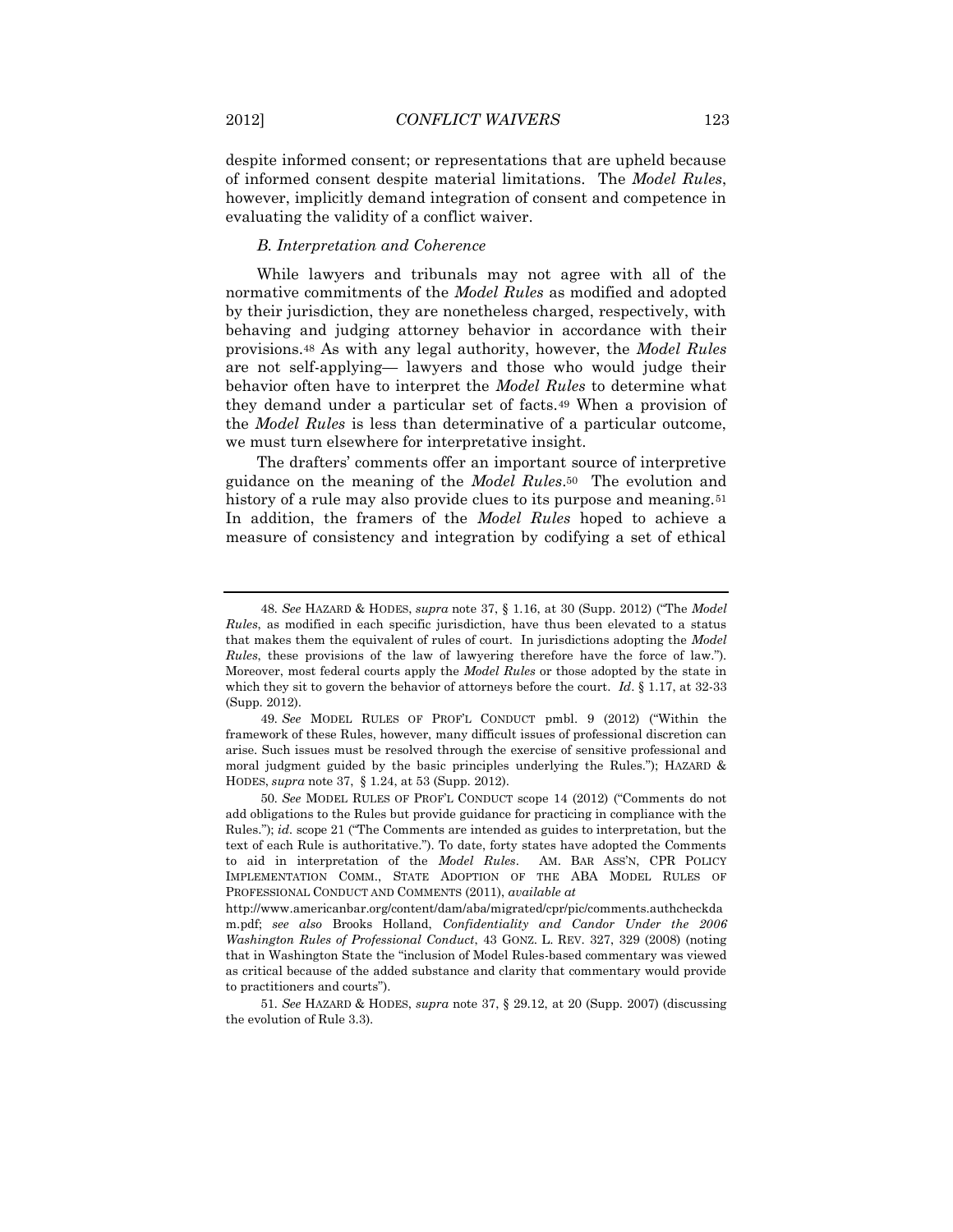standards.<sup>52</sup> That ambition, in turn, can guide our analysis of a difficult interpretative problem arising under the *Rules*, including the challenge of reconciling consent and competence in conflict waivers.

To the extent that the drafters of the *Model Rules* satisfied their charge, we should expect the Rules to exhibit consistency and coherence. The demand of consistency is straightforward: an attorney's compliance with one rule must not contravene another rule. A modest claim for coherence is that rules reflect, at a minimum, an awareness of each other.<sup>53</sup> For example, one rule should not empty another of consequence. A stronger claim for coherence asks that related rules work to fulfill some deeper purpose. In the *Model Rules*, that purpose might be found in the drafters' comments, the history of the Rules*,* or it might be inferred or "constructed" from the Rules themselves, individually and in tandem. In other words, it may be possible to tease out the meaning of a provision by considering how it and related provisions work together to further a core objective.

Conflict waivers present questions of consistency and coherence under the *Model Rules*. Informed client consent to a conflict presumably accepts material limitations on the attorney's services; the competency requirement strikes down conflicting representations because they are subject to material limitations. If (1) a conflict waiver presupposes a material limitation on the representation to be waived, and  $(2)$  incompetency is understood as a material deficiency in the representation, then (3) an attorney cannot cure a conflict of interest by obtaining a client's consent without violating the competency requirement of Rule 1.7.<sup>54</sup> Are competence and consent consistent?

Likewise, there is reason to question whether the demands of competence and consent are coherent. Given the seeming

<sup>52.</sup> The Commission that drafted the *Model Rules* "was charged with evaluating whether existing standards of professional conduct provided comprehensive and consistent guidance for resolving the increasingly complex ethical problems in the practice of law." MODEL RULES OF PROF'L CONDUCT intro. (1983). The Commission concluded that "piecemeal amendment" of the prior code would be insufficient. *Id.* After "public hearings, the Commission conducted a painstaking analysis of the submitted comments and attempted to integrate into the draft those which seemed consistent with its underlying philosophy." *Id.* The proposed final draft of the *Model Rules* was the result of this "analysis and integration." MODEL RULES OF PROF'L CONDUCT intro. (1983).

<sup>53</sup>*. See* Julie Dickson, *Interpretation and Coherence in Legal Reasoning*, *THE STAN. ENCYCLOPEDIA OF PHIL.,* http://plato.stanford.edu/archives/Spr2010/entries/ legal-reas-interpret/ *(last updated Feb. 10, 2010).*

<sup>54</sup>*. See supra* note 21 (citing concern that attorney's disclosure of material deficiencies in seeking a waiver could be used to invalidate the waiver later on competency grounds).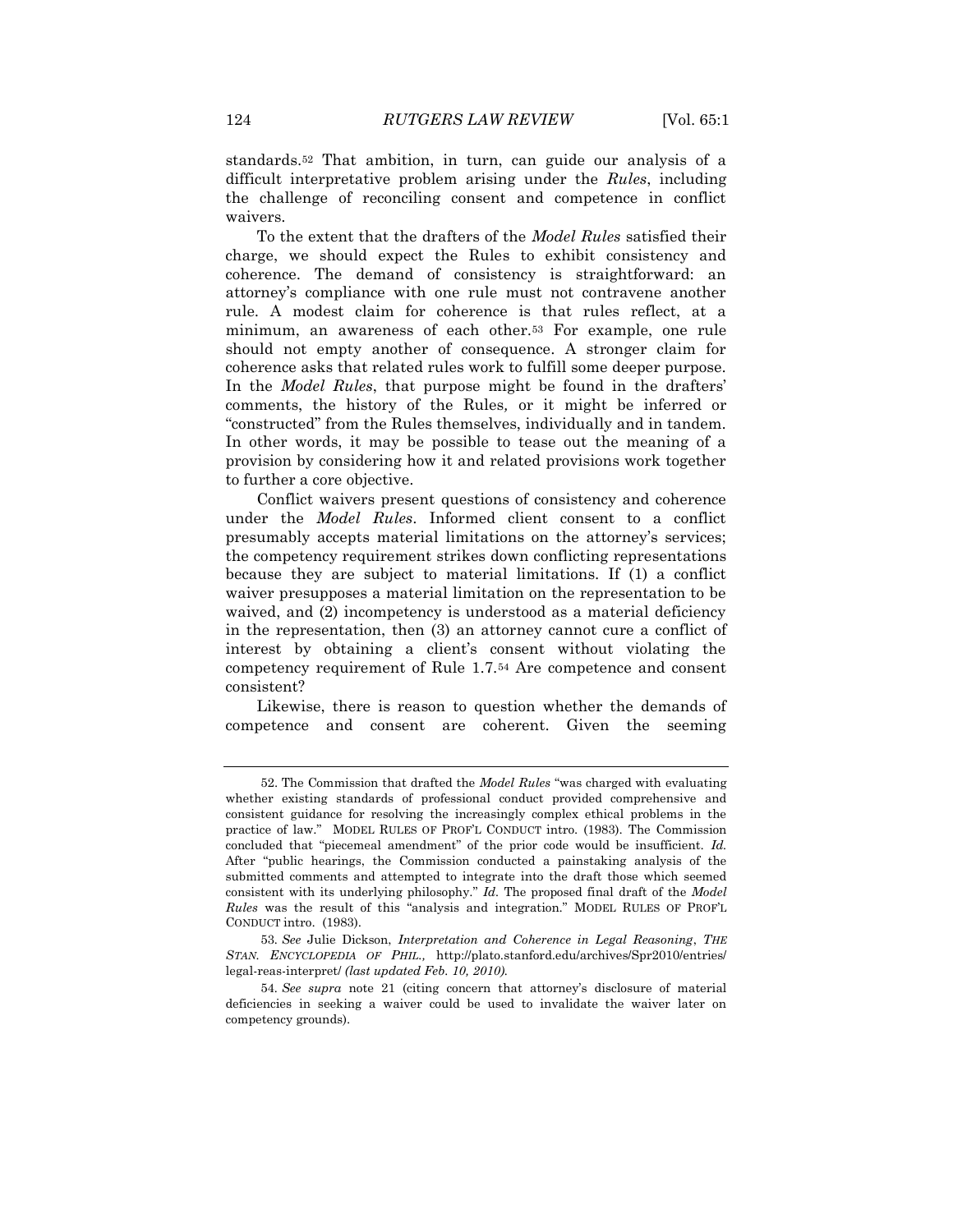irreconcilability of competency and consent, <sup>55</sup> courts may focus on one condition to the exclusion of the other in evaluating conflict waivers, rendering one or the other element superfluous.<sup>56</sup> The search for a deeper rationale that explains competency and consent presents even greater challenges. On the surface, Model Rule 1.7(b) seems to embrace two distinctive and irreconcilable commitments: a willingness to allow the client to control decisions about the representation, and a refusal to embrace client decision making when the decision is unsatisfactory.<sup>57</sup>

We must not assume, however, that these are failings of the *Model Rules*. The *Model Rules* have established the two standards by which conflict waivers are to be evaluated, and it is the role of the interpretative authority to find a way to do so. Of course, it is possible that there is *no* way to reconcile these notions into a viable account; consent and competence may serve two ideals that cannot coexist. As interpreters of the *Model Rules*, however, we must presume otherwise.

For a variety of reasons, it is the interpreter's job to listen for traces of harmony amid seeming discord—to impose order on principles that struggle to coexist. First, given the charge and objectives of the drafters,<sup>58</sup> an interpretation that fails the tests of consistency and coherence is unlikely to fulfill the *Model Rules*' objectives. Second, the *Model Rules* expressly direct that *both* competency and client consent be brought to bear on the enforceability of a client waiver.<sup>59</sup> Thus, an interpretation that enforces one element while dismissing the other flouts the express mandate of the *Model Rules*. Third, a lawyer cannot fulfill inconsistent, concurrent demands, and lawyers cannot be charged with the impossible. Reconciliation of competence and consent is thus a precondition of their enforcement.

Finally, a coherent account of the relation between consent and competence will allow courts to assess the enforceability of conflict waivers on principled grounds. We must not conflate the interpretative challenges posed by *any* rule, and those posed by dual demands that address the same conduct but do not cohere. In the former case, court<sup>60</sup> and ethics committee<sup>61</sup> interpretations of the

<sup>55</sup>*. See supra* note 48 and accompanying text.

<sup>56</sup>*. See supra* notes 44-48 and accompanying text.

<sup>57.</sup> *See* MODEL RULES OF PROF'L CONDUCT R. 1.7(b) (2012).

<sup>58</sup>*. See supra* note 53 and accompanying text.

<sup>59.</sup> MODEL RULES OF PROF'L CONDUCT R. 1.7(b) (2012).

<sup>60</sup>*. See generally* Lawyers' Manual, *supra* note [1,](#page-2-0) at 799:201 to 799:310 (collecting court cases construing attorney ethics rules in various jurisdictions).

<sup>61.</sup> See Peter A. Joy, *Making Ethics Opinions Meaningful: Toward More Effective Regulation of Lawyers' Conduct*, 15 GEO. J. LEGAL ETHICS 313 (2002) (describing the role of bar association or other ethics committees that interpret the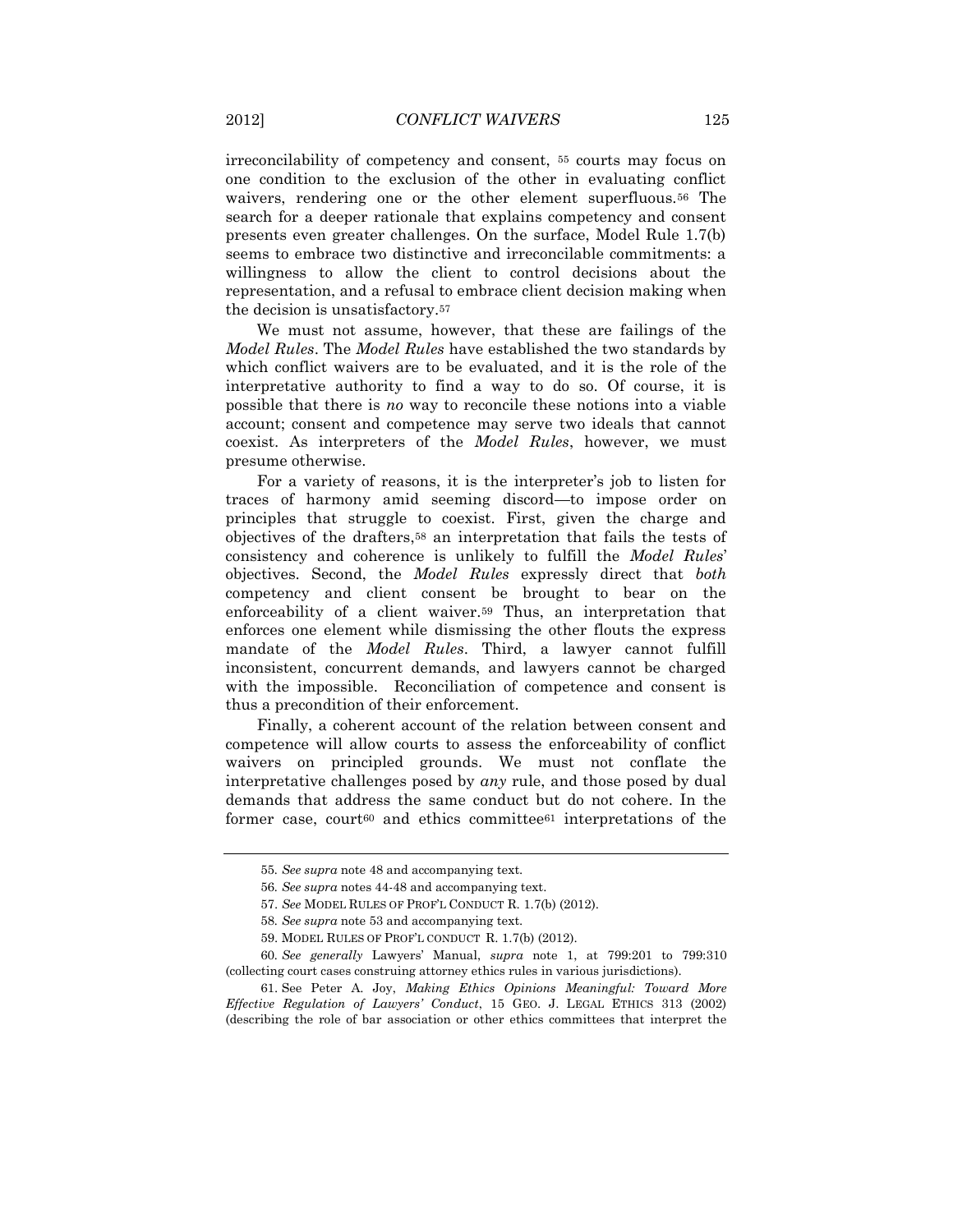ethics rules can close gaps and provide real guidance to practitioners. When courts are not guided by principles, however, their decisions offer less predictability and guidance.<sup>62</sup>

Because the conflict-waiver standards provide limited guidance, lawyers: (1) face the risk of malpractice and disciplinary actions despite good faith efforts at compliance; (2) have insufficient tools for determining when concerns about competence *should* trump the clients' preference to proceed under a waiver; and (3) will be less willing to proceed on the basis of a waiver even when all of the affected clients would prefer, and will not be unduly harmed by, the multiple representation. The question, therefore, is whether we can integrate two seemingly inconsonant notions–consent and competence—into a consistent and coherent evaluation of conflict waivers. Such an account will not remove the interpretative challenges for practitioners and courts; it will, however, allow courts to construct an edifice of interpretation grounded on principle rather than preference, which in turn will provide genuine guidance to lawyers.

Our inquiry must begin with a search for the principles that undergird the *Model Rules*' dual commitments to informed consent and to competence. Once we have a deeper understanding of the interests served by these two notions, we can attempt to unify these concepts into an understanding of how competence and consent can work *together* to assess client waiver.

### II. THE SEARCH FOR PRINCIPLES

### *A. Introduction*

Before we can begin to develop a theory of how consent and competence relate, we need to understand the rationale of each. We will begin with the seemingly simpler of the two questions: why do we allow clients to consent to conflicts of interest? This question will allow us to explore our commitment to client autonomy in the attorney-client relationship. Our inquiry will turn next to the question at the core of our inquiry: why do the *Model Rules* reject the informed decision of a client to enter into a representation that is incompetent?

### *B. Why Consent?*

The traditional or agency conception of lawyering places considerable emphasis on client autonomy.<sup>63</sup> Within important

ethics rules in various jurisdictions).

<sup>62</sup>*. See* A. Benjamin Spencer, *Understanding Pleading Doctrine*, 108 MICH. L. REV. 1, 26 (2009) ("Incoherence from the courts has the potential to create an unpredictability . . . .").

<sup>63</sup>*. See* Eugene R. Gaetke, *Expecting Too Much and Too Little of Lawyers*, 67 U.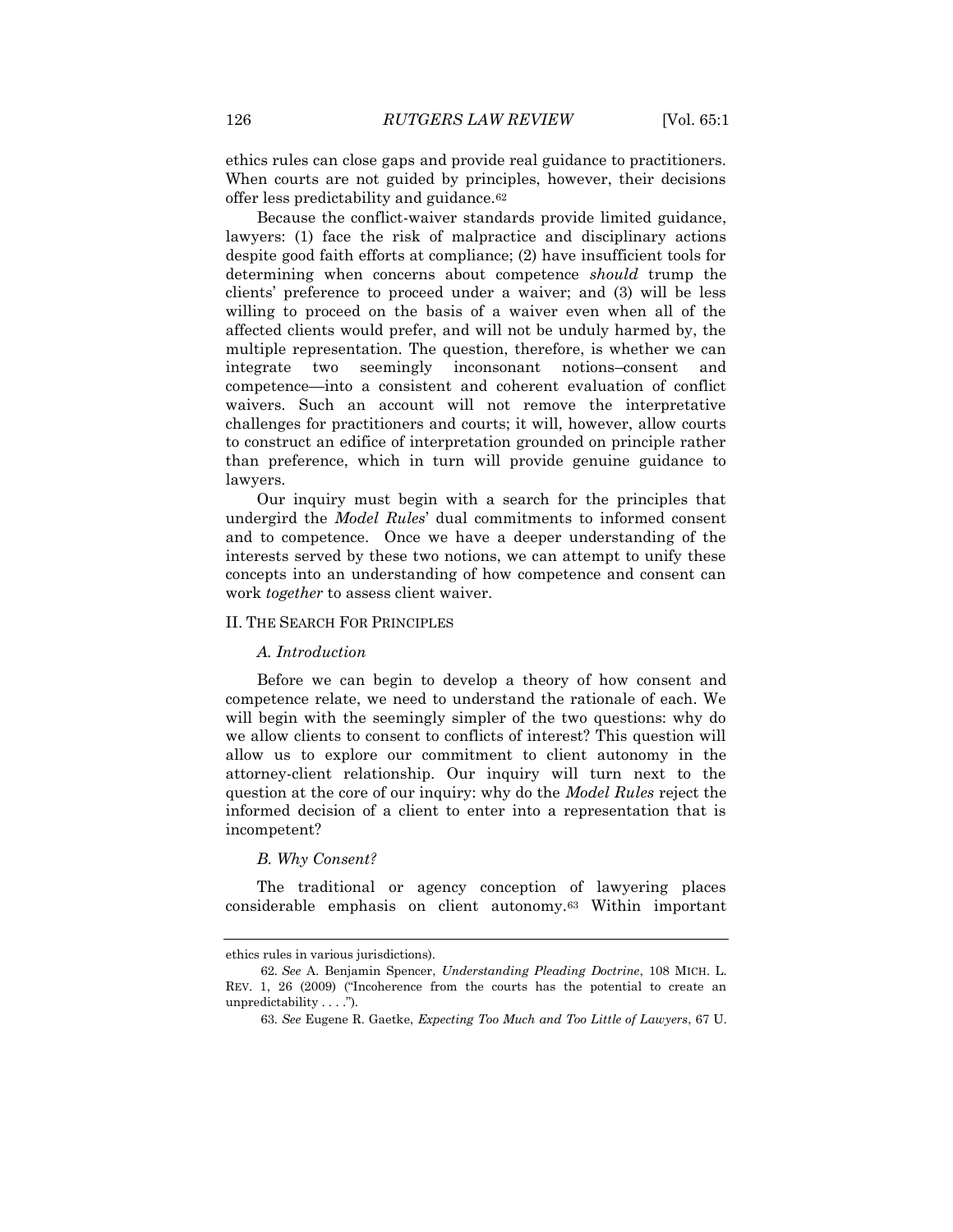limits, the client—as principal—decides the objectives of the representation,<sup>64</sup> makes the important decisions throughout the course of the representation,<sup>65</sup> including settlement,<sup>66</sup> and can terminate the representation for any reason.<sup>67</sup> Given the extent of their control over the representation itself, it is thus hardly surprising that clients have the authority to retain an attorney despite a conflict of interest. In the words of the *Restatement of the Law Governing Lawyers* ("*Restatement*"), "[c]oncern for client autonomy generally warrants respecting a client's informed consent."<sup>68</sup>

Clients may perceive that the benefits of proceeding jointly despite a conflict of interest outweigh the disadvantages of retaining separate counsel. In the litigation setting, whether civil or criminal defense, the clients may consider their interests to be largely aligned, and see tactical advantage in cooperation rather than adversity.<sup>69</sup> A client may believe that one particular attorney is so effective that the advantages of representation by that attorney outweigh the disadvantages posed by the attorney's conflicting obligations to another client.<sup>70</sup> Clients may believe that representation by one rather than multiple attorneys will be less costly.<sup>71</sup> Moreover, transaction clients may believe that they are better served by a joint representation because it will emphasize the consistency rather than the tension in their interests.<sup>72</sup>

The client's power of consent is subject to important limits, however. For example, the client's decision to retain counsel despite a conflict of interest must be informed.<sup>73</sup> If the client is not advised of the limitation or its significance, whether because of the attorney's

PITT. L. REV. 693, 717-18 (2006) (noting that lawyer's agency role is both a legal obligation and part of the "narrative" of the legal profession); *see also* DAVID A. BINDER ET AL., LAWYERS AS COUNSELORS: A CLIENT-CENTERED APPROACH 18 (1991) (emphasizing the client's self-determination and autonomy).

<sup>64.</sup> MODEL RULES OF PROF'L CONDUCT R. 1.2(a) (2012).

<sup>65</sup>*. Id.* 

<sup>66</sup>*. Id.* 

<sup>67</sup>*. Id.* R. 1.16(a)(3).

<sup>68.</sup> RESTATEMENT (THIRD) OF LAW GOVERNING LAWYERS § 122 cmt. g(iv) (2000).

<sup>69</sup>*. See* Glasser v. United States, 315 U.S. 60, 92 (1942) (Frankfurter, J., dissenting in part) ("A common defense often gives strength against a common attack.").

<sup>70</sup>*. See* Peter W. Tague, *Multiple Representation and Conflicts of Interest in Criminal Cases*, 67 GEO. L.J. 1075, 1124 (1979). In *Wheat*, considered at length in Part IV.B. *infra*, the effectiveness of counsel in gaining an acquittal in a related case presumably motivated the defendant to retain him despite conflict concerns. *See infra* note 172 and accompanying text.

<sup>71</sup>*. See* MODEL RULES OF PROF'L CONDUCT R. 1.7 cmt. 19 (2012).

<sup>72</sup>*. See id.* cmt. 28.

<sup>73</sup>*. Id.* R. 1.7(b)(4), 1.0(e).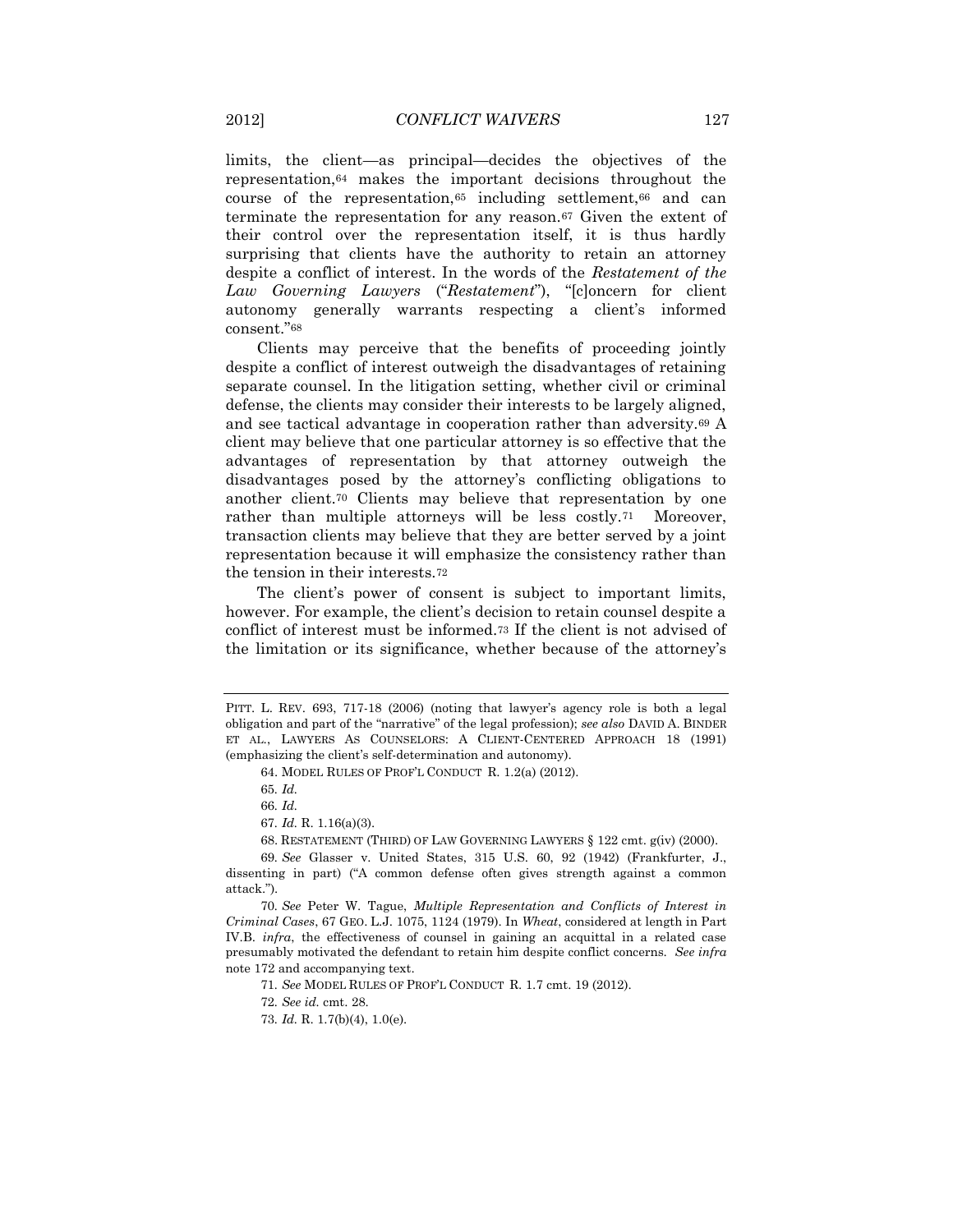indifference, lack of care, or overreaching, then the client's decision will not reflect the client's real intentions.<sup>74</sup> The insight is consistent with our understanding of informed consent elsewhere in law and ethics: informed consent is best understood not as a *limit* on autonomy, but as an assurance of it.<sup>75</sup> Thus, Model Rule 1.7(b) insists on informed consent in waiving a conflict to ensure that the client's decision is, in fact, her own.<sup>76</sup>

Model Rule 1.7(b) insists on more than informed consent, however; the concurrent representation must be competent as well. Thus, the next question is why informed client consent alone is not enough to cure a conflict of interest. In due course, we will discover surprisingly perhaps—that client autonomy can explain not only our commitment to informed consent, but competency as well.

### *C. Why Competence?*

Our next question is why Model Rule 1.7(b) rejects the client's informed decision to waive a conflict of interest when the representation will be incompetent. Of course, some would prefer that the *Model Rules* place *no* restriction on the client's control over the representation, and that a fully informed consent should carry the day regardless of competency concerns.<sup>77</sup> The *Model Rules*, however, have already passed judgment on this question, leaving us to search for the rationale for competence that might be reconciled with the right of the client to consent to a conflict of interest.

We can identify three rationales for the *Model Rules'* insistence on competence in the representation notwithstanding the client's informed consent. The first contends that competence is a prerequisite of consent—in effect, that no client would ever voluntarily consent to incompetence. The second contends that the

76. Zacharias, *supra* note 23, at 416-17 ("A lawyer, disciplinary agency, or court that believes the client is insufficiently informed to make an intelligent choice is justified in concluding that the client's choice does not represent a fair exercise of the client's freedom.") (footnote omitted).

77. For example, the American Trial Lawyers Association proposed that consent alone should be sufficient to cure concurrent conflicts. AM. LAWYER'S CODE OF CONDUCT R. 2.4 (Discussion Draft 1980).

<sup>74.</sup> As Justice Story wrote nearly two centuries ago, "No man can be supposed to be indifferent to the knowledge of facts, which work directly on his interests, or bear on the freedom of his choice of counsel." Williams v. Reed, 29 F. Cas. 1386, 1390 (C.C.D. Me. 1824) (No. 17,733).

<sup>75.</sup> TOM L. BEAUCHAMP & JAMES F. CHILDRESS, *PRINCIPLES OF BIOMEDICAL ETHICS* 99 (6th ed. 2009) ("Personal autonomy encompasses, at a minimum, self-rule that is free from both controlling interference by others and from certain limitations such as an inadequate understanding that prevents meaningful choice."); *see also* JOEL FEINBERG, THE MORAL LIMITS OF THE CRIMINAL LAW: HARM TO SELF 12 (1986) (noting that when a person's decision "stems from ignorance . . . there are grounds for suspecting that it does not come from his own will").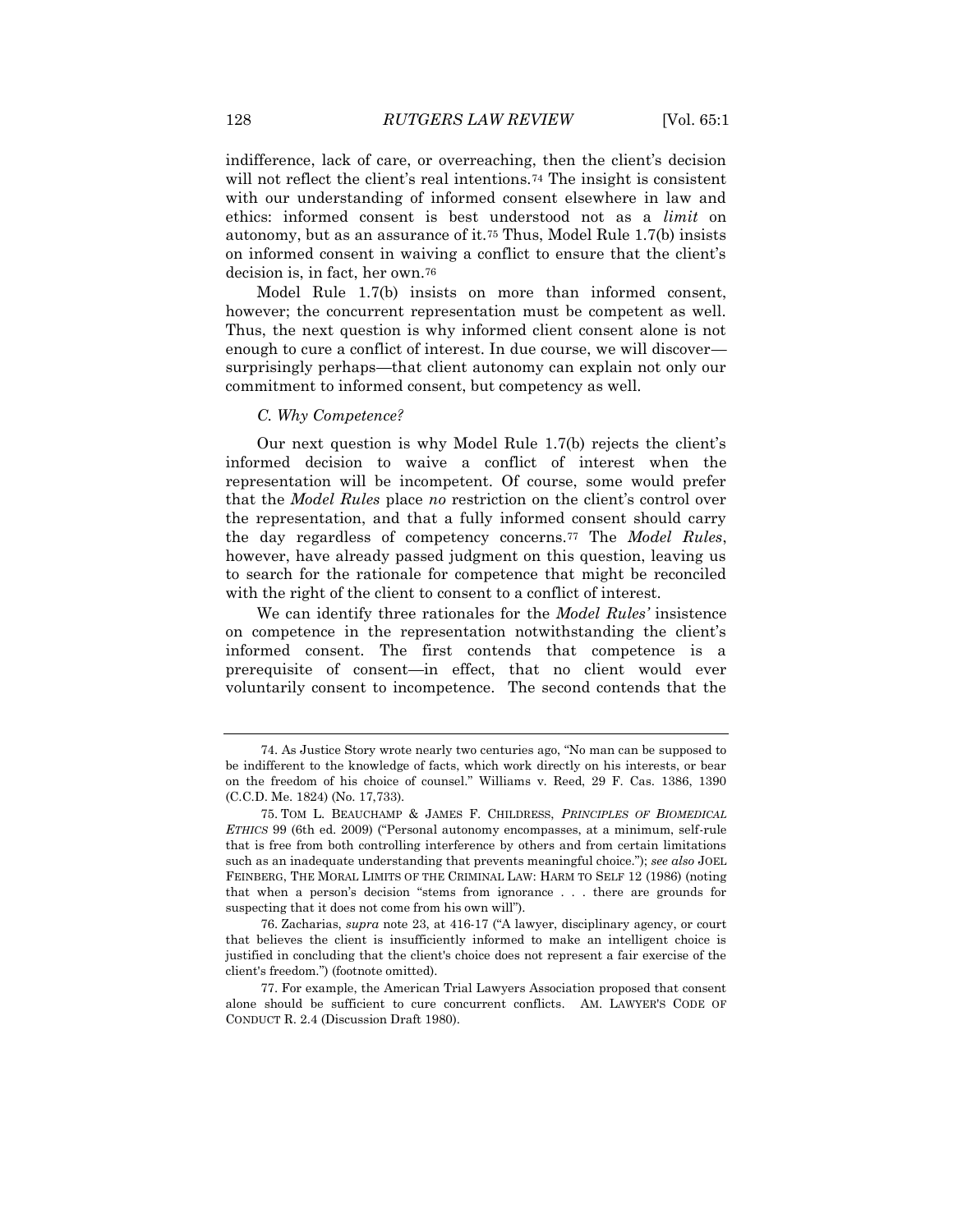legal system cannot function properly unless counsel performs competently. The third emphasizes client protection. We will examine each of these rationales in turn.

### 1. No Informed Client Consents to Incompetence

One argument for insisting on competence despite a client waiver is that "it seems unlikely that informed rational clients will often choose representation that is 'objectively inadequate.'"<sup>78</sup> The suggestion is that an attorney cannot adequately describe the risks associated with an incompetent representation.<sup>79</sup> Incompetency, on this view, serves as a test of the quality of the disclosure—we infer from incompetence that something was askew in the disclosure that gave rise to the client's approval in the first place.

This rationale exhibits the structural element that is a precondition to solving the question at the center of our inquiry: it offers a way of understanding consent and competence together.<sup>80</sup> Consent and competence fit hand and glove under this approach since agreement to an incompetent representation is vicarious proof that disclosure was insufficient. Under this rationale, both competence and consent fly under the banner of client autonomy: we are ensuring rather than limiting client autonomy by rejecting consents to incompetent representations.

Nonetheless, the rationale faces substantial empirical and conceptual hurdles. As an empirical matter, it is presumably *more difficult* to explain the consequences of a representation that is "incompetent"—whatever that term may mean—and thus incompetent representations may fail the informed consent test more often.<sup>81</sup> But the claim that an incompetent representation can *never* be explained adequately, and, therefore, that all such consents are per force invalid, is suspect. If the goal is simply to view competence as a vicarious test of consent, presumably the *Model Rules* would have required only informed consent, and noted in the drafters' comments that lawyers bear a high burden to show that the client fully understood the implications of an incompetent representation before executing the waiver. Why fuse informed consent to a competency standard that introduces a veritable hornet's nest of interpretive problems while providing, at best, an indirect measure of whether the client understood the risks of the representation?

The rationale poses a deeper concern. Client consent to a conflict

<sup>78.</sup> Zacharias, *supra* note 23, at 422 (proffering but questioning this rationale).

<sup>79.</sup> Jarvis & Tellam, *supra* note 232, at 174 ("[I]n some circumstances, it is too difficult to explain all the potential conflicts with sufficient clarity and detail to allow the potentially affected clients to make an informed choice.").

<sup>80</sup>*. See supra* Part II.B (explaining the importance of an integrated understanding of competence and consent).

<sup>81</sup>*. See*, *e.g.*, *In re* Boivin, 533 P.2d 171, 174-75 (Or. 1975).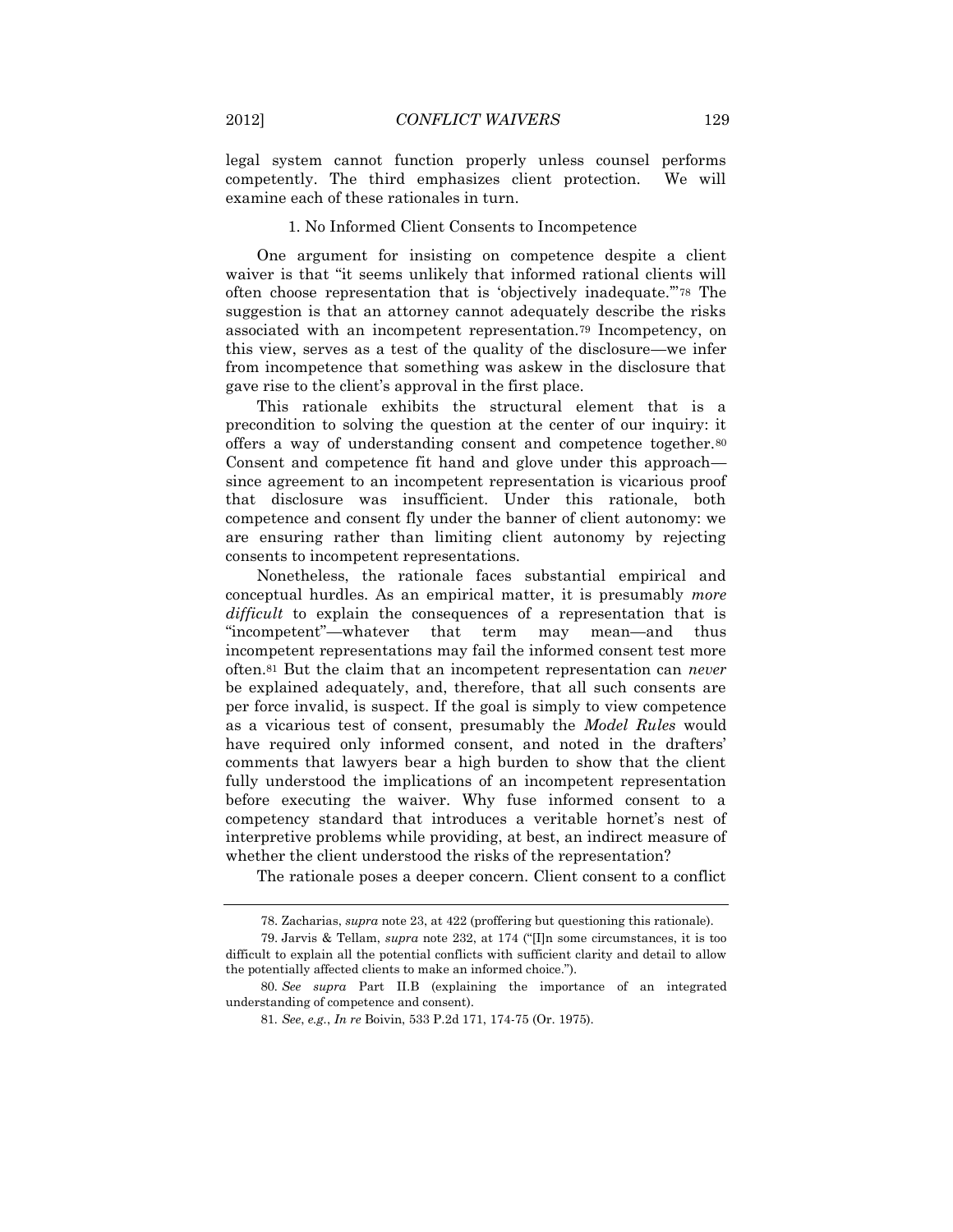of interest—if it is to have any significance—presupposes a waiver of something of value. Otherwise, there would be no reason to obtain a waiver. By treating incompetence as a variety of nondisclosure, the rationale provides no insight into the central question posed by the competency standard of Model Rule 1.7(b): how are we to distinguish deficiencies in a representation that a client has a right to waive from the incompetence that no client would—by its supposition willingly accept?

2. Competence and Justice

Another possible reason for insisting on competence, notwithstanding the client's informed consent to the contrary, is that competent representation is essential to the administration of justice. Our justice system presupposes that the truth will emerge from the clash of adversaries. If an adversary presents his case incompetently, then we have less confidence that the truth will emerge from the process. Thus, a conflict of interest that precludes counsel from competently presenting the case is likely to undermine the "truth finding" function of the court.<sup>82</sup>

The drafters cite this rationale in connection with the *Model Rules*' blanket prohibition on the representation of adverse parties in the same proceeding despite client consent.<sup>83</sup> The drafters' comments note that this conflict cannot be cured by consent "because of the institutional interest in vigorous development of each client's position."<sup>84</sup> Because this rationale is cited only in support of the blanket prohibition on adversity in the same litigation matter, 85 it appears that the drafters did not intend this rationale to inform our understanding of the competency constraint on consent in other instances.

While the justice rationale has initial appeal, it loses force as a basis for the rejection of conflict consents when we consider its inconsistency with our understanding of client prerogatives elsewhere in the adversary process. Clients may decide not to pursue actions even when their rights have been violated; they may not name all responsible parties, present all material arguments, or call all material witnesses; and they may decide to settle a case on terms that we may not consider just.<sup>86</sup> While these client decisions may

<sup>82</sup>*. See* HAZARD & HODES, *supra* note 37, § 11.19 (Supp. 2004) ("[T]he tribunal has an interest in basing its decisionmaking on a full and vigorous presentation of the competing positions.").

<sup>83.</sup> MODEL RULES OF PROF'L CONDUCT R. 1.7(b)(3) (2012).

<sup>84</sup>*. Id.* cmt. 17.

<sup>85</sup>*. See id* 1.7(b)(3) (stating that its rationale relates to the limitation in Model Rule 1.7(a), and that 1.7(b) operates as an exception).

<sup>86</sup>*. See* Moore, *supra* note 23, at 235 ("In many important situations—such as defining the lawful objectives of the representation and accepting or rejecting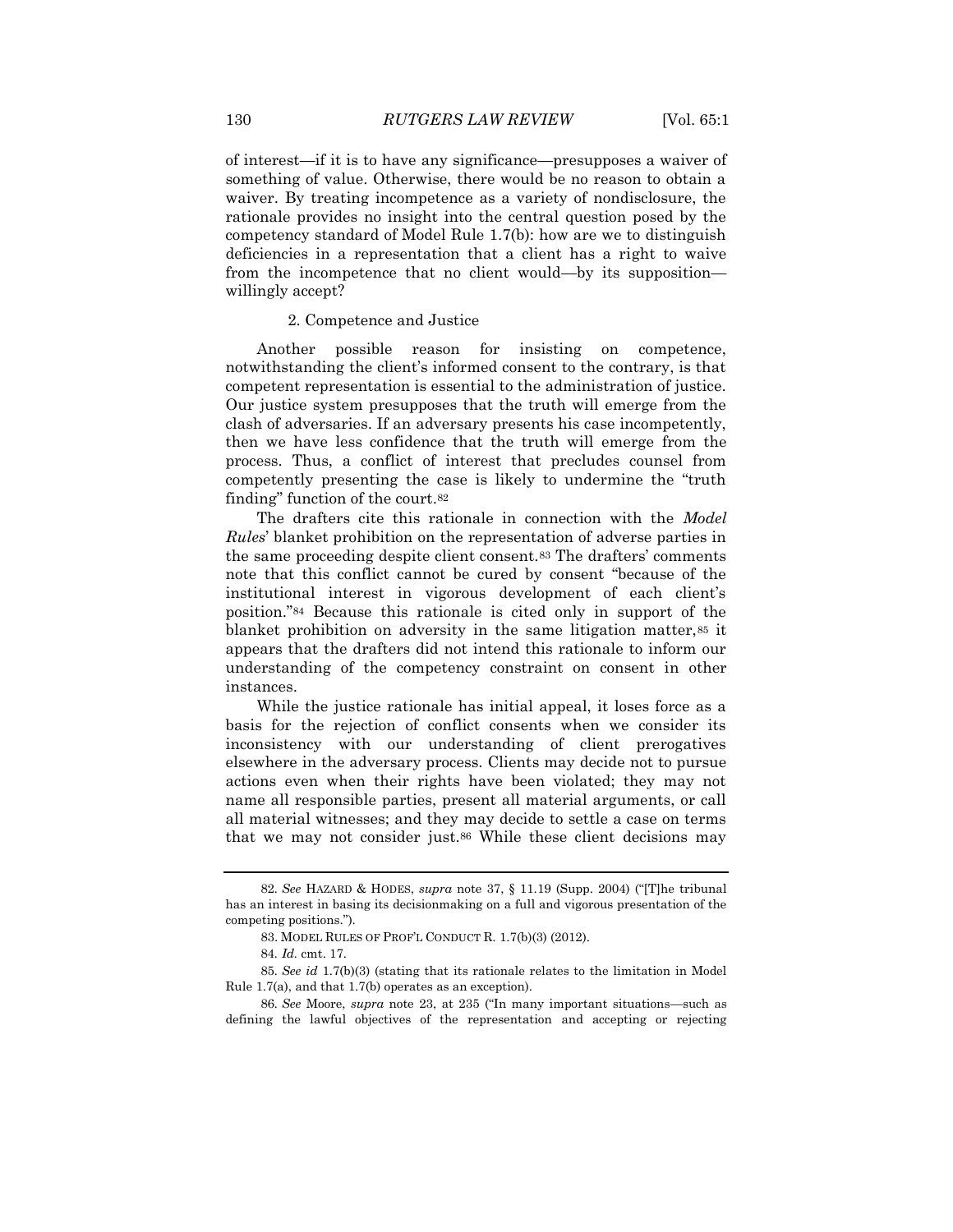well keep a court from arriving at the most accurate outcome (or any outcome at all), we do not reject client decisions in these matters to ensure that justice prevails.<sup>87</sup> To do so would be to conflate rights and duties.<sup>88</sup> We afford clients the right to pursue their case vigorously, but we do not *require* them to do so.

Moreover, when clients engage in transactions with others, there is no tribunal in search of the truth. Thus, the truth-finding rationale is of no value in explaining the decisions of courts that strike down consents in nonlitigation matters under the competency standard of Model Rule 1.7.89 While it is possible that a rationale for striking down client consents varies across practice areas, the lack of a unified understanding suggests that we need another principle to explain our commitment to competence despite client consent.<sup>90</sup> In Part III, we will offer an understanding of competence and consent that holds true across all areas of practice.<sup>91</sup>

None of this is to deny that the vigorous development of positions helps courts arrive at the correct outcome. The point here is narrower: we do not *force* clients to develop their arguments vigorously as a condition of their participation in the adversary process. We afford clients the right to present their case vigorously, and trust that they and their attorneys will avail themselves of this opportunity in accordance with the client's objectives. When we suspect that an attorney is undermining her client's interests, we intervene principally to protect the client92—the subject of our next

88. For a classic statement of the relations between rights and duties and other "jural relations," see WESLEY NEWCOMB HOHFELD, FUNDAMENTAL LEGAL CONCEPTIONS AS APPLIED IN JUDICIAL REASONING 13 (David Campbell & Phillip Thomas eds., 2001), which notes, for example, that if landowner X has a right enforceable against Y that requires Y to stay off X's land, then Y has a *duty* to stay off the land. Thus, X's right creates a duty in Y; it does not *obligate* X.

89*. See, e.g.*, Baldasarre v. Butler, 625 A.2d 458, 467 (N.J. 1993) (representing buyer and seller of commercial real estate); *In re* Jans, 666 P.2d 830, 833 (Or. 1983) (representing employer and employee regarding employment agreement).

90*. See supra* Part I.B. (arguing that the search for a deeper rationale that unites related rules—or coherence—should inform interpretation of the *Model Rules*).

92*. See* MODEL RULES OF PROF'L CONDUCT R. 1.3 cmt. 3 (2012) (citing client

settlement offers—clients already retain the right to make unwise choices.") (footnotes omitted).

<sup>87.</sup> For example, when a criminal defendant pleads guilty, trial judges assess whether the defendant's decision is voluntary and knowing but do inquire into whether the guilty plea is just. *See* North Carolina v. Alford, 400 U.S. 25, 37 (1970) ("An individual accused of crime may voluntarily, knowingly, and understandingly consent to the imposition of a prison sentence even if he is unwilling or unable to admit his participation in the acts constituting the crime."); Commonwealth v. Berrios, 856 N.E.2d 857, 863 (Mass. 2006) (focusing solely on whether the plea was voluntary). Likewise, Model Rule 1.2(a) requires lawyers to abide by the client's decision to settle a civil litigation or a criminal matter but does not direct lawyers to assess whether the decision is just before proceeding. MODEL RULES OF PROF'L CONDUCT R. 1.2(a) (2012).

<sup>91</sup>*. See infra* Part III.A.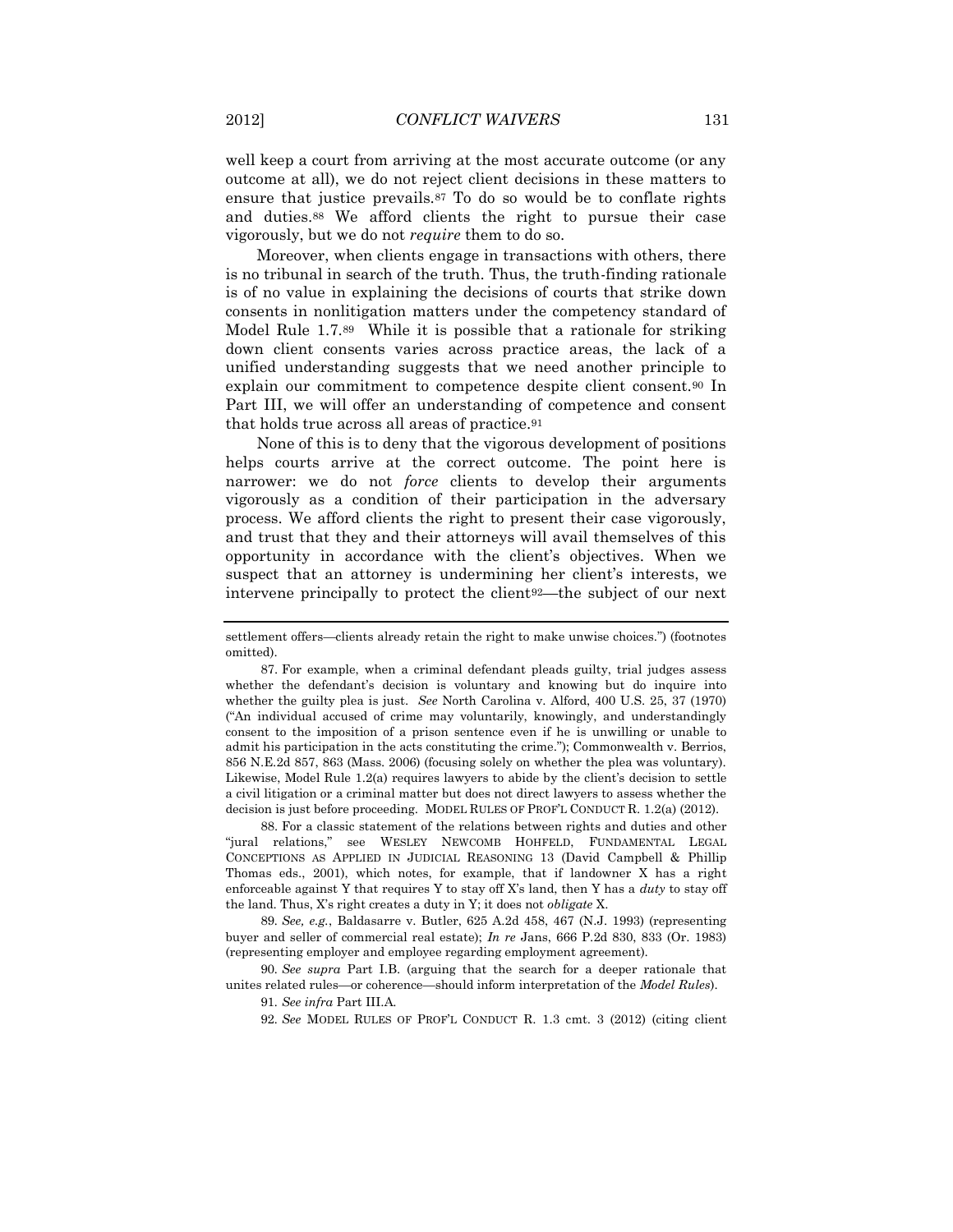inquiry.

#### 3. Client Protection

Another possible rationale for insisting on competence is to protect the client. As a general matter, client protection is hardly a controversial rationale; in fact, it justifies much of the regulation of the attorney-client relationship. Our regulation is directed largely toward ensuring that the attorney serves as a proper agent of the client, who—as principal—makes the central decisions regarding the representation.93At first blush, competence might seem to be a variety of this general client protection scheme: we insist that the attorney handle a matter competently, after all, to ensure that the attorney performs satisfactorily as agent of the client.94 The competence element of Model Rule 1.7(b) cannot, however, be understood as simply another element of agency law. Because the Rule eliminates the client's power to waive competence in the representation, it overturns the bedrock concept of agency—principal control.<sup>95</sup> Rule 1.7(b) is not concerned with protecting the client against the attorney's failure to work as directed; instead, it limits the directions that the client can impose on the attorney. Nor is the Rule motivated by the traditional objectives that justify limits on client choice—to protect an opposing or third party against wrongdoing.96Thus, while the *Model Rules*' insistence on competence may be a form of client protection, it is categorically distinct from the types of client or third-party protections that are the cornerstone of the *Model Rules*.

Perhaps we may insist on competence despite a knowing conflict waiver not to protect the client from the attorney, but to protect the client from *herself.* This rationale openly embraces the idea that—in some instances—clients require protection against their own faulty decision making. Thus understood, the rationale for insisting on competence is of a different kind of client protection—it is a form of paternalism. Paternalism might be defined as the "interference of a state or an individual with another person, against their will, and

protection but not the interest of the tribunal in explaining why the attorney must act diligently).

<sup>93</sup>*. See* Kevin H. Michels, *Lawyer Independence: From Ideal to Viable Legal Standard*, 61 CASE W. RES. L. REV. 85, 92-96 (2011) (describing "the agency or clientautonomy vision of lawyering").

<sup>94</sup>*. See* MODEL RULES OF PROF'L CONDUCT R. 1.1 (2012) (requiring competence in a representation).

<sup>95.</sup> A principal-agent relationship exists when one person agrees to "act on the principal's behalf and subject to the principal's control." RESTATEMENT (THIRD) OF AGENCY § 1.01 (2006); *see also id*. § 8.09 (requiring agent "to comply with principal's lawful instructions").

<sup>96</sup>*. See, e.g.,* MODEL RULES OF PROF'L CONDUCT R. 1.2(d) (2012) (prohibiting attorney from, inter alia, knowingly assisting client fraud or crime).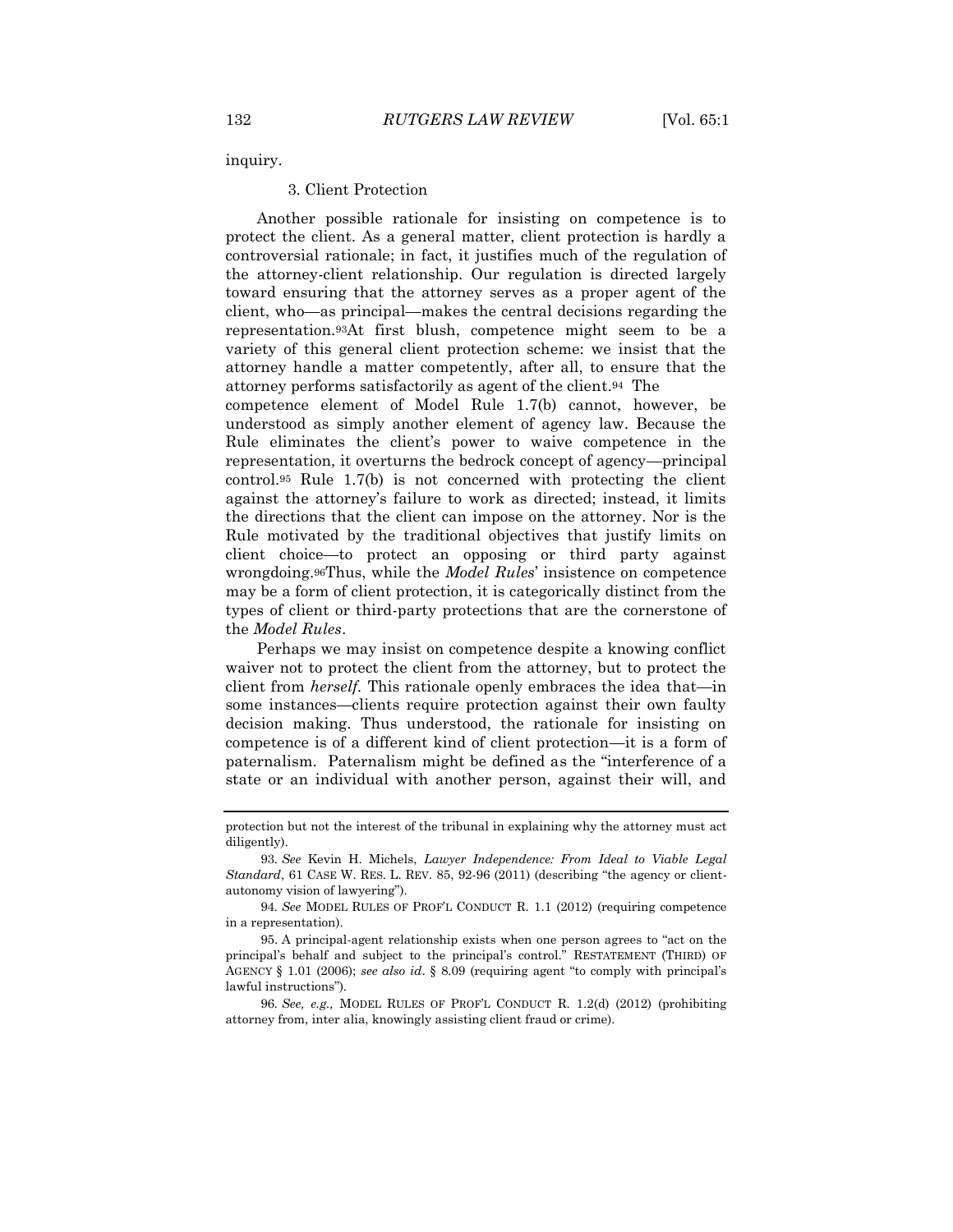defended or motivated by a claim that the person interfered with will be better off or protected from harm."<sup>97</sup> Clearly, the demand of competency in Model Rule 1.7(b) is a form of interference with the client's decision making since courts must strike down conflicting, incompetent representations under the *Model Rules* notwithstanding the client's informed consent to the conflict. Paternalistic rules are often designed to protect persons from making a decision that is "less than fully rational."<sup>98</sup>

The paternalistic understanding avoids the problems posed by the prior justifications for denying the client the right to consent to an incompetent representation. It does not make sweeping assumptions about the lawyer's capacity (or willingness) to disclose the implications of a representation that is "incompetent." It does not treat competency as another test of informed consent; instead, consistent with Model Rule 1.7, it treats consent as a distinct condition that must be satisfied in order for a waiver to be valid.<sup>99</sup> Moreover, it is immune from the critiques leveled at the truth-finding rationale because it does not rely on an institutional interest in vigorous representation that is best understood as a right rather than an obligation.<sup>100</sup>

In addition, paternalism explains both the "informed" consent and competency elements of the *Model Rules*. Philosophers distinguish between soft and hard paternalism: the former concerns interventions to ensure that the decision maker's actions are voluntary and the latter restrains behavior even though it is voluntary.<sup>101</sup> For example, soft paternalism justifies the requirement of a prospectus before investing.102 Hard paternalism, by contrast, would justify the prohibition on the manufacturing of drugs that

<sup>97.</sup> Gerald Dworkin, *Paternalism*, *THE STAN. ENCYCLOPEDIA OF PHIL.,* http://plato.stanford.edu/entries/paternalism/ (last updated June 1, 2010)[hereinafter Dworkin]Examples include seat belt and motorcycle helmet laws, mandatory pension contributions, and bans on swimming when lifeguards are absent. While nonpaternalistic rationales can be cited for each of these examples, a central justification of these rules on many accounts is the protection of the individual against an unwise decision. *Id*.; *see also* Douglas N. Husak, *Legal Paternalism*, *in* THE OXFORD HANDBOOK OF PRACTICAL ETHICS 387, 388 (Hugh LaFollette ed., 2003) ("As a rough approximation, one person *A* treats another person *B* paternalistically when *A*  interferes with *B*'s freedom for *B*'s own good.").

<sup>98.</sup> Dworkin*, supra* note 97.

<sup>99</sup>*. See supra* Part II.C.1.

<sup>100</sup>*. See supra* Part II.C.2.

<sup>101.</sup> JOEL FEINBERG, HARM TO SELF 12 (1986); *see also* Dworkin, *supra* note 97 (distinguishing soft and harm paternalism by whether consent is informed).

<sup>102</sup>*. See* Elisabeth Keller & Gregory A. Gehlmann, *Introductory Comment: A Historical Introduction to the Securities Act of 1933 and the Securities Exchange Act of 1934*, 49 OHIO ST. L.J. 329, 343 (1988) (the purpose of the prospectus requirement is "to give potential buyers an effective means to understand the intricacies of the transaction in which they are asked to invest").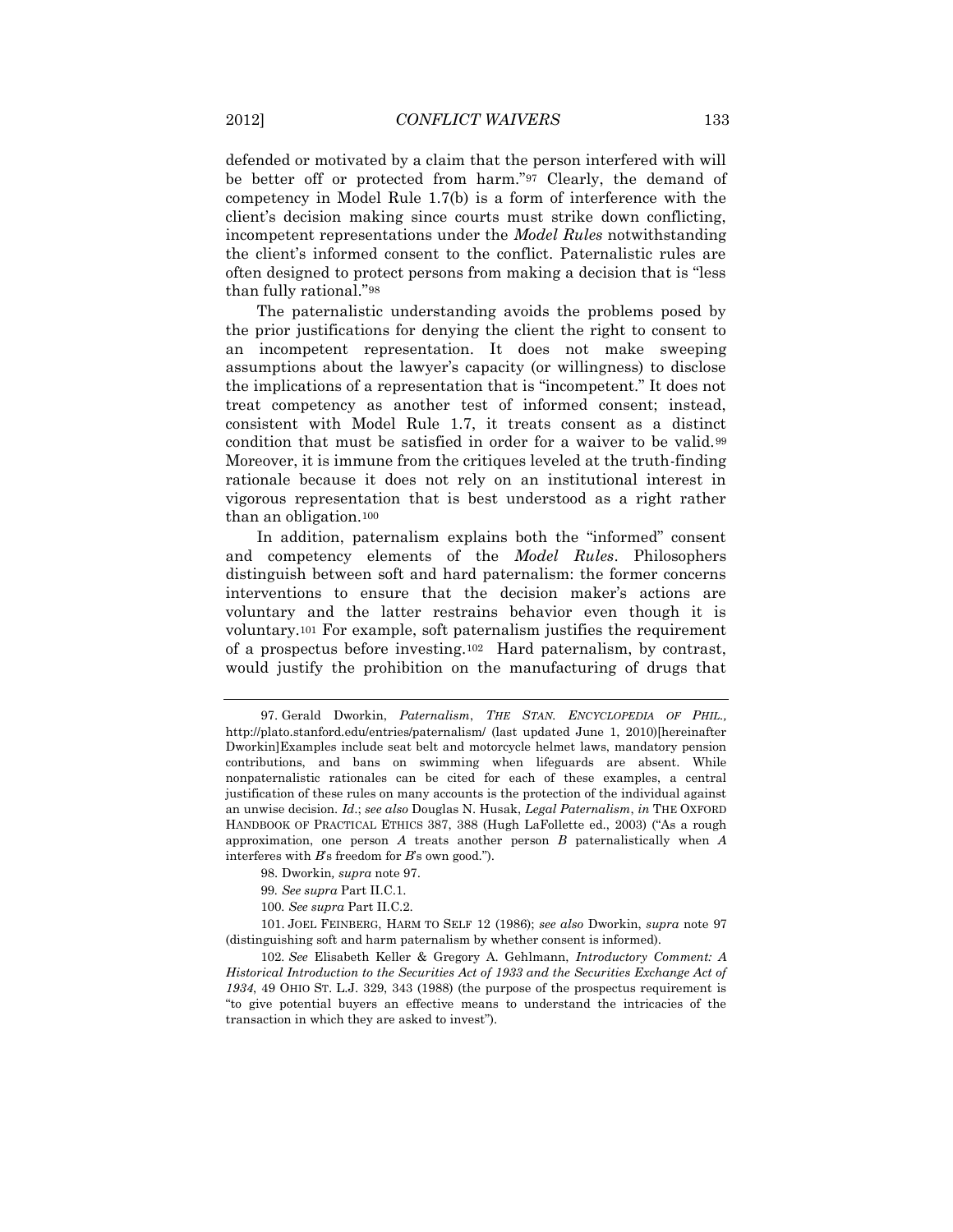have not been FDA approved.<sup>103</sup> Model Rule 1.7(b) exhibits both forms of paternalism. It requires that the client's consent be informed—a soft intervention. By contrast, the competency element of Model Rule 1.7 is a form of hard paternalism because it prevents clients from entering into certain representations—those that are incompetent—despite being fully apprised of the implications of that decision.<sup>104</sup>

Some commentators have embraced paternalism as an important justification for rejecting waivers that are not competent.<sup>105</sup> These commentators are correct in emphasizing the paternalist rationale of the conflict consent rule. As Fred Zacharias suggests, a concern for the "best interests" of the client motivates our refusal to accept client consents that render the representation incompetent.<sup>106</sup> And yet two critical concerns remain. First, given that the client accepts material deficiencies in the representation by waiving a conflict of interest, how can we know *which* material deficiencies warrant disregarding the client's consent? In other words, how can paternalism ground a principled distinction between those waivers we accept and those we reject? Second, how can we reconcile our rejection of an informed client decision with the contrary sweep of the *Model Rules*, which generally allow for client control of the representation.<sup>107</sup> Why is the client—as principal—generally given free range over the representation but deemed incapable of consenting with full disclosure to a joint representation unless it is in his best interest? We do not impose a best-interest standard on client decisions outside the conflict setting, not even decisions that are profoundly significant for the client.<sup>108</sup> An intervention that deprives the client of decision-

<sup>103</sup>*. See* 21 U.S.C. § 505(c) (2006).

<sup>104.</sup> One might object, however, that the *Model Rules* restrict only the behavior of *attorneys* and not clients, and thus they cannot be designed to protect the client against his own bad decisions. The distinction between "pure" and "impure" paternalism can help us understand how the paternalism goals are reflected in a rulemaking scheme that applies only lawyers. A "pure" paternalistic intervention restricts the behavior of only the protected person, while an "impure" paternalistic restricts one person or group, say "X," for the purpose of protecting another person or group, "Y," against Y's bad choice. For example, a pure paternalistic intervention would be to prohibit minors from drinking alcohol; an impure intervention would be to prohibit liquor establishments from selling to minors. *See* Dworkin, *supra* note 97. The conflict waiver rule is an example of the latter: we prohibit attorneys on pain of discipline and malpractice from entering into representations that are "incompetent" despite informed client consent to protect the *client* against her own bad decision.

<sup>105</sup>*. E.g.*, Zacharias, *supra* note 23, at 417, 436 (noting that protection of clients from their "own poor choices" explains the approach of the *Model Rules* and the *Restatement*); Moore, *supra* note 23, at 236-37.

<sup>106.</sup> Zacharias, *supra* note 23, at 432-33.

<sup>107</sup>*. See* MODEL RULES OF PROF'L CONDUCT R. 1.2(a) (2012) (requiring lawyer to comply with client's decisions regarding objectives of the representation).

<sup>108</sup>*. See* Moore, *supra* note 23, at 236 ("The obvious question is why the client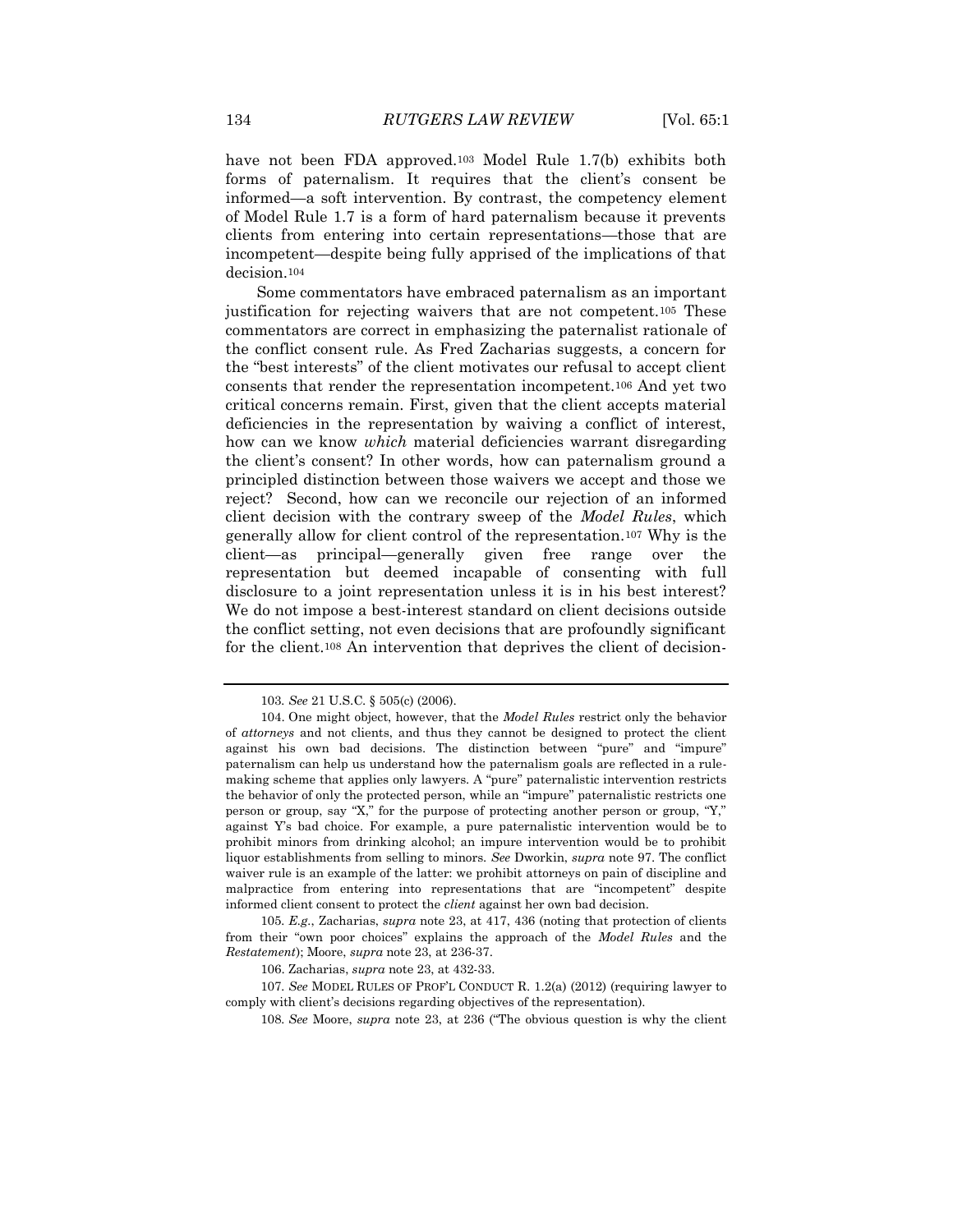making authority, even though the client has been provided full information, faces a considerable burden of reconciliation with our principal-agency view of lawyering.

The solution lies in another critical distinction between types of paternalism, which can lead to a deeper understanding of Model Rule 1.7(b). We can distinguish paternalistic interventions by whether they limit the *means* or the *ends* of the actor. "Strong" paternalism intervenes to correct the actor's *ends*. By contrast, "weak" paternalism defers to the ends of the agent, but is willing to intervene if the *means* the agent adopts are "likely to defeat those ends."<sup>109</sup> "Strong" paternalists might favor laws against Russian roulette:<sup>110</sup> even though a participant may privilege his enjoyment of the game over the catastrophic risks it entails, the strong paternalist would intervene on the grounds that the actor's objectives (wanting to play a life-threatening game) are wrong. By contrast, if a driver values safety over convenience, a weak paternalist would support a seatbelt requirement on the grounds that failure to buckle up is likely to defeat the driver's safety goal.<sup>111</sup>

Strong paternalism is far afield from the client autonomy that grounds our understanding of legal ethics. As we have noted, in the attorney-client setting, for important reasons we are generally reluctant to interfere with or direct the *ends* that a client can seek from the representation.<sup>112</sup> The "best interests" test of competency is more akin to the strong paternalist approach. In asking whether the tradeoffs that the client has made are sensible or wise, it asks the court to focus on the *ends* that the client seeks from the representation. The client is the principal, however, and the ends or objectives of a representation are hers to define.<sup>113</sup> By contrast, the *weak* version of paternalism—which focuses on means and not ends—is entirely compatible with our best understanding of the client's role, and it offers powerful insight into why and when conflicts are unwaivable. It lets the client be the judge of what *goal* is best, proscribing only decisions about *means* that are likely to undermine the client's objectives. (To emphasize the concern with means rather than objectives that grounds weak paternalism, we will refer to this form of intervention henceforth as *means paternalism*.)

protection rationale currently succeeds when the issue is conflicts of interest but not when the issue is the overall objectives of the representation or the acceptance or rejection of settlement offers; clearly, the latter are more fundamentally significant to the client because the implications of a 'wrong' decision could be far more severe than in most common examples of conflicting interests.").

<sup>109.</sup> Dworkin, *supra* note 97, at 4.

<sup>110</sup>*. See id*.

<sup>111</sup>*. Id*.

<sup>112</sup>*. See supra* notes 61-65 and accompanying text.

<sup>113</sup>*. See supra* note 107.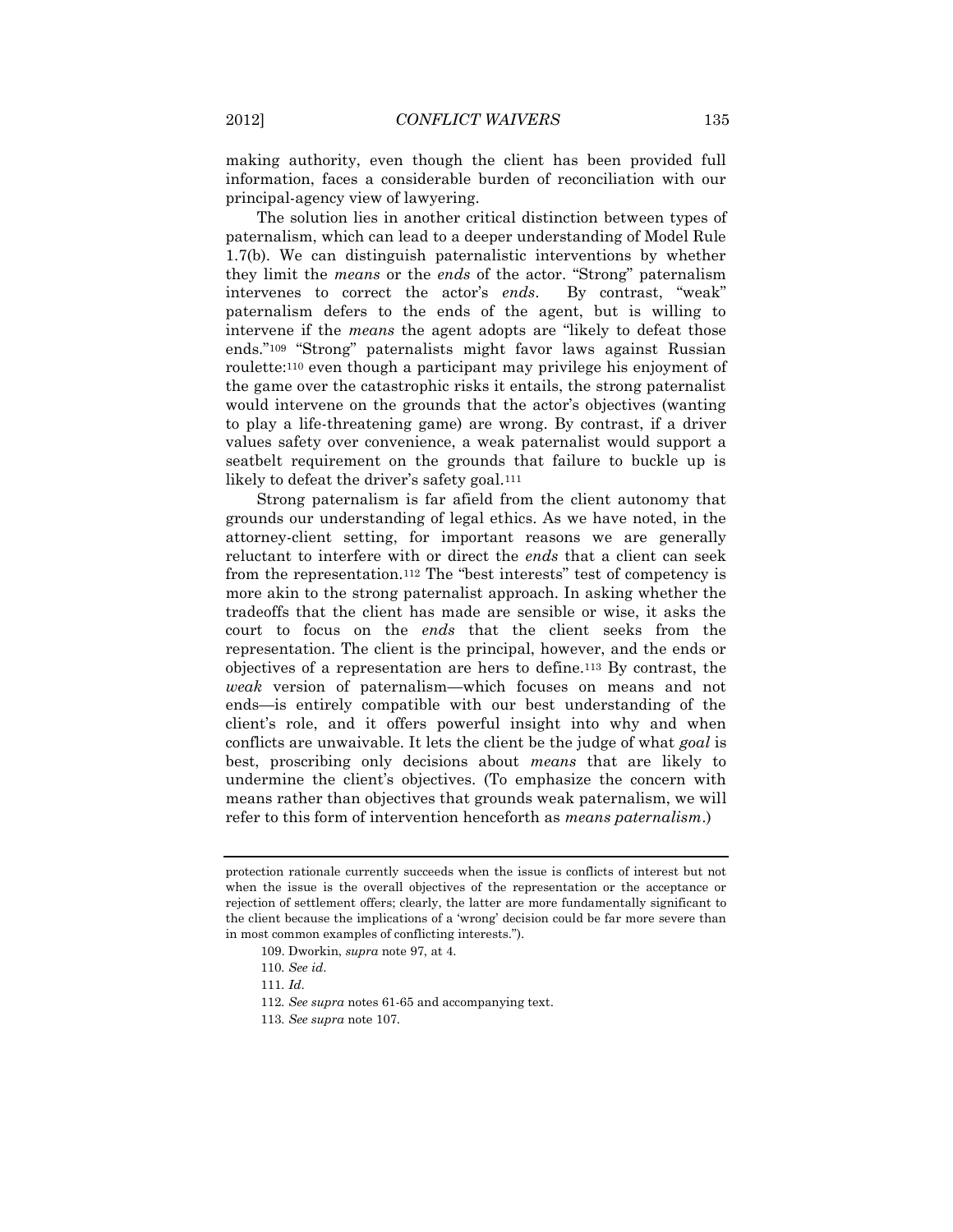Consider the logic of means paternalism in the conflict-waiver setting. The client wishes to accomplish an objective (O) in the representation. In waiving a conflict of interest, the client accepts (after full disclosure) limitations on the representation that prevent the attorney from undertaking certain actions on his behalf (L) that are likely to *undermine* O. By accepting L, the client has made it less likely that he will obtain O than if he had not accepted L. O is presumably (far) more important to the client than L, which—after all—concerns limits on a representation resulting from a conflict rather than the client's desired outcome from the representation.<sup>114</sup> We reject the client's informed choice to accept L because it defeats the client's own, (far) stronger commitment to O.

We can identify a number of rationales for means paternalism in the client setting. The respect for client objectives that grounds means paternalism is consistent with the client autonomy vision of the legal profession. It is the client's case, after all, and the client ought to be afforded control over the objectives of the representation.<sup>115</sup> The fact that the client's choice is not the best or "optimal" choice is not sufficient reason to overrule it. While we remain concerned about the client's best interests, the *client* identifies those interests in establishing the objectives for the representation. When a client's decision about *means* crosses the line from *less than optimal* to *likely to defeat the client's objectives*, the choice has moved from unwise to self-defeating, the point where intervention is more readily reconciled with our commitment to client autonomy. Moreover, given that clients typically have no special training in evaluating legal procedures or their significance, we have reason for concern when they accept procedures, even after full disclosure, that undermine their objectives. We will elaborate on these rationales in our later discussion of the *Model Rules* and their relation to the means-paternalism interpretation of Model Rule  $1.7(b).$ <sup>116</sup>

Rather than constricting client autonomy, means paternalism can be understood as *enhancing* the client's autonomy by preventing him from accepting means that will frustrate his objectives. The client's objectives for the representation, which means paternalism

<sup>114.</sup> While it is possible that a client could elevate the means over the ends in some instances (often laudably) in representation situations, we are not referring here to means concerns generally, but to limitations on means posed by an attorney's conflict of interest, which will rarely trump client objectives.

<sup>115.</sup> As Gerald Dworkin notes, when a person "neglects to act in accordance with his actual preferences and desires . . . there is a stronger and more persuasive argument for paternalism." In this instance, we are not "imposing a good on another person." Gerald Dworkin, *Paternalism*, *in* MORALITY AND THE LAW 107, 122 (Richard A. Wasserstrom ed., 1971) [hereinafter *Paternalism*].

<sup>116.</sup> MODEL RULES OF PROF'L CONDUCT R. 1.7(b) (2012).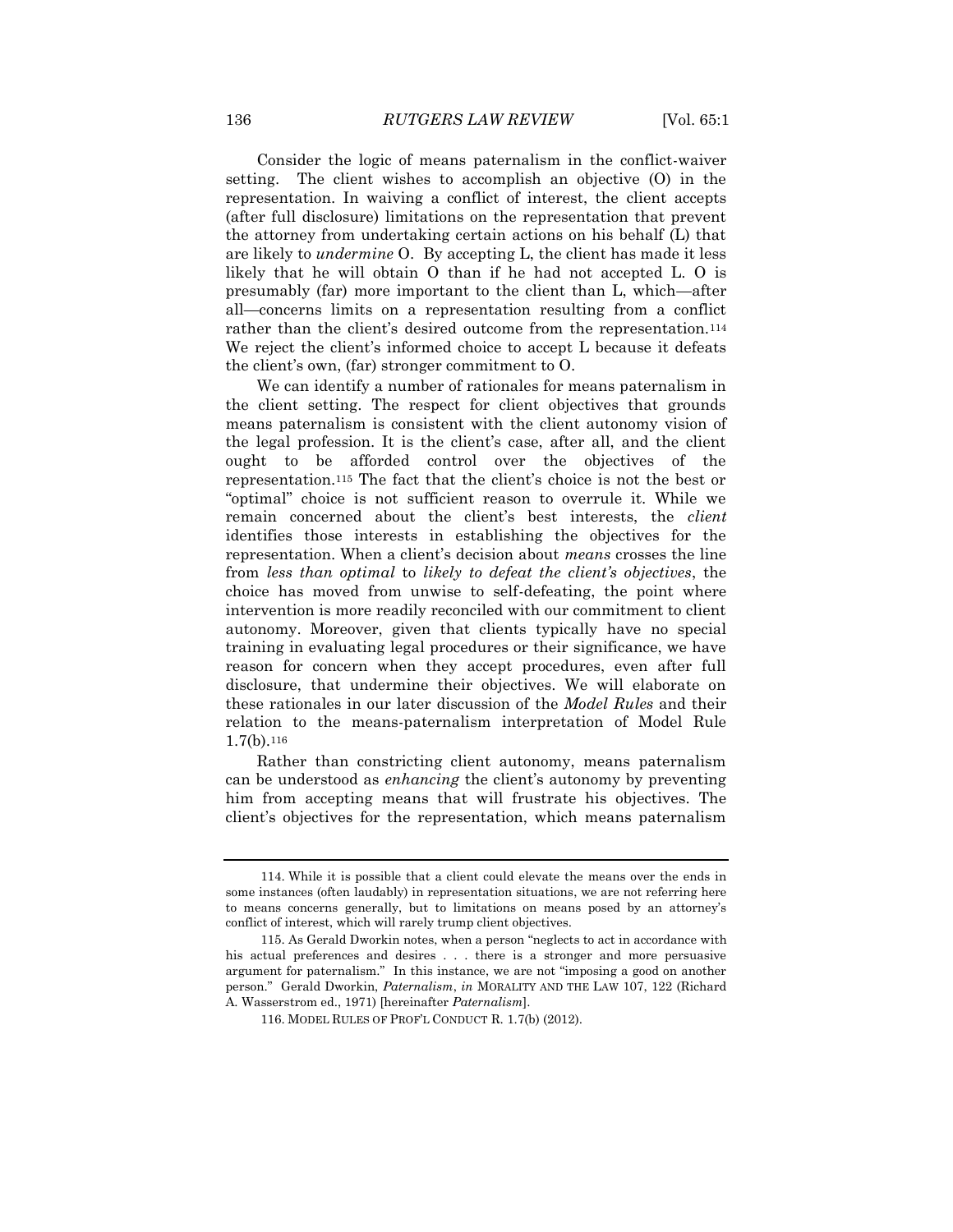seeks to protect, are typically far more important to the client than the means by which they are pursued.<sup>117</sup> Moreover, the client who accepts means that are likely to frustrate his objectives for the representation is mistaken by his own lights. Thus, "there is a sense in which if I could convince him of the consequences of his action he also would not wish to continue his present course of action."<sup>118</sup> The client would in some sense *want* us to intervene to prevent him from making this mistake, since the error is undermining his objective for the representation.<sup>119</sup> And finally, if inadequate understanding prevents "meaningful choice,"<sup>120</sup> then the client's autonomy is arguably advanced by an intervention to cure a misunderstanding about means that will undermine the client's objectives.

Means paternalism not only keeps us from imposing our own outcomes for the representation on the client in judging what conflicts can be waived, it also avoids the conceptual errors of the other rationales described above. First, it does not depend on the suspect empirical assertion that an attorney cannot adequately describe the risks of an incompetent representation.<sup>121</sup> We would do well to admit that clients can, on occasion, make faulty decisions about whether to consent to a conflict of interest even after they have been provided full information. And by distinguishing ends and means, means paternalism allows us to identify those informed client decisions that are faulty—those that are likely to undermine the *client's* desired ends.

Second, means paternalism does not require us to construct a justice-based rationale for rejecting incompetent representations.<sup>122</sup> Outside the conflict setting, we do not insist on competent representation in order to ensure a correct outcome in the case, any more than we require a client to raise all material claims in litigation to ensure a correct outcome in the case. Moreover, the justice-based rationale has no bearing in the transaction setting, where Model

<sup>117</sup>*. See* Dworkin, *supra* note 97 ("[S]ometimes the individuals [sic] (long-run) autonomy is advanced by restricting his autonomy (short-run)".).

<sup>118</sup>*. Paternalism*, *supra* note 115, at 122; *see also* Moore, *supra* note 23, at 237 ("[I]t is equally arguable that paternalism is morally justifiable when the recipient would probably have agreed in advance to be protected against certain unwise future decisions.").

<sup>119.</sup> Although the types of paternalism differ, a similar justification has been offered for restraining a person from acting on an impulse that will contravene that person's values. *See* David Luban, *Paternalism and the Legal Profession*, 1981 WIS. L. REV. 454, 473 (1981) ("[K]nowing your values, and seeing you about to give in to an impulse that violates those values, I restrain you: I force you to be free."). By analogy, we restrict incompetent representations because the client values his objectives for the representation more than his choice of incompatible means.

<sup>120</sup>*. See* BEAUCHAMP & CHILDRESS, *supra* note 75, at 99.

<sup>121</sup>*. See supra* Part II.C.1.

<sup>122.</sup> See *supra* Part II.C.2.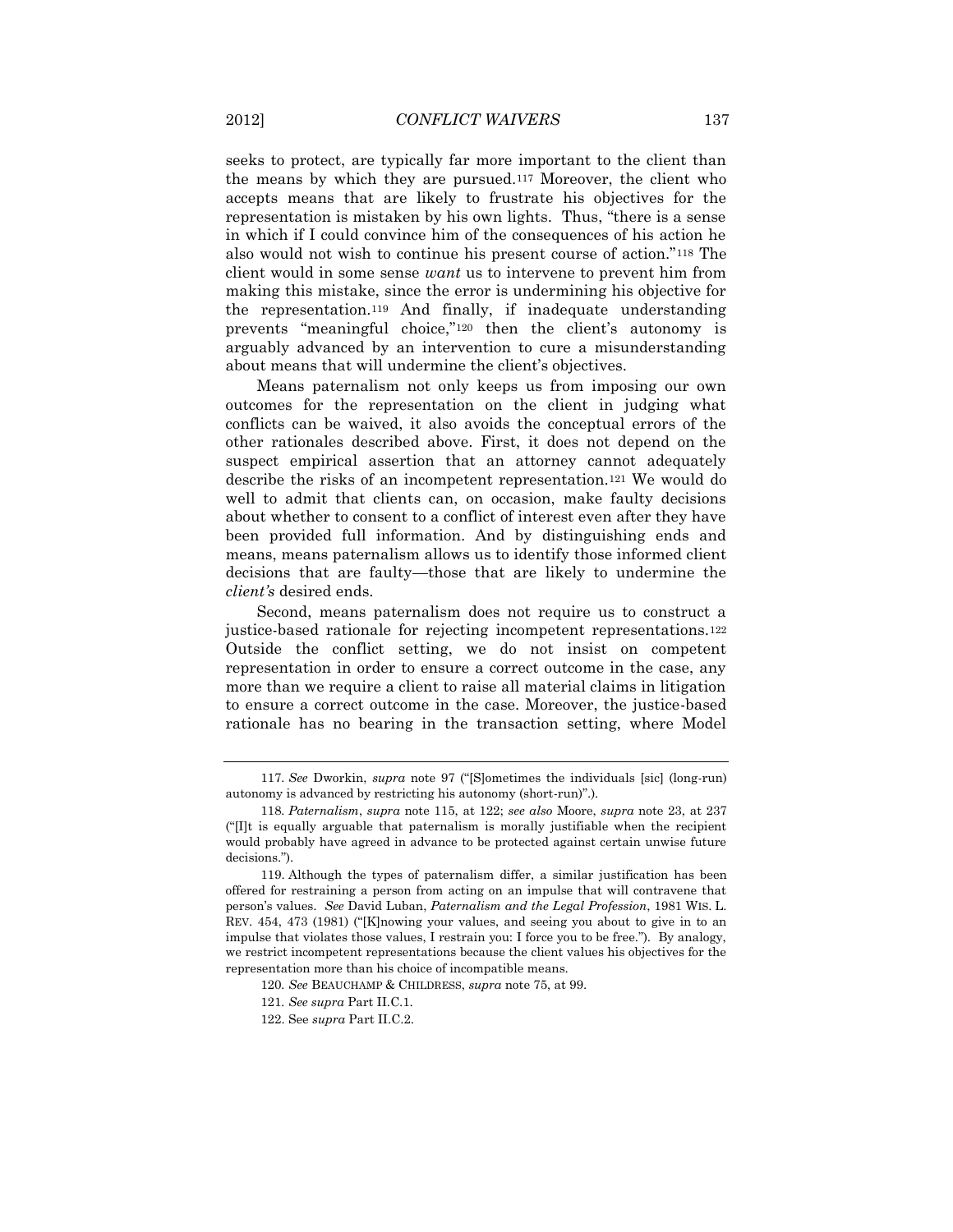#### Rule 1.7(b) also applies.<sup>123</sup>

An interesting question is why courts have cited these suspect rationales for the competency element in Model Rule 1.7(b). One possibility, of course, is their superficial appeal: they reveal their deficiencies only on close inspection. A more likely reason, however, is the long shadow cast by client autonomy, a bedrock assumption of the legal profession.<sup>124</sup> Consciously or otherwise, courts may be loath to embrace a paternalistic rationale for the rejection of client consent to an incompetent representation for fear that it is inconsistent with client control over the representation. The error stems from the failure to distinguish among various types of paternalism. As we have noted, means paternalism is of a special variety. It is the weakest form of intervention, since it leaves the client's objectives intact and concerns itself only with means.<sup>125</sup> Second, in an important sense, means paternalism enhances client autonomy since it rejects only those means that undermine the client's objectives.

Means paternalism explains why we insist on competency despite a client's informed consent to a conflict of interest. From this understanding, we can develop a test of when a client's informed consent to a conflict of interest should be rejected, which we turn to next.

#### <span id="page-29-0"></span>III. A PROPOSED TEST OF COMPETENCY

#### *A. Introduction*

In this Part, we will present and elaborate on the elements of a test to determine when a concurrent conflict of interest can be waived. Thereafter, we will ask whether the proposed test fits with the *Model Rules* and the commitments of the legal profession that inform the *Model Rules*.

### *B. The Test*

The analysis developed above leads directly to a test for evaluating whether a knowing and voluntary conflict waiver must be struck down as incompetent under Model Rule 1.7(b). *An informed conflict waiver must be rejected as incompetent if limitations on the means or procedures by which the attorney pursues the matter caused by the conflict of interest are likely to defeat the client's objectives for the representation.* In the subsections that follow, we will elaborate on the core elements of the proposed test: (1) the identification of client objectives; (2) the limits on the means that can be undertaken by counsel as a result of the conflict; and (3) the "likely to defeat"

<sup>123.</sup> MODEL RULES OF PROF'L CONDUCT R. 1.7 cmt. 7 (2012).

<sup>124</sup>*. See supra* note 61 and accompanying text.

<sup>125</sup>*. See supra* note 114 and accompanying text.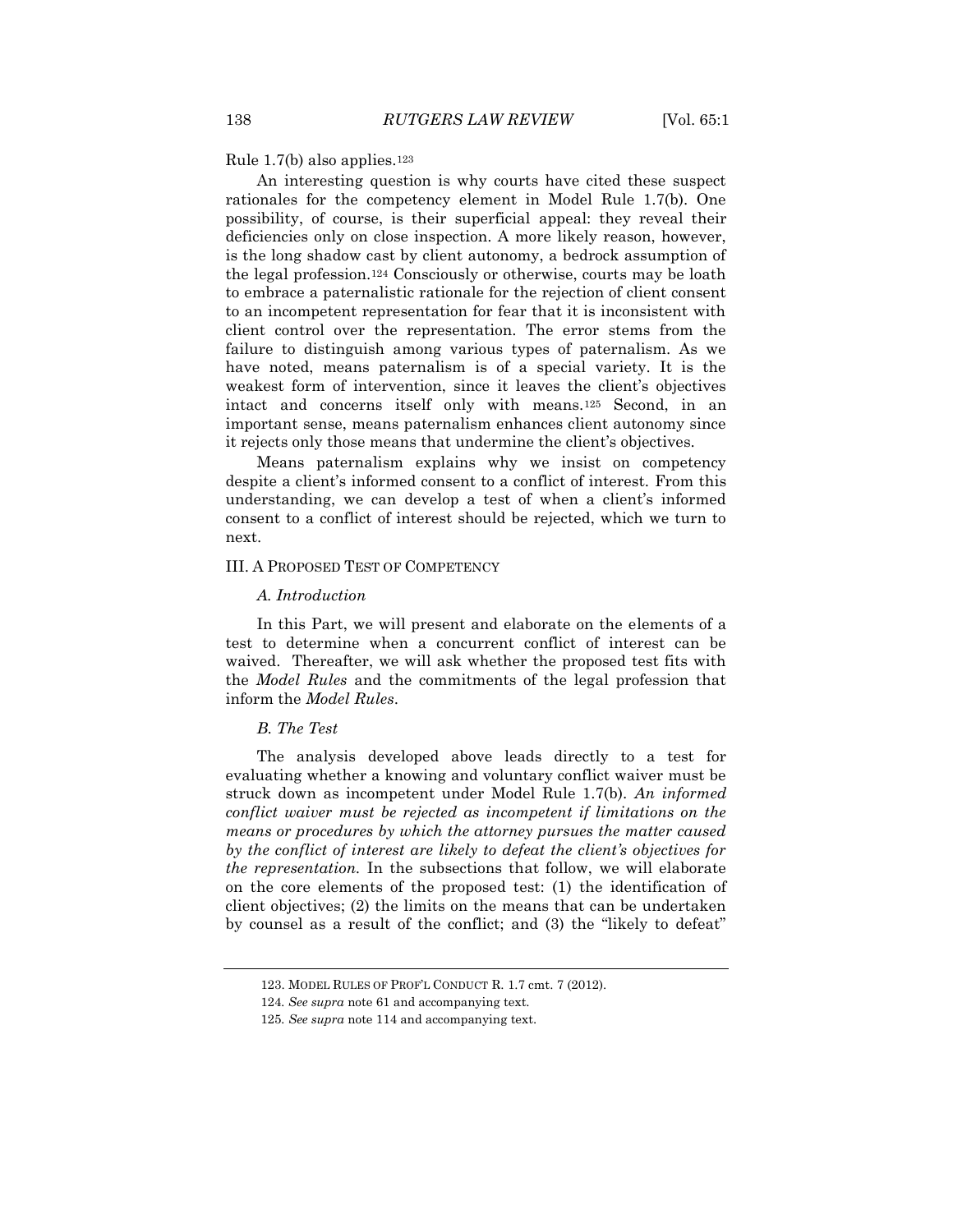standard.

#### 1. Client Objectives

Clients retain lawyers in large part to carry out client objectives. While lawyers can offer valuable input on what the client might hope to achieve from the representation,<sup>126</sup> decisions about what to accomplish in the representation lie ultimately with the client.<sup>127</sup> Once the attorney understands the client's objectives, the proposed test offers a critical new path for defining and assessing competency. Competency is no longer a free-floating referendum on whether the representation is "good enough" despite material limitations. The clients' objectives provide the baseline against which to measure the effect or significance of the conflict of interest. Thus, under the proposed test, conflict waivers begin with the attorney's careful inquiry into the client's objectives for the representation.<sup>128</sup>

Because the current approach to conflict waivers does not overtly distinguish between objectives and means, practitioners have not engaged in the critical first step required by the proposed test. Rather than inquiring carefully into the client's objectives to frame the waiver discussion, attorneys emphasize the limitations on the representation resulting from the conflict.<sup>129</sup> Courts too tend to elide this critical first question, focusing instead on the problems posed by the conflict.<sup>130</sup> If we are to determine whether a conflict is waivable, however, the significance of the conflict of interest must be measured against *something*. Without a clear understanding of the client's objectives, lawyers and courts are relegated to impressionistic rather than reasoned accounts of whether conflict can be waived.

<sup>126</sup>*. See* MODEL RULES OF PROF'L CONDUCT R. 2.1 (2012) ("In representing a client, a lawyer shall…render candid advice."). The attorney can help the client identify and assess the various objectives the client might seek from the representation, and—when the client is considering a limited objective—the attorney can explain the implications and possible disadvantages of the limited objective. *See id.* R. 2.1 cmt. 1. For an articulate case that the lawyer must not assume that the client is interested strictly in pressing her legal rights and interests regardless of the implications, see Katherine R. Kruse, *Beyond Cardboard Clients in Legal Ethics*, 23 GEO. J. LEGAL ETHICS 103, 132-33 (2010).

<sup>127</sup>*. See* MODEL RULES OF PROF'L CONDUCT R. 1.2(a) (2012); RESTATEMENT (THIRD) LAW OF GOVERNING LAWYERS § 16 cmt. c (2000) ("The client, not the lawyer, determines the goals to be pursued . . . .").

<sup>128.</sup> In Part IV.E., we will discuss how this inquiry into objectives should be conducted.

<sup>129.</sup> For an example of a CLE guide that emphasizes disclosure of risks and limitations but makes no mention of client objectives in assessing the consentability of a conflict, see Lucian T. Pera & Pamela A. Bresnahan, ALI-ABA Live Telephone Seminar, Just Sign Here: Conflict Waiver Basics (Nov. 22, 2011). Of course, these practitioner materials correctly reflect the approach of courts to the waiver question, which the proposed test would revise.

<sup>130</sup>*. See*, *e.g.*, Baldasarre v. Butler, 625 A.2d 458 (N.J. 1993).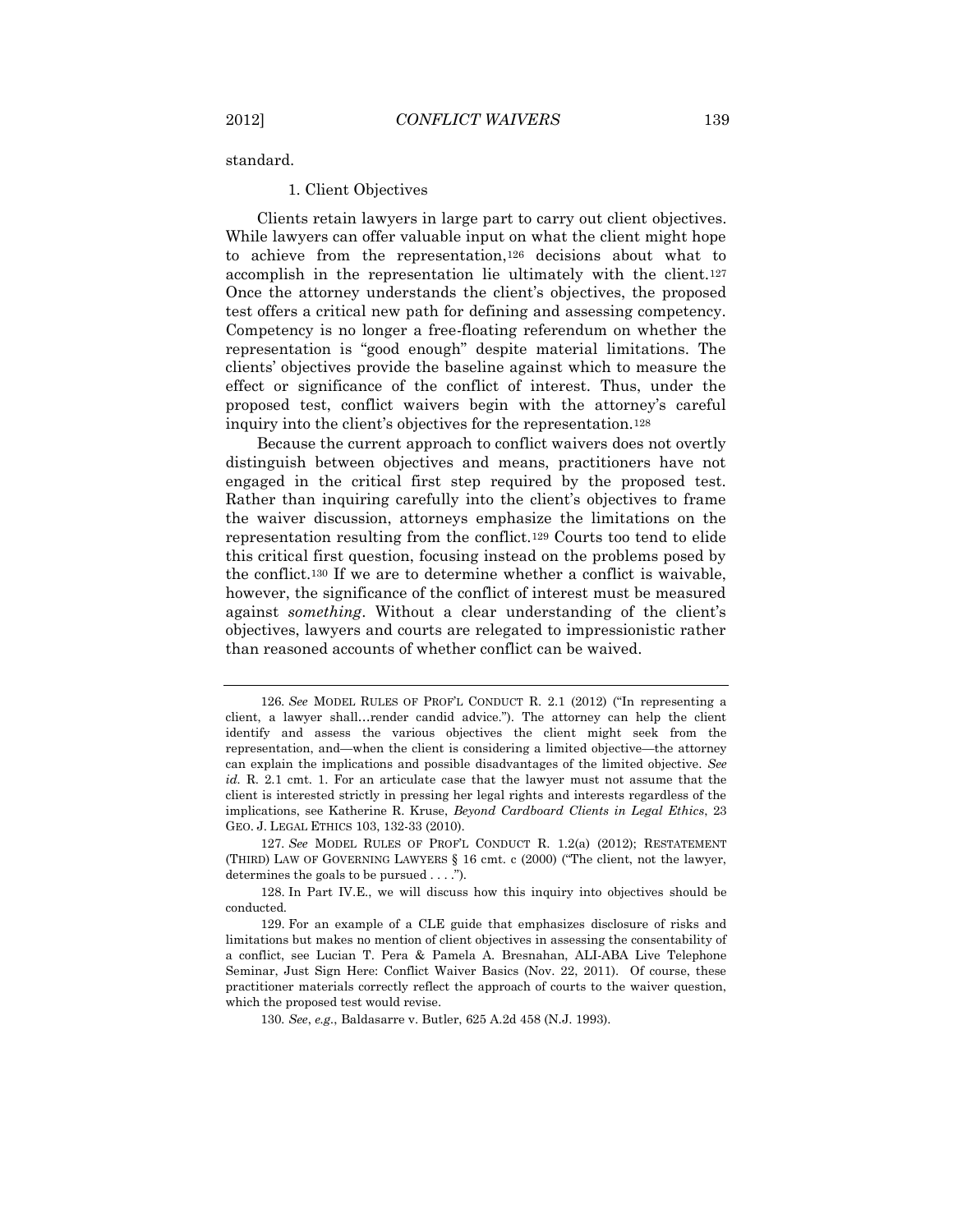Moreover, by identifying the client's objectives, the proposed test allows us to tailor waiver analysis to the *client's* situation rather than some abstract concern about the "type" of representation. Different clients have different objectives,<sup>131</sup> and a client may have a focused goal that is unaffected by the limitation posed by a conflict. A genuine understanding calls for inquiry into the client's unique, personal circumstances and objectives, rather than assumptions and generalities. Commentators and courts have long realized that whether a situation presents a conflict of interest requires a careful analysis of the particulars.<sup>132</sup> It is time that a similar understanding be brought to the closely related question of whether a conflicted representation is waivable: the answer turns not on generalities about the type of representation, but on how the limitations resulting from the conflict will affect the client's particular objectives. In time, the caselaw applying the proposed test could represent a virtual catalog of varied representation objectives coupled with careful analysis of how these objectives are affected by specific conflict limitations—a genuine source of guidance for courts and practitioners alike.

### 2. Limitations

The second step in applying the proposed test is to identify the material limitations on the actions the lawyer can undertake for the client as a result of the conflict of interest. For example, in the litigation setting, the dual representation may preclude a lawyer from raising or counseling the clients about certain claims or defenses that affect the other client,<sup>133</sup> one client's testimony may adversely affect the other, or the attorney may not be able to crossexamine a co-client who provides adverse testimony.<sup>134</sup> In the transaction setting, a conflict will preclude a lawyer from negotiating on behalf of one client against the other,<sup>135</sup> or from suggesting

<sup>131.</sup> RESTATEMENT (THIRD) LAW OF GOVERNING LAWYERS § 16 cmt. c (2000) ("Individual clients define their objectives differently. One litigant might seek the greatest possible personal recovery, another an amicable or speedy resolution of the case, and a third a precedent implementing the client's view of the public interest.").

<sup>132</sup>*. Id.* § 121 cmt. c (offering a multi-part test focusing on "factual predicates and practical consequences" to assess whether a situation presents a conflict of interest).

<sup>133</sup>*. See* Rice v. Baron, 456 F. Supp. 1361, 1374 (S.D.N.Y. 1978).

<sup>134.</sup> For a discussion of these and other concerns in the criminal defense setting, see LAFAVE ET AL., *supra* note 7, at § 11.9(a).

<sup>135.</sup> MODEL RULES OF PROF'L CONDUCT R. 1.7 cmt. 32 (2012) ("When seeking to establish or adjust a relationship between clients, the lawyer should make clear that the lawyer's role is not that of partisanship normally expected in other circumstances . . . ."); *see also* People v. Bollinger, 681 P.2d 950, 952 (Colo. 1984) (disciplining attorney for favoring one client over another in a transaction); *In re* Jans, 666 P.2d 830, 833 (Or. 1983) (describing problems posed by attorney representing employer and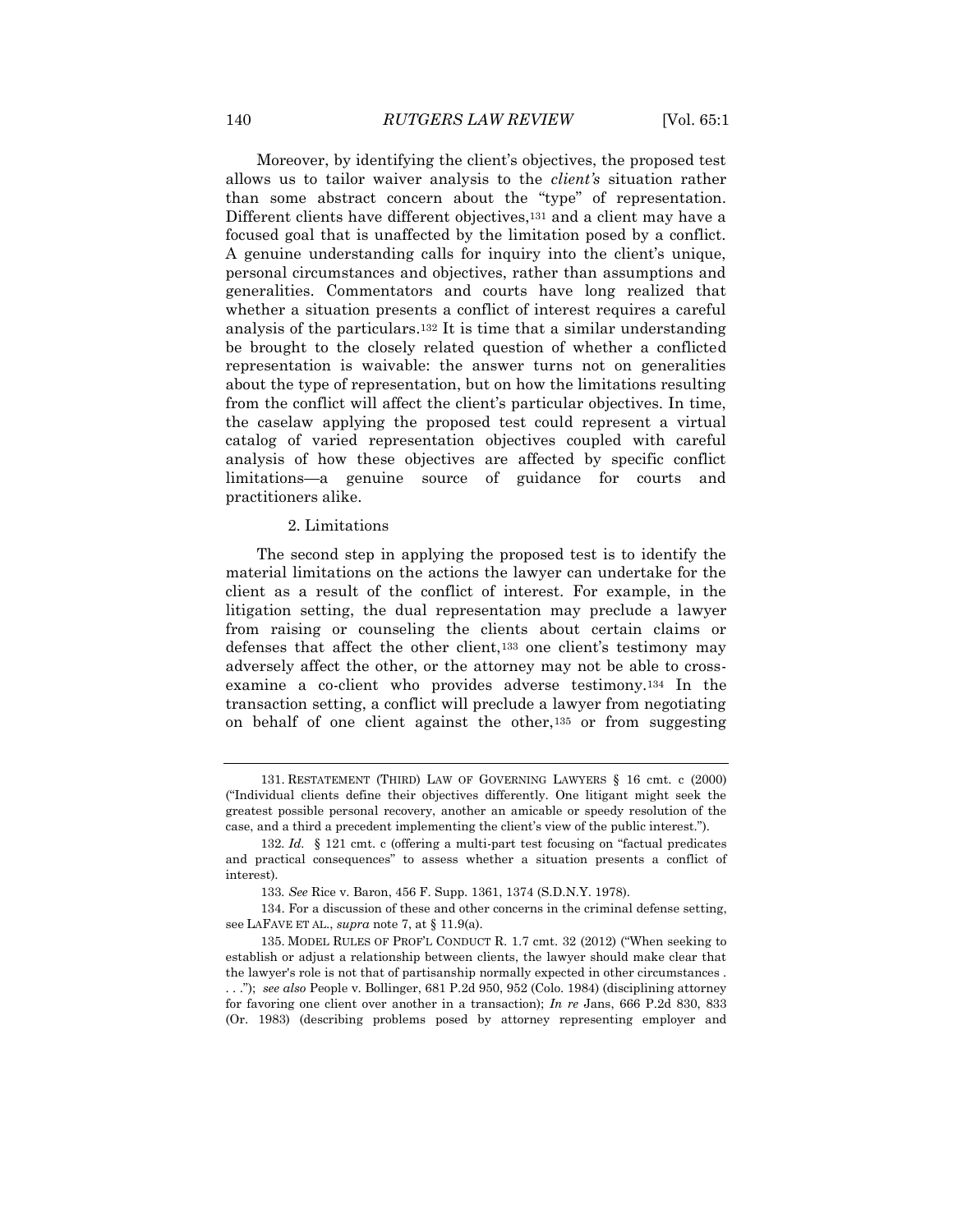alternatives to one client that could disadvantage another.<sup>136</sup> In concurrent representations, an overriding limitation is the lawyer's inability to preserve client confidences from the co-client.<sup>137</sup> To identify limitations that may affect the representation, the lawyer should ask herself what services will be necessary for the client over the predicted course of the representation, and which of these services cannot be conducted because of the conflict of interest.<sup>138</sup>

A client may request or even insist on a limitation in the representation. For example, the client may insist that the lawyer not negotiate on his behalf, or not cross-examine a particular witness, or not maintain information in confidence from his co-client. A lawyer or court may be tempted to characterize such limitation as a goal, since it originated with the client. The fact that a client prefers or even insists on a limitation does not render it a goal, however. Objectives are the ultimate ends that the client seeks from the representation.<sup>139</sup> Means relate to the procedures by which such objectives will be pursued.<sup>140</sup> If we conflate procedures and objectives, the client's consent to a procedural limitation would insulate the conflict consent entirely from the competency review required by Model Rule 1.7(b) and the proposed test.

Occasionally, a client will have special circumstances that warrant elevation of a procedural aspect of the representation to a client goal for purposes of the proposed test. For example, a client may not wish to sue a family member, and while the choice of defendants typically relates to means rather than ends, the special circumstance of family relation warrants elevation of this procedural concern to a goal.<sup>141</sup> The question is whether the client would have insisted on this limitation regardless of the conflict of the interest. It is also incumbent on the attorney to document the grounds for treating this procedural limitation as a client-objective, as we shall

employee in connection with employment agreement); Attorney Grievance Comm'n v. Collins, 457 A.2d 1134, 1145 (Md. App. 1983) (disciplining lawyer for failure to serve as neutral adviser in representing two clients in same transaction).

<sup>136.</sup> MODEL RULES OF PROF'L CONDUCT R. 1.7 cmt. 8 (2012) ("[A] lawyer asked to represent several individuals seeking to form a joint venture is likely to be materially limited in the lawyer's ability to recommend or advocate all possible positions that each might take because of the lawyer's duty of loyalty to the others.").

<sup>137</sup>*. See id.* R. 1.7 cmt. 30 (citing confidentiality as a "particularly important factor in determining the appropriateness of common representation"); HAZARD & HODES, *supra* note 37, § 11.22 (Supp. 2004) ("[C]lients who have shared a lawyer generally cannot confide secrets that *the lawyer* may withhold from the other client.") .

<sup>138</sup>*. See* Kevin H. Michels, *Third-Party Negligence Claims Against Counsel: A Proposed Unified Liability Standard*, 22 GEO. J. LEGAL ETHICS 143, 168 (2009).

<sup>139</sup>*. See supra* note 127 and accompanying text.

<sup>140</sup>*. See infra* notes 157-58 and accompanying text.

<sup>141.</sup> For an example, see *infra* Part IV.C.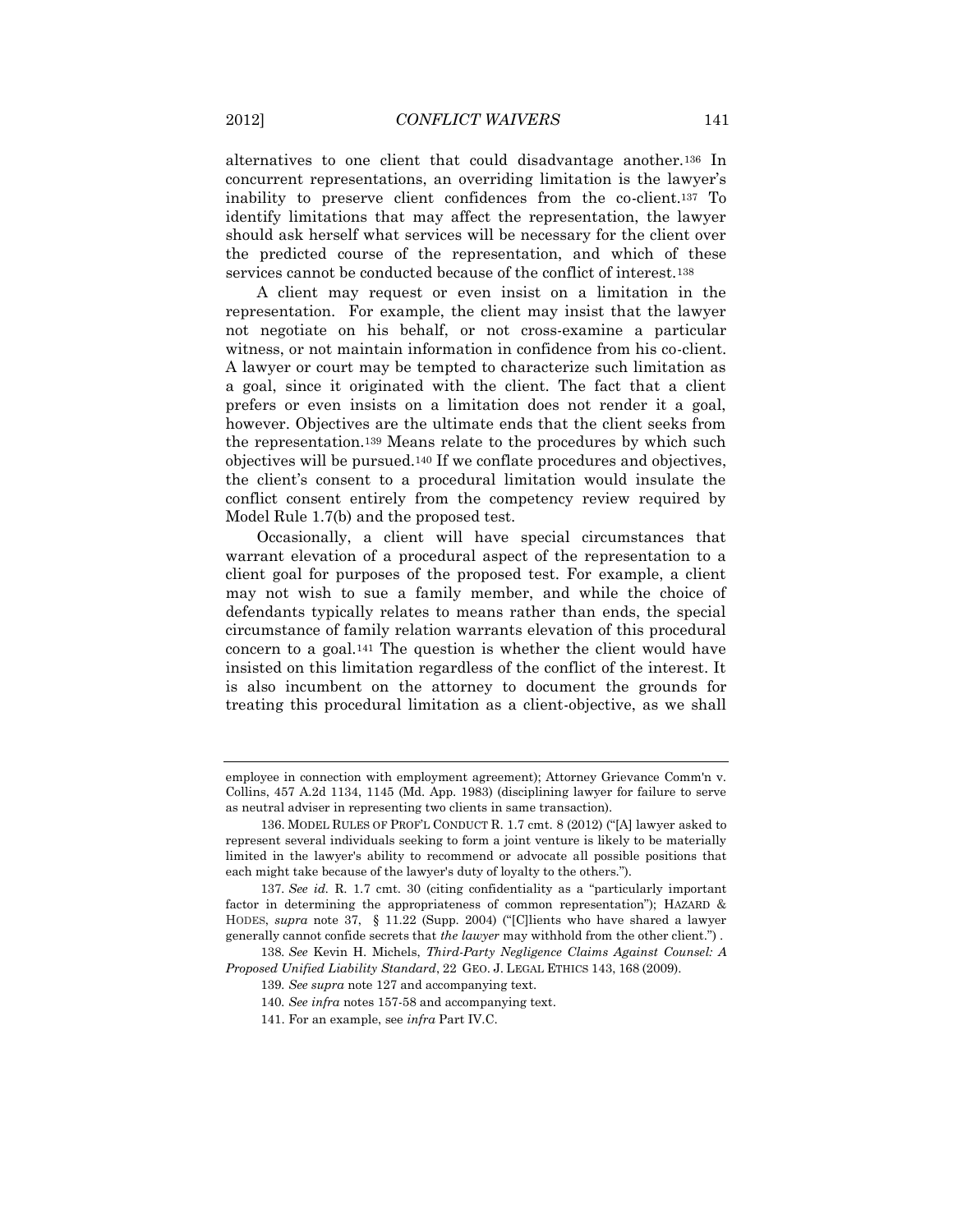discuss in due course.<sup>142</sup>

3. Likely to Defeat the Client's Goal

Once we identify the client's objectives and the limitations on means resulting from the conflict of interest, the proposed test asks whether the limitations are likely to defeat the client's objectives. The "likely to defeat" standard derives from the central insight of means paternalism discussed earlier. We enhance the client's autonomy by identifying and deferring to his objectives and rejecting his decisions about means that are likely undermine those objectives. <sup>143</sup>

A critical implication of the proposed test is that not all limitations on the representation resulting from a conflict—even if material—can render a representation incompetent. A material limitation may make it more difficult for the attorney to achieve the client's goal, and it may even render it less likely that the goal will be achieved. This is not enough, however, to render a conflict-waiver incompetent. It is not the job of the court to revisit the client's costbenefit calculation, or to reject waivers because they do not maximize the client's prospects or serve the client's "best interests." It is only when the limitations reach the level where they are more likely than not to defeat the client's goal that courts have reason to intervene on competence grounds. The "likely to defeat" standard identifies the point where limitations do not merely lessen the client's prospects but become, in a real sense, self-defeating and therefore incompetent.<sup>144</sup>

The "likely to defeat" standard replaces our subjective sense of whether the representation is "good enough" with an objective standard. The validity of an informed conflict waiver turns not on our visceral impressions but on a standard external to the observer whether the limitations resulting from the conflict are likely to defeat the client's objective.

### *C. The Proposed Test and the Model Rules*

As we have discussed, Model Rule 1.7(b) presents an enigma: how can we reconcile (i) the client's right to enter into an informed consent to a conflict waiver with (ii) the obligation of lawyers and courts, respectively, to reject and to strike down client consents that render the representation incompetent? A viable interpretation must

<sup>142</sup>*. See infra* Part IV.E.

<sup>143</sup>*. See supra* notes 115-120 and accompanying text.

<sup>144.</sup> In effect, the representation is deemed incompetent under the proposed test because the client would be more likely to achieve his objectives for the representation if he had not accepted the waiver. For a discussion of the rationale to support the "likely to defeat" standard, see *supra* notes 109-120 and accompanying text.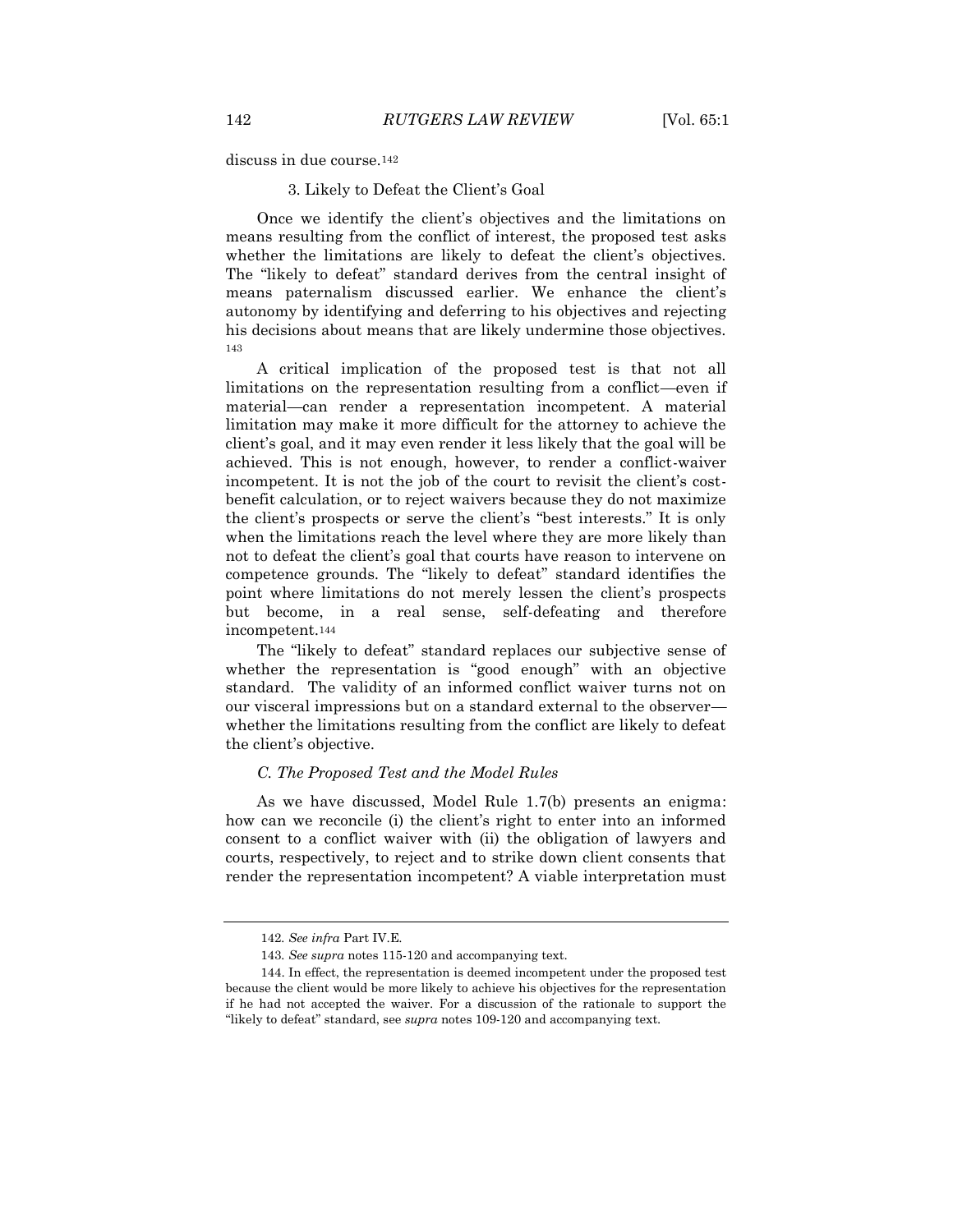harmonize the seemingly disparate competency and consent elements of Model Rule 1.7(b). In addition, the interpretation should cohere with the remainder of the *Model Rules* and the deeper commitments of the legal profession that the *Rules* purport to codify.<sup>145</sup> Here, we ask whether the proposed test meets these objectives.

We begin with the paradox of competency and consent posed by Model Rule 1.7.<sup>146</sup> Informed consent requires the disclosure of the material risks and limits posed by the representation.<sup>147</sup> But how can a conflicted representation *ever* be competent if it is subject to a material limitation? In other words, if the purpose of a conflict waiver is the client's acceptance of material limitations on the representation resulting from the conflict, and if representations with material deficiencies are incompetent, how could *any* waiver withstand scrutiny under the competence standard?<sup>148</sup>

The proposed test explains how. A limitation resulting from a conflict could prevent the attorney from taking certain, material steps to achieve the client's goal without being *likely to defeat* the client's goal. The question is not whether the limitations are material. We presume as much: if the limitations were not material, they would not have been the subject of disclosure and consent under Model Rule 1.7 in the first place. The question instead is whether the limitations are likely to be goal defeating. Thus, the *magnitude* rather than the materiality of the limitation determines whether a representation is competent under Model Rule 1.7.<sup>149</sup>

The competency required of a representation that is subject to an informed waiver needs to reflect the fact that the client has *accepted* the limitations in question. In a standard representation, where there is no conflict of interest and the client has not accepted any limitations on the lawyer's performance, *any* material deficiency in the representation can be understood as incompetence under Model Rule 1.1.<sup>150</sup> When the client accepts limitations on the lawyer's

<sup>145</sup>*. See supra* Part I.B.

<sup>146</sup>*. See supra* Introduction.

<sup>147.</sup> MODEL RULES OF PROF'L CONDUCT R. 1.0(e) (2012).

<sup>148</sup>*. See supra* notes 36-40 and accompanying text.

<sup>149.</sup> The proposed test also gives rise to a second reason why a limitation can be "material" but not justify invalidating a waiver as incompetent. Clients differ in their objectives for their representations. As a result, certain limitations resulting from a conflict that are material for a *type* of representation may present no limitation on pursuit of the client's particular objectives in a *given* representation. These limitations should not render a representation incompetent under Model Rule 1.7(b).

<sup>150</sup>*. See* MODEL RULES OF PROF'L CONDUCT R. 1.1 (2012) (requiring competent representation to include "the legal knowledge, skill, thoroughness and preparation reasonably necessary for the representation"); *id.* R. 1.3 (requiring diligence in the representation); *see also* R. 1.3 cmt. 1 (requiring "whatever lawful and ethical measures are required to vindicate a client's cause or endeavor" and "commitment and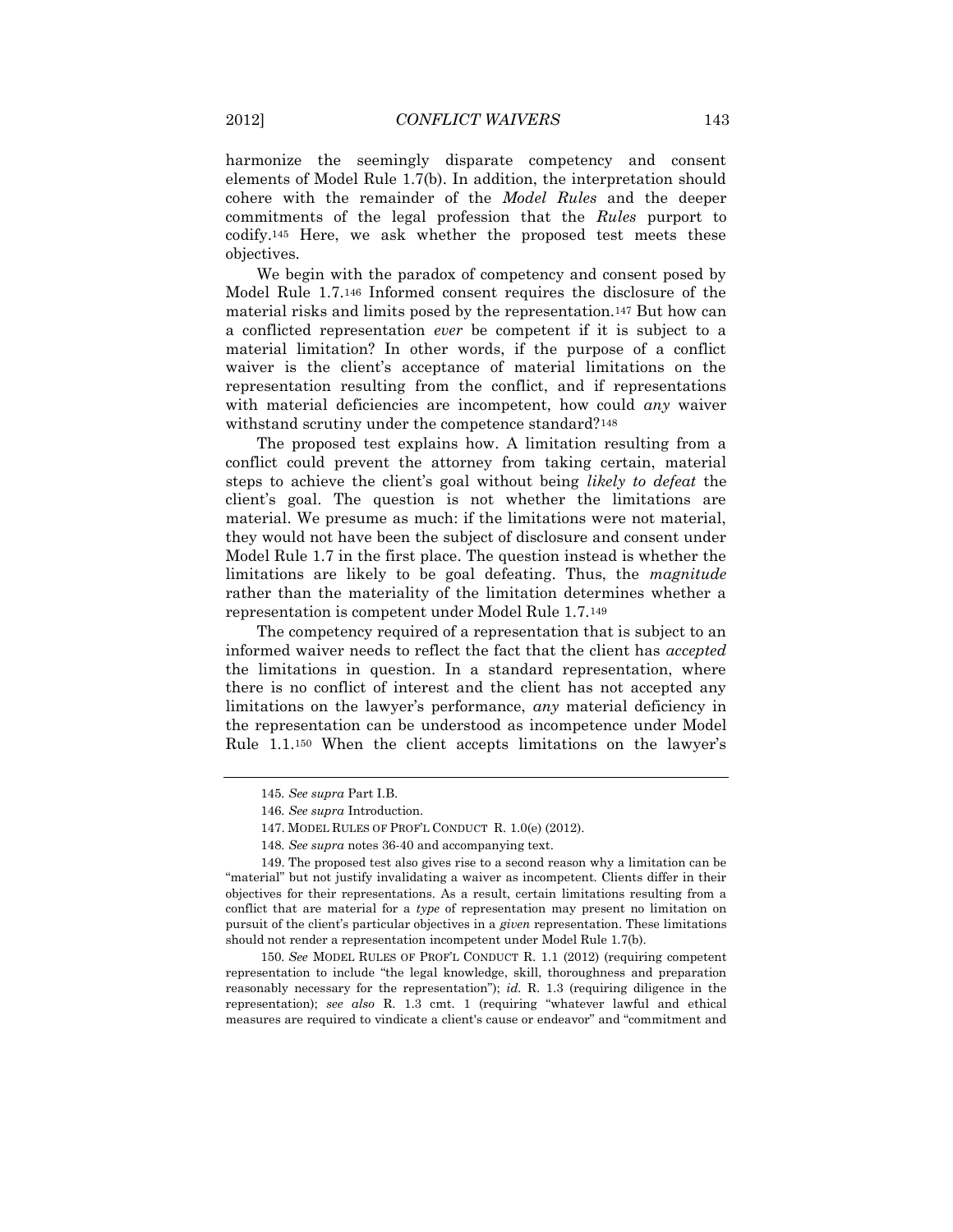performance as a result of a conflict, however, those accepted deficiencies cannot render the representation incompetent simply because they are material, otherwise the client's consent will be given no force or effect. The proposed test reconciles the consent and competence elements of Model Rule 1.7: the materiality of a deficiency, standing alone, does not defeat consent; and consent, standing alone, does not sanctify all deficiencies in a representation. Limitations should render the representation incompetent only when they are likely to undermine the client's goal.

While the proposed test defers to the client's objectives for the representation, it acknowledges that even informed clients can be mistaken about the implications of a conflict of interest. A rational client who accepts means limitations that are likely to frustrate her objectives presumably misunderstands the consequences of the means limitations she has accepted. That misunderstanding is not entirely surprising given that attorneys are trained on matters of legal procedure, and clients typically are not. "Informed consent," as defined in the *Model Rules*, requires that the attorney adequately disclose the risks posed by the conflict; it does not, however, turn on the client's *understanding* of those risks.<sup>151</sup> The proposed interpretation of Model Rule 1.7(b) closes this gap: it protects the client when her consent to limitations resulting from a conflict is informed—since it was grounded on full disclosure—but improvidently granted, *as measured against the client's own objectives*.

The proposed test can also help us understand the relationship between the informed consent and competency elements of Model Rule 1.7(b). Both protect client autonomy. The insistence that a waiver be "informed" is premised on the insight that an uninformed decision is not a fully autonomous act.<sup>152</sup> The competency demand on the analysis developed earlier adds a second level of inquiry into the autonomy of the client's waiver decision: the client's acceptance of limits on the representation, even when informed, poses a real threat to the client's autonomy when the client misunderstands that he has consented to limits on the representation that are likely to defeat his objectives for the representation.<sup>153</sup>

The next question is whether the proposed test coheres with the remainder of the *Model Rules*. The *Model Rules* expressly affirm the critical premise of the proposed test, namely that objectives and means are distinct elements of the representation, and that

dedication to the interests of the client . . . with zeal in advocacy upon the client's behalf").

<sup>151</sup>*. See* MODEL RULES OF PROF'L CONDUCT R. 1.0(e) (2012).

<sup>152</sup>*. See* BEAUCHAMP & CHILDRESS, *supra* note 75, at 99; text accompanying *supra* note 75.

<sup>153</sup>*. See supra* notes 109-20 and accompanying text.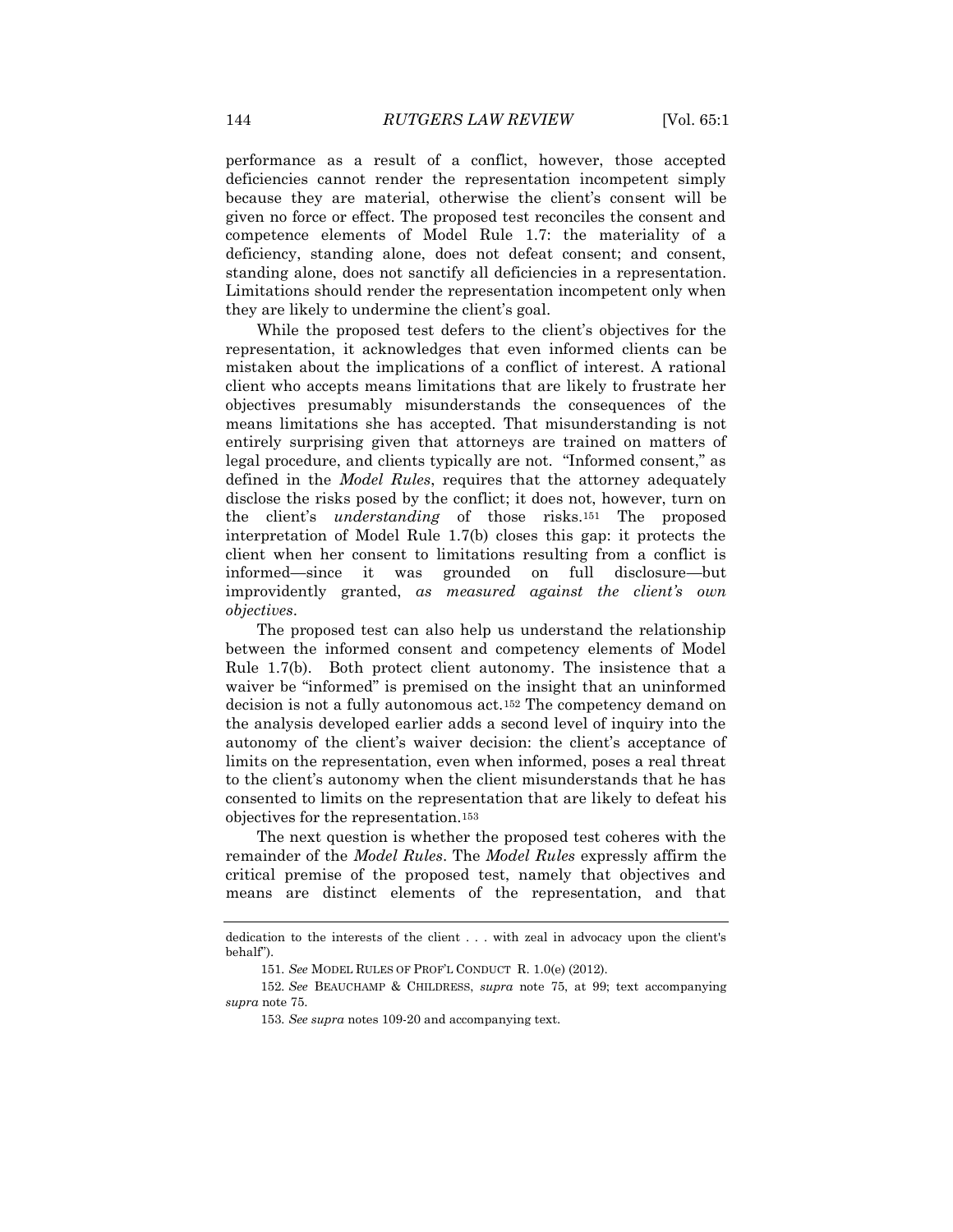objectives are, within ethical limits,<sup>154</sup> uniquely the client's to shape. Model Rule 1.2(a) provides that the "lawyer shall abide by a client's decisions concerning the objectives of representation,"<sup>155</sup> which is consistent with the proposed test's deference to client objectives. The *Rules* also require that the lawyer "consult with the client as to the means by which [the client's objectives] are to be pursued,"<sup>156</sup> suggesting that on matters of procedure, the lawyer has strong input.<sup>157</sup> Thus, the proposed test eliminates the apparent tension between the competency element of Model Rule 1.7(b) and the client's right to shape the objectives of the representation under Model Rule 1.2(d). The competency demand of Model Rule 1.7(b) is not a channel through which we impose our view of what is best for the client. It is a protection against the client's acceptance of means limitations that are likely to prevent the client from achieving her objectives in the representation. The competency demand of Model Rule 1.7(b) is designed to *enhance* the client's control over objectives by ensuring that such objectives are not undermined by limitations on means resulting from the conflict. And client control over objectives, in turn, is a core commitment of the *Model Rules* generally.<sup>158</sup>

The proposed test likewise provides a close fit with Model Rule 1.2(c), which allows the lawyer and client to limit the "scope of the representation."<sup>159</sup> In limiting the scope of the representation under Model Rule 1.2(c), the client may not waive competent representation,<sup>160</sup> a restriction that is analogous to the competency

156*. Id*.

157*. Id.* R. 1.2 cmt. 2 ("Clients normally defer to the special knowledge and skill of their lawyer with respect to the means to be used to accomplish their objectives, particularly with respect to technical, legal and tactical matters."); RESTATEMENT (THIRD) OF THE LAW GOVERNING LAWYERS § 21 cmt. e (2000) ("A lawyer has authority to take any lawful measure within the scope of representation that is reasonably calculated to advance a client's objectives as defined by the client, unless the there is a contrary agreement or instruction and unless a decision is reserved to the client."); *see also* Jones v. Barnes, 463 U.S. 745, 754 (1983) (rejecting a per se rule that appellate counsel appointed for indigent criminal defendant must raise every nonfrivolous argument requested by client). *See generally* Lawyers' Manual, *supra* note 1, at 31:304 (offering examples of tactical decisions that lawyer can make on behalf of client).

158. MODEL RULES OF PROF'L CONDUCT R. 1.2(a) (2012) ("[A] lawyer shall abide by a client's decisions concerning the objectives of representation and, as required by Rule 1.4, shall consult with the client as to the means by which they are to be pursued.").

159*. Id.* R. 1.2(c). As the drafters' comments note, a "limited representation may be appropriate because the client has limited objectives for the representation." *Id*. R. 1.2 cmt. 6.

160*. Id.* R. 1.2 cmt. 7 (noting that although client and lawyer have substantial latitude to limit representation, "an agreement for a limited representation does not exempt a lawyer from the duty to provide competent representation").

<sup>154</sup>*. E.g.*, MODEL RULES OF PROF'L CONDUCT R. 1.2(d) (2012) (prohibiting knowing attorney assistance of client fraud or crime).

<sup>155.</sup> MODEL RULES OF PROF'L CONDUCT R. 1.2(a) (2012).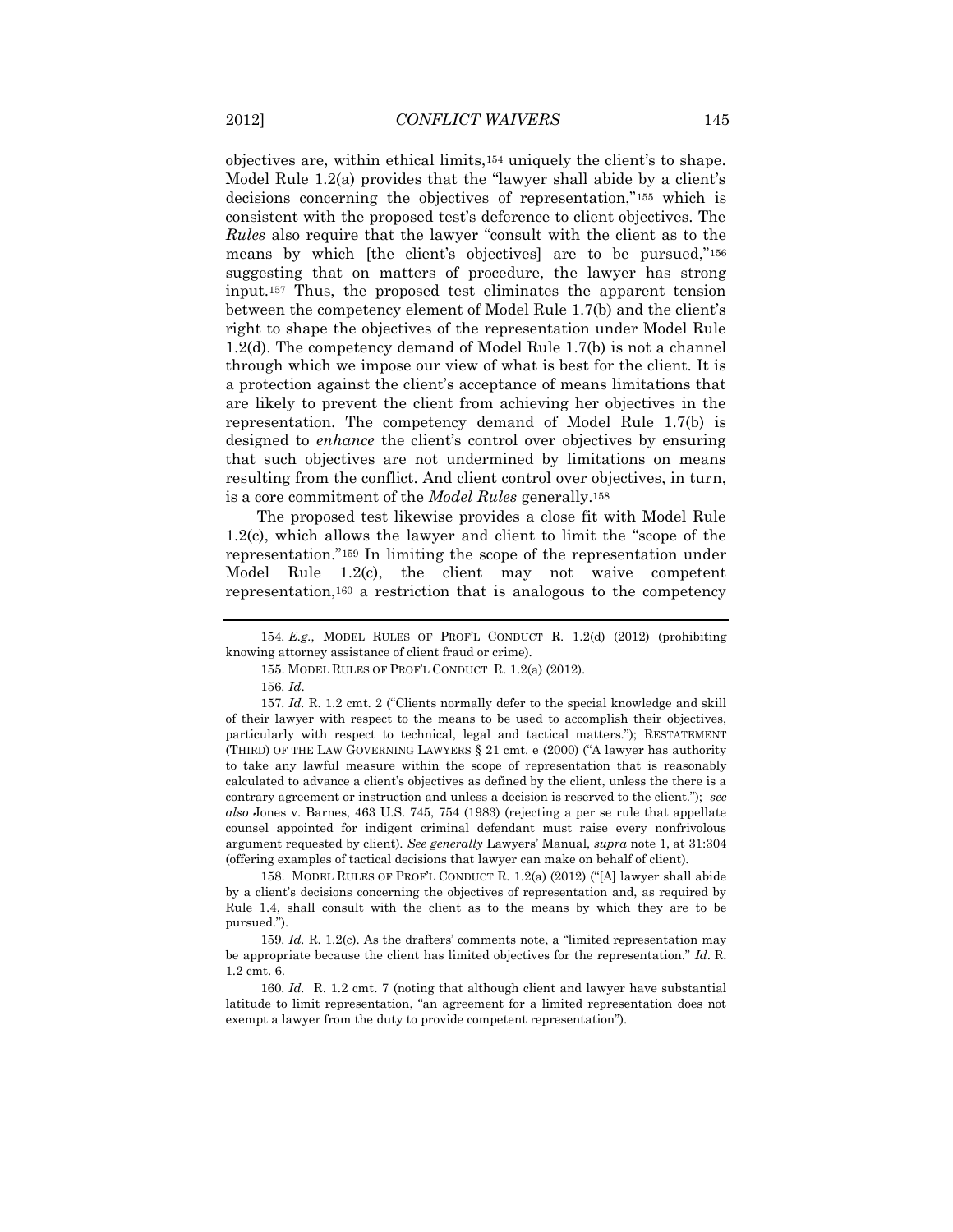constraint on conflict waivers in Model Rule 1.7(b). In offering an example of a limitation that would be deemed unacceptable under the Model Rule 1.2(c), the comments implicitly adopt an objectives/means approach. The comments offer by way of example a representation in which a client seeks general advice on a matter, and the lawyer and client agree that the advice will be provided in a short telephone discussion.<sup>161</sup> The comments note that such arrangement "would not be reasonable if the time allotted was not sufficient to yield advice upon which the client could rely."<sup>162</sup> In other words, because the client's goal is advice that is reliable, a restriction on the means by which that goal is pursued (a short phone call) is void under Model Rule 1.2(c) if it undermines the client's goal. Thus, even outside the conflict-waiver setting, the client controls the objectives of the representation, and we limit the client's control over means when they undermine the client's objectives.<sup>163</sup> Again, the proposed test of competency for a conflict waiver helps integrate the *Model Rules* into a coherent, consistent scheme.

Finally, the proposed test offers a way of understanding Model Rule 1.7(b) in accordance with the agency or client autonomy vision of lawyering that remains a core commitment of the legal profession. <sup>164</sup> It is the client's case or transaction, after all, and the client—as principal—ought to retain control over what is pursued on her behalf. The proposed test's emphasis on the distinction between client objectives and means squares this general commitment to client control with the refusal of Rule 1.7(b) to accept client consent to an incompetent representation—even if the consent is informed. When the means are inconsistent with the client's goal as the result of a conflict, we have strong reason to believe that the goal, and not the means, represents the true and deepest objective of the client. When courts reject waivers on competency grounds under the proposed test, therefore, they are not superimposing their objectives for the representation on the client. Incompetence, understood through this lens, is a failure of means—limitations that are likely to prevent the attorney from undertaking the steps necessary to fulfill the client's goal. Thus, in an important sense, we *preserve* client autonomy by refusing to accept client-approved lawyering means that undermine client objectives.

<sup>161</sup>*. Id*.

<sup>162</sup>*. Id*.

<sup>163.</sup> The reasoning developed herein in support of the proposed test presumably would warrant adoption of the same "likely to defeat the client's objectives" standard for determining whether a limitation on the scope of the representation is "reasonable" under Model Rule 1.2(c).

<sup>164</sup>*. See* Gaetke, *supra* note 63, at 717; text accompanying note 63.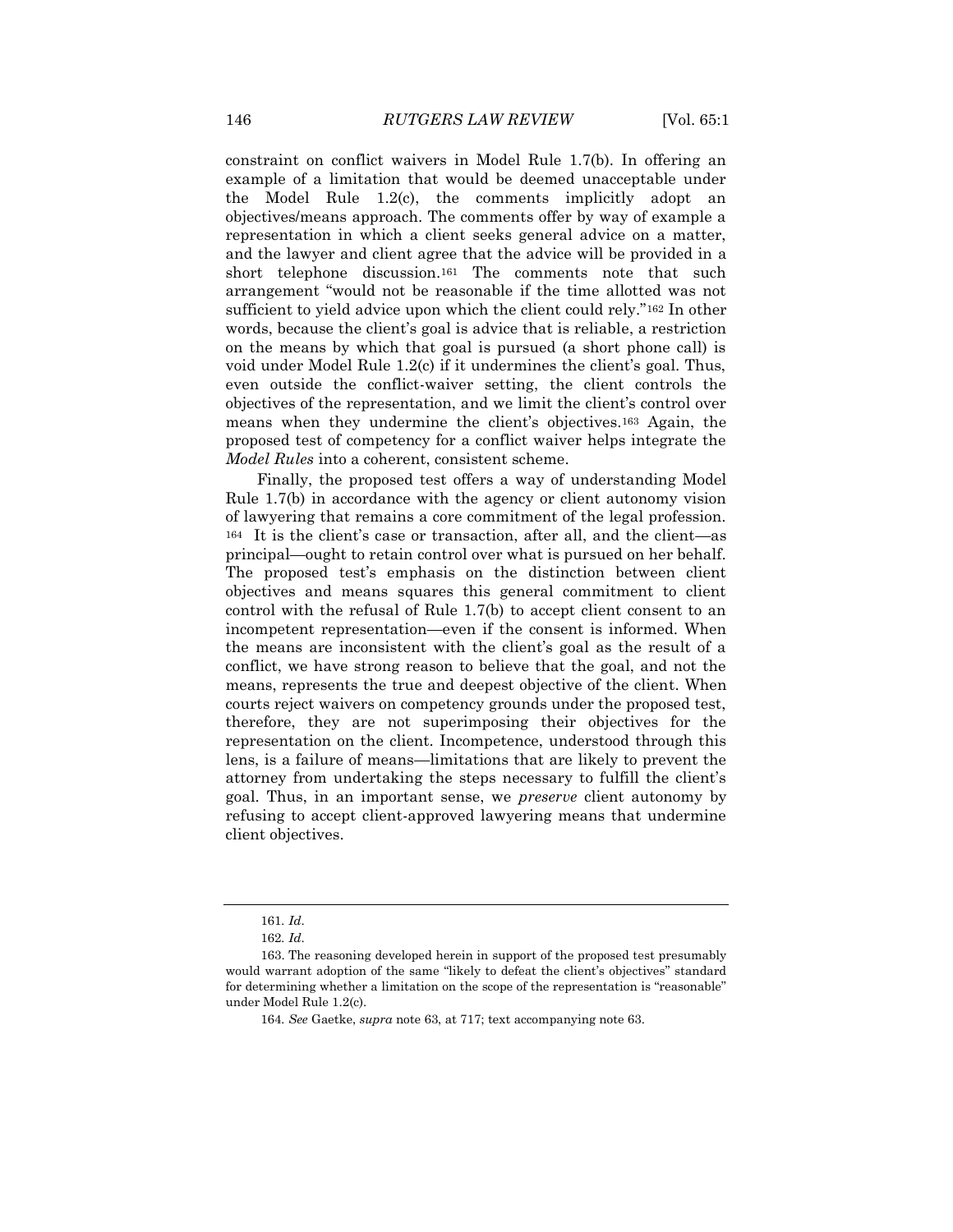### IV. THE PROPOSED TEST APPLIED

#### *A. Introduction*

In this Part, we will offer examples of conflict waivers and ask whether they are competent and therefore enforceable under the proposed interpretation of Model Rule 1.7(b). In each instance, we will presume that the attorney has disclosed sufficient information to gain the informed consent of the client.<sup>165</sup> The question will be whether the conflict of interest nonetheless renders the representation incompetent and the waiver therefore invalid.

We will consider conflict-waiver situations in three major areas of practice—criminal defense, civil litigation and transactions. In addition to asking how the proposed test analyzes conflict waivers in concrete situations, the hypotheticals will also allow us to refine our understanding of the proposed test, just as courts do when they develop a test and apply it in subsequent cases.<sup>166</sup> Finally, we will ask how the client-objectives test should shape the behavior of lawyers in practice, the setting where much of the day-to-day consideration of conflict waivers takes place.

Some caveats before we begin. First, in analyzing the enforceability of a conflict waiver, the proposed test directs us to determine the objectives of *each* client, and then determine whether those objectives are likely to be undermined by the limitations resulting from the conflict.<sup>167</sup> In the analysis that follows, due to space constraints, we will restrict our analysis to one of the clients in the multiple representation, unless analysis of both clients will illustrate a valuable point.<sup>168</sup> In practice, the lawyer must conclude that the circumstances of each client satisfy the proposed test before entering into the multiple representation. Finally, space constraints allow us to provide examples, but not a complete treatment, of the waiver issues arising in the practice areas that follow.

<sup>165</sup>*. See* MODEL RULES OF PROF'L CONDUCT R. 1.7(b) (2012) (requiring informed consent of client as one prerequisite of conflict waiver); *see also id.* R. 1.0(e) (defining informed consent).

<sup>166.</sup> Although the examples are organized by subject area, many of the insights from one subject area apply to the others. Part V will conclude by combining the principles learned from each of the hypotheticals into a decision guide for courts, disciplinary committees, and practitioners for determining when consent can cure a concurrent conflict of interest.

<sup>167.</sup> Under the proposed test, competency is not a general analysis of how the waiver will affect the group of clients; it is a protection that must be satisfied for *each* client.

<sup>168.</sup> Because client objectives can differ, one should not assume that the same analysis would hold for each client in the proposed dual representation.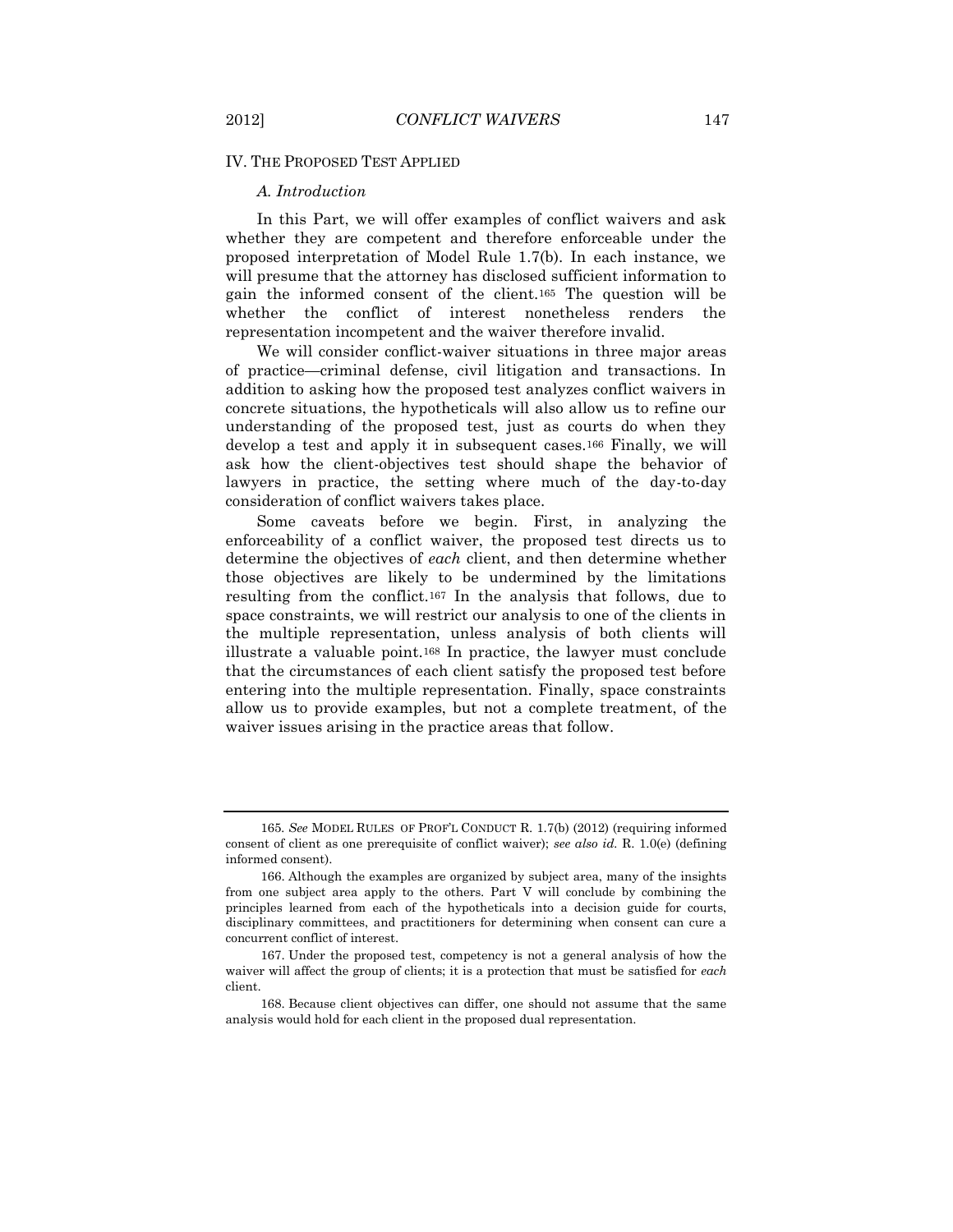#### *B. The Criminal Setting*

1. The Supreme Court's Approach

Consider these facts from *Wheat v. United States*,<sup>169</sup> a leading Supreme Court case on when a criminal defendant can waive a conflict of interest.<sup>170</sup> Wheat was charged with participating in a drug-distribution conspiracy. In an earlier trial, another alleged conspirator, Gomez-Barajas, was tried and acquitted on charges relating to the conspiracy. In that trial, Gomez-Barajas was represented by attorney Eugene Iredale.<sup>171</sup> A prosecutor stated that Iredale "did a fantastic job" in representing Gomez-Barajas.<sup>172</sup> To avoid charges on another matter, Gomez-Barajas pleaded guilty to tax evasion and illegal importation of merchandise, a plea that had not yet been approved by the court. In lieu of trial, another alleged conspirator, Bravo, who was also represented by Iredale, pled guilty to transporting 2400 pounds of marijuana to the residence of Victor Vidal. The government offered to "modify its position"<sup>173</sup> with regards to Bravo's sentencing in exchange for his testimony in the Wheat case.<sup>174</sup>

Wheat retained Iredale as his counsel, waiving his "right to conflict-free counsel."<sup>175</sup> The government moved to disqualify Iredale, arguing that a portion of what Bravo delivered to Vidal was later delivered to Wheat. The government also argued that if the court did not accept Gomez-Barajas guilty plea, the government could call Wheat as a witness on "the sources and size of Gomez-Barajas' income."<sup>176</sup> Because Iredale would be unable to cross examine Wheat, he would be conflicted out of representing Gomez Barajas.<sup>177</sup> Wheat countered that he (and the others) had waived his right to conflictfree counsel, and that the allegations of conflict were "highly speculative" and designed to remove Iredale from Wheat's defense team because he had proven so effective in defending Gomez-Barajas.<sup>178</sup>

The trial court rejected Wheat's waiver and required him to proceed with counsel other than Iredale. Wheat was convicted, and he challenged the ruling on the grounds that he was wrongfully

- 172*. Id*. at 170 n.3 (Marshall, J., dissenting).
- 173*. Id*. at 155.
- 174*.Id*. at 156.
- 175*.Id.*

176*.Id.* at 155-56

177*.Id*. at 153-56.

<sup>169.</sup> 486 U.S. 153 (1988).

<sup>170</sup>*. See* LAFAVE ET AL., *supra* note 7.

<sup>171</sup>*. Wheat,* 486 U.S. at 154-56.

<sup>178</sup>*. Id*. at 156-57.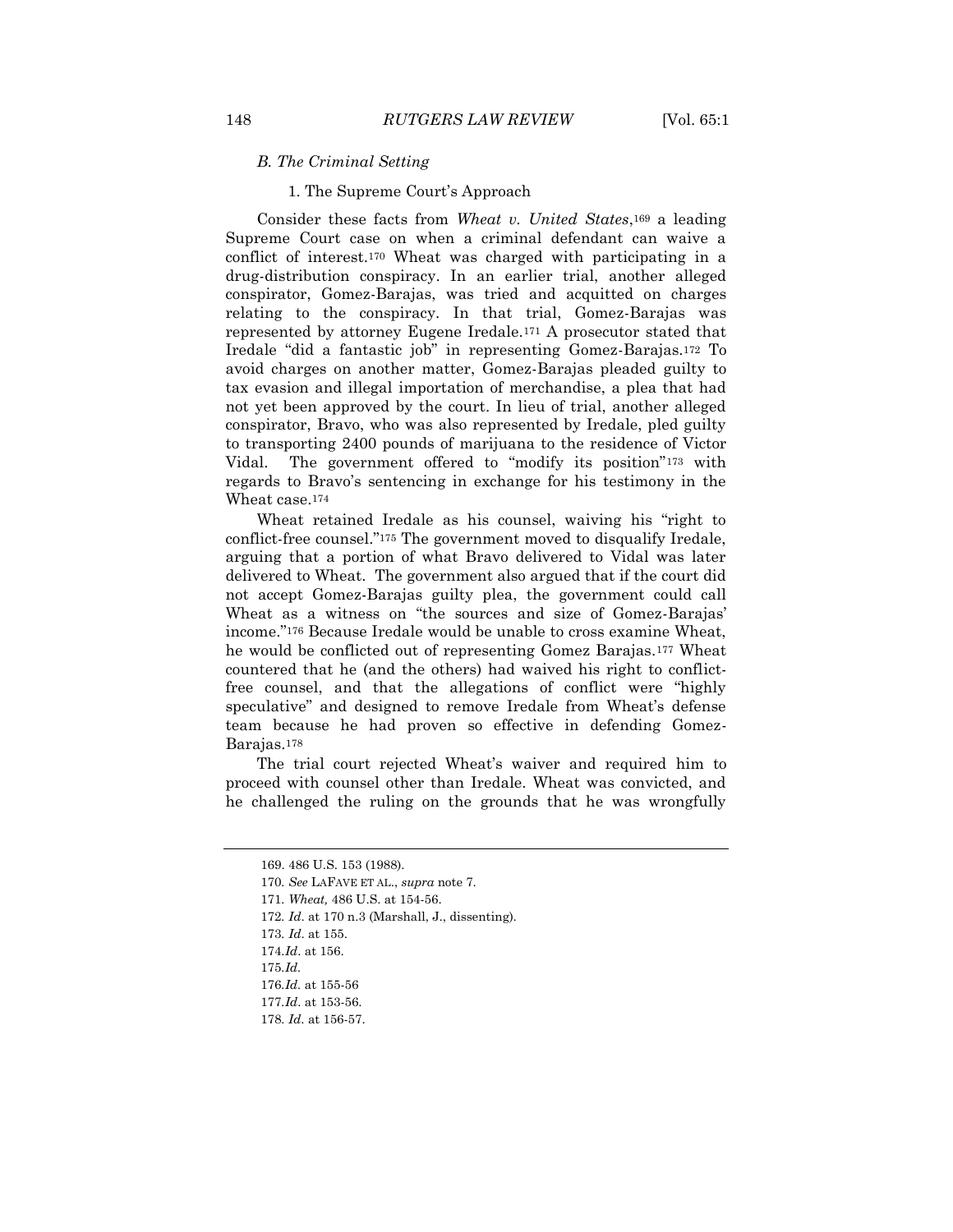denied his choice of counsel.<sup>179</sup> The Court upheld the trial court's refusal to allow Iredale to serve as counsel, despite defendant's conflict waiver because: (1) the "[g]overnment might readily have tied certain deliveries of marijuana by Bravo" to Wheat, which would have required vigorous cross examination by Iredale that his representation of Bravo would have foreclosed; and (2) if Gomez-Barajas's pleas were rejected by the trial court, Wheat's probable testimony in that case "would create an ethical dilemma" for one of the defendants.<sup>180</sup>

In the criminal defense setting, the question of how courts should treat a client's waiver of his attorney's conflict of interest is inexorably fused with constitutional questions arising under the Sixth Amendment. The Sixth Amendment entitles a criminal defendant to effective assistance of counsel in criminal prosecutions,<sup>181</sup> a right that extends to the accused regardless of his ability to pay.<sup>182</sup> When the court appoints counsel to represent a defendant, "the Sixth Amendment contemplates that such assistance be untrammeled and unimpaired by a court order requiring that one lawyer shall simultaneously represent conflicting interests."<sup>183</sup> While it is clear that the criminal defendant has a right to counsel who is not hampered by a conflict of interest, complexities surround client waivers of that right. The *Wheat* Court observed that trial courts "face the prospect of being 'whip-sawed' by assertions of error no matter which way they rule."<sup>184</sup> If courts accept the proposed waiver, the *Wheat* Court reasoned, they might face a later challenge from the defendant on Sixth Amendment ineffective assistance of counsel grounds. Conversely, if they reject the waiver, the defendant might claim that the court has deprived him of his Sixth Amendment right to choice of counsel.<sup>185</sup>

The *Wheat* Court began by acknowledging what is no doubt correct: the right to counsel of one's choice has limits and not every waiver is enforceable.<sup>186</sup> The Court then identified five reasons that justify rejection of certain waivers. First, courts have an interest in ensuring that trials are conducted in accordance with the "ethical standards of the profession."<sup>187</sup> Second, courts have an interest "that

<sup>179</sup>*. Id*. at 157-58.

<sup>180</sup>*. Id*. at 164.

<sup>181.</sup> U.S. CONST. amend. VI ("In all criminal prosecutions, the accused shall enjoy the right . . . to have the Assistance of Counsel for his defence.").

<sup>182.</sup> Gideon v. Wainwright, 372 U.S. 335, 339–40 (1963).

<sup>183.</sup> Glasser v. United States, 315 U.S. 60, 70 (1942).

<sup>184</sup>*. Wheat*, 486 U.S. at 161.

<sup>185</sup>*. See id*. at 161.

<sup>186</sup>*. Id*. at 160.

<sup>187</sup>*. Id*. In support of this proposition, the Court cites the attorney ethics rules, including Model Rule 1.7, which, as discussed earlier, invalidates even knowing and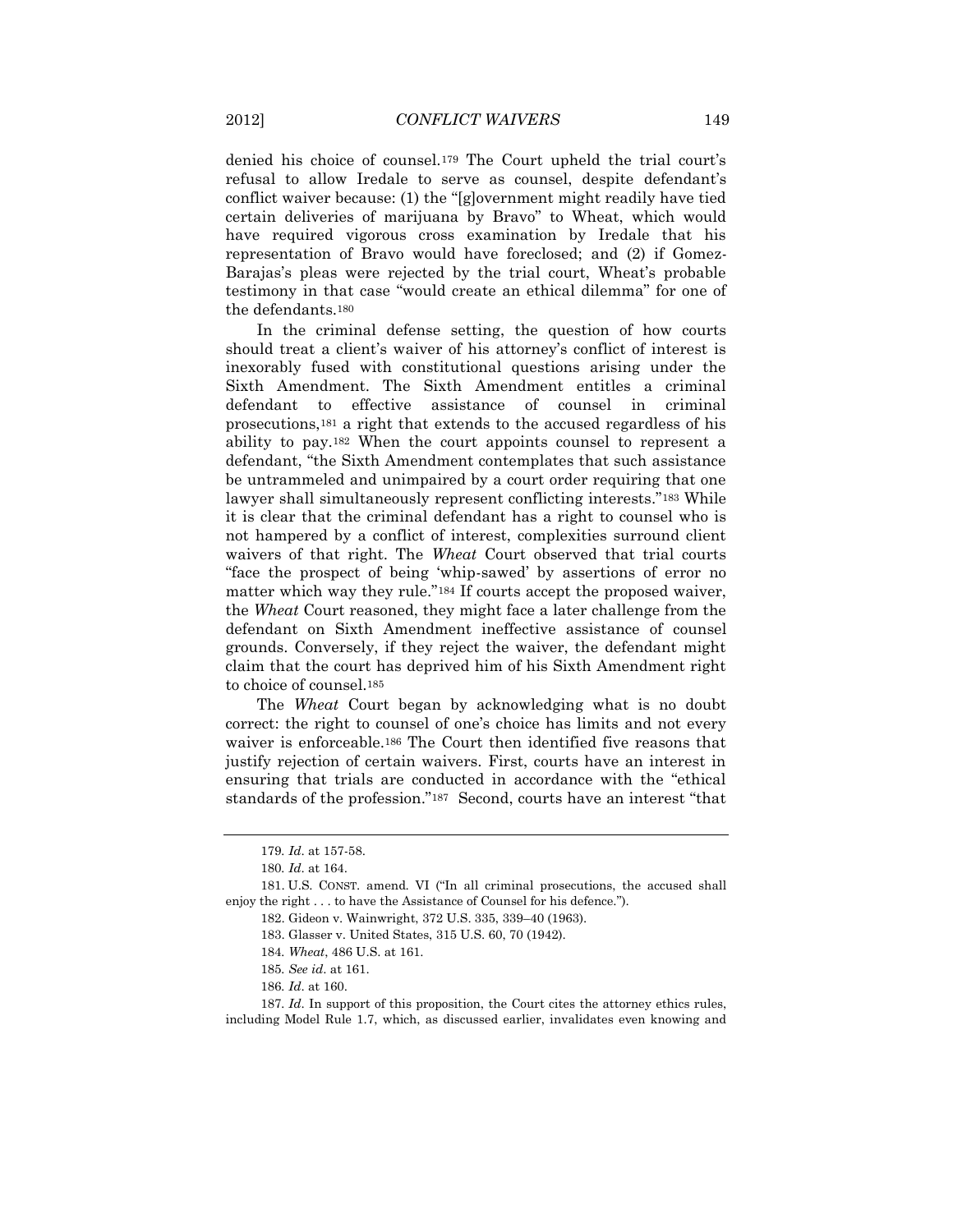legal proceedings appear fair to all who observe them."<sup>188</sup> Third, the "interest of a criminal defendant" may be reason to reject a waiver.<sup>189</sup> Fourth, courts may reject waivers because of "the institutional interest in the rendition of just verdicts in criminal cases."<sup>190</sup> Fifth, courts have an interest in not having their waiver decisions overturned on appeal.<sup>191</sup> *Wheat* infers from these concerns that a court may reject a proposed conflict waiver when there is an actual or potential conflict of interest.<sup>192</sup>

The *Wheat* Court's "standard" warrants closer scrutiny. A waiver, by definition, is a knowing acceptance of a material limitation on the representation caused by a conflict of interest.<sup>193</sup> If a conflict of interest is sufficient to invalidate a waiver, then *every* waiver is suspect. Perhaps because it had offered no viable means by which to determine whether conflict waiver should be rejected, the Court made an extraordinary pronouncement:

Other district courts might have reached differing or opposite conclusions with equal justification, but that does not mean that one conclusion was "right" and the other "wrong". The District Court must recognize a presumption in favor of petitioner's counsel of choice, but that presumption may be overcome not only by a demonstration of actual conflict but by a showing of a serious potential for conflict. The evaluation of the facts and circumstances of each case under this standard must be left primarily to the informed judgment of the trial court.194

Thus, after *Wheat*, whether a criminal defendant is to be deprived of his choice of counsel despite a voluntary, knowing waiver of a conflict of interest is left to the discretion of the trial court, under a standard so unrefined that it cannot distinguish "right" from "wrong," and accepts opposing conclusions on the same question.

The *Wheat* Court offers an array of rationales for rejecting a consent—some valid, some suspect—without asking how those rationales relate to a legal standard for assessing competence. Let us review each of these rationales in turn. The Court's concern with the appearance of fairness presupposes that an observer would not be equally troubled by the *denial* of a defendant's choice of counsel without sufficient reason. Moreover, if an observer would deem a proceeding unfair because counsel had a conflict of interest, even

voluntary conflict waivers if they render the representation incompetent. *See supra* notes 30-34 and accompanying text.

<sup>188</sup>*. Wheat*, 486 U.S. at 160.

<sup>189</sup>*. Id*.

<sup>190</sup>*. Id*.

<sup>191</sup>*. Id*. at 161.

<sup>192</sup>*. Id*. at 163.

<sup>193</sup>*. See supra* notes 29-30 and accompanying text.

<sup>194</sup>*. Wheat*, 486 U.S. at 164.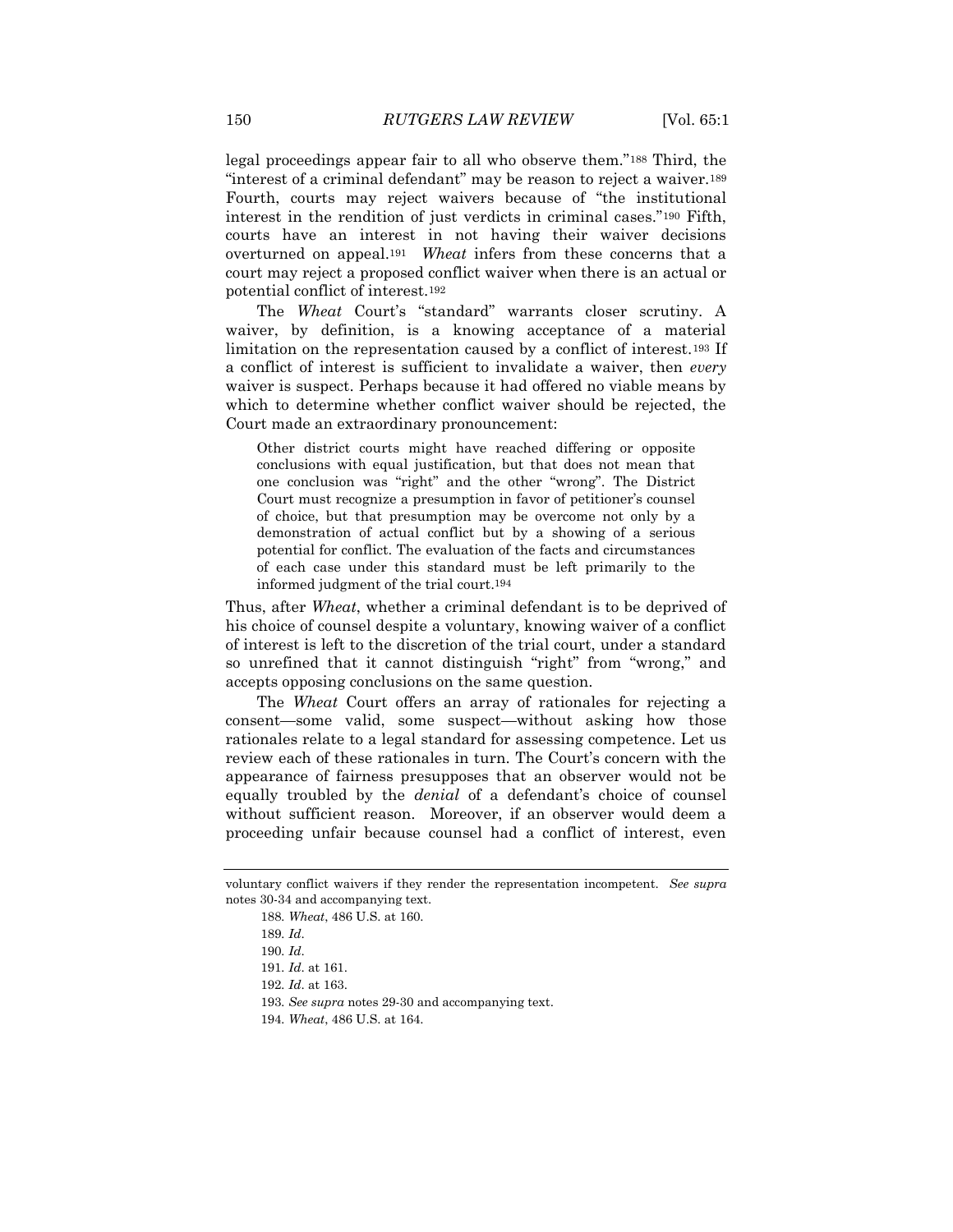though it was knowingly waived, then *all* waivers should be rejected—a standard that neither *Wheat* nor the ethics rules accepts. Apparently, *Wheat* imagines a more nuanced observer, who can distinguish between appropriate and inappropriate waivers. The Court, however, offers no basis for distinguishing these waivers, and in fact holds that either acceptance or rejection of the waiver on its facts would be justified.

The *interest of a criminal defendant*, as argued earlier, is the central reason to reject certain client waivers.<sup>195</sup> The challenge is to reconcile a concern for protection of clients with the rights of clients to control the representation—a question the Court does not address. Part II of this Article seeks to reconcile our commitments to client protection and client autonomy, and Part III proposes a test derived from this understanding.

The Court's concern with "the rendition of just verdicts in criminal cases"<sup>196</sup> is also problematic. In addition to the critique of this rationale developed earlier,<sup>197</sup> it is worth observing, once again, the overriding challenge posed by this and many of the other rationales offered by the Court. Unless we are to reject all waivers, the "just verdict" rationale—even if valid—would require an explanation of which waivers are consistent with justice, which ones are not, and why. If justice is our concern, and a conflict undermines justice, then why do we accept *any* waivers?

The Court's final rationale—ensuring that trial courts' waiver decisions withstand appeal—need not detain us long. The concern itself is misplaced: trial courts do not have a legitimate interest in ensuring that their decisions are upheld on appeal; they have a

<sup>195</sup>*. See supra* Part II.C.3.

<sup>196</sup>*. Wheat*, 486 U.S. at 160.

<sup>197</sup>*. See supra* Part II.C.2 (arguing that this rationale conflates the client's *right* to pursue a vigorous defense with a *duty* to do so). In Faretta v. California, 422 U.S. 806, 819 (1975), the Court held that criminal defendants have a sixth amendment right of self-representation. The Court's reasoning in part emphasizes the distinction between a right and a duty*:* "[I]t is one thing to hold that every defendant, rich or poor, has the right to the assistance of counsel, and quite another to say that a State may compel a defendant to accept a lawyer he does not want." *Id*. at 833. While counsel may be necessary to ensure a fair trial, the Court held that the choice belongs to the client, "for it is he who suffers the consequences if the defense fails." *Id*. at 820. The client's choice, the Court reasoned, "must be honored out of that respect for the individual which is the lifeblood of the law." *Id*. at 834 (Brennan, J., concurring) (quoting Illinois v. Allen, 397 U.S. 337, 350-51 (1970) (internal quotations omitted). The criminal defendant's decision to proceed pro se implicates different concerns than the decision to proceed with conflicted counsel, and comparisons may be facile. Nonetheless, if client autonomy outweighs the state's interest in a fair trial in determining whether an informed criminal defendant can proceed *entirely* without counsel, then the state's interest in a "just verdict" faces considerable burden in justifying the rejection of a client's informed decision to *retain* counsel subject to a conflict of interest.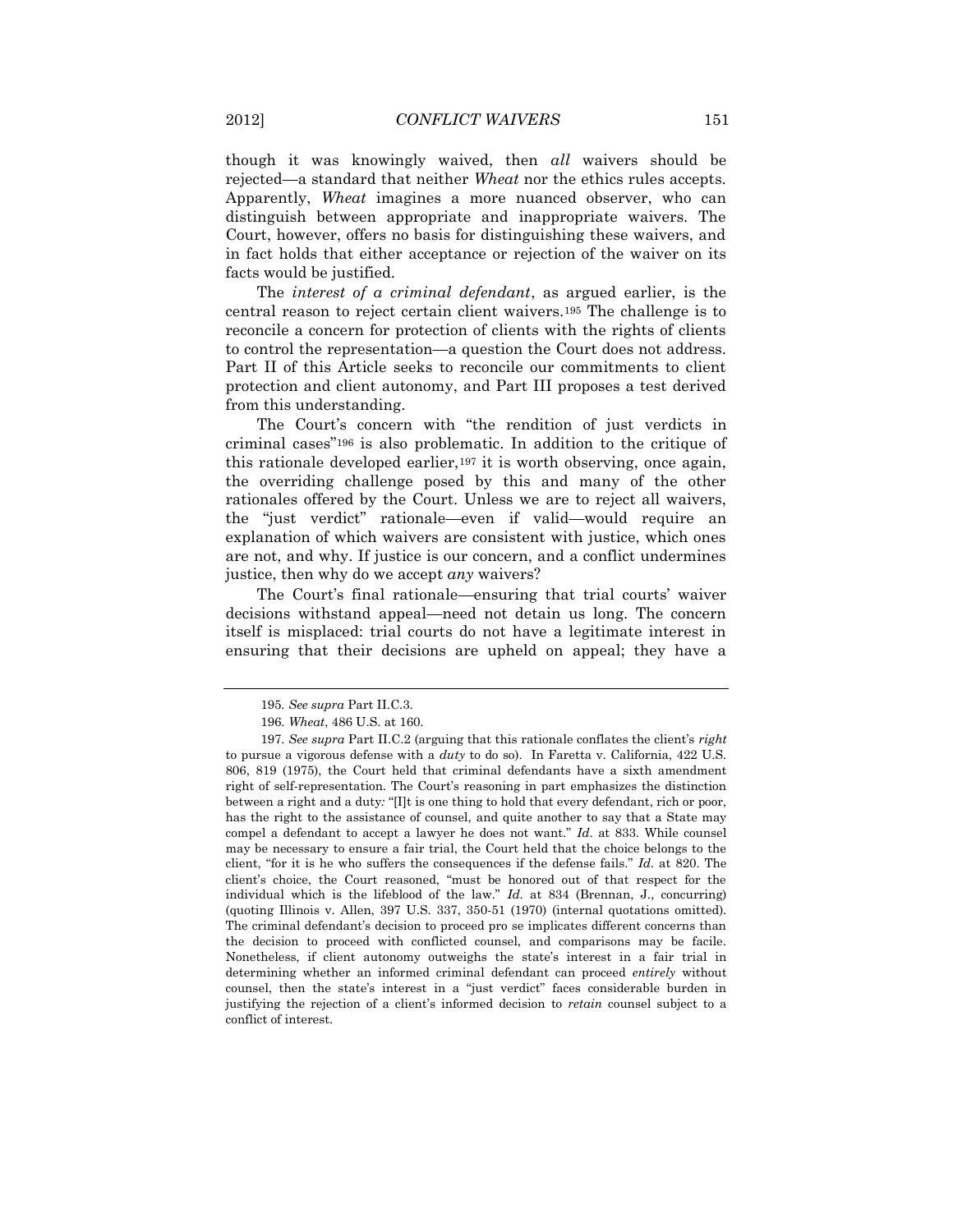legitimate interest in ensuring that their decisions are *correct*, a byproduct of which is their affirmation on appeal. Thus, the solution is not to afford trial courts latitude to rule either way on a matter of critical and constitutional importance to criminal defendants. Instead, we must reconcile the competing concerns at stake into a principled, workable standard by which trial courts can determine whether a conflict waiver is valid. Efficiency at the appellate stage derives not from deference to the trial court's decisions, but from the imposition of a clear standard to guide trial courts in the first place.

Justice Marshall issued a stinging dissent, which was joined by Justice Brennan.<sup>198</sup> Marshall argued that the likelihood of the government rejecting Gomez-Barajas's plea was "speculation of the most dubious kind," and that the "most likely" occurrence was that the trial court would accept the plea.<sup>199</sup> Turning to Wheat's matter, Bravo's testimony, if relevant at all, was unlikely to implicate Wheat or warrant cross-examination: prior to the start of legal proceedings, "the two men never had heard of each other."<sup>200</sup> In fact, Marshall noted, there is troubling evidence in the record to suggest that the prosecution named Bravo as a witness in order to "manufacture a conflict" in order to disqualify Iredale.<sup>201</sup> Marshall also rejected the Court's deference to the trial court because "[t]he interest at stake in this kind of decision is nothing less than a criminal defendant's Sixth Amendment right to counsel of his choice."<sup>202</sup> Absent such deference, Marshall noted, "a decision upholding the District Court's ruling would be inconceivable."<sup>203</sup> Justice Stevens also dissented in an opinion joined by Justice Blackmun, arguing that the Court gave "inadequate weight to the informed and voluntary character of the clients' waiver of their right to conflict-free representation."<sup>204</sup>

#### 2. The Proposed Test Applied to the *Wheat* Facts

Our first question is whether the proposed test should be applied to determine whether waivers of conflict of interest should be enforced in the criminal defense setting. The *Wheat* Court suggests that the attorney ethics rules and the Sixth Amendment analysis should align on this issue.<sup>205</sup> It would be troubling indeed if the Sixth

<sup>198</sup>*. Wheat*, 486 U.S. at 165 (Marshall, J., dissenting).

<sup>199</sup>*. Id*. at 169.

<sup>200</sup>*. Id*. at 170.

<sup>201</sup>*. Id*. at 170 n.3.

<sup>202</sup>*. Id*. at 168.

<sup>203</sup>*. Id*.

<sup>204</sup>*. Id*. at 172 (Stevens, J., dissenting).

<sup>205</sup>*. See id*. at 160 (noting that the American Bar Association's Model Code of Professional Responsibility and the California Bar Association's rules have limitations on the "multiple representation of clients"); *see also id*. at 162 ("[W]hen a trial court finds an actual conflict of interest which impairs the ability of a criminal defendant's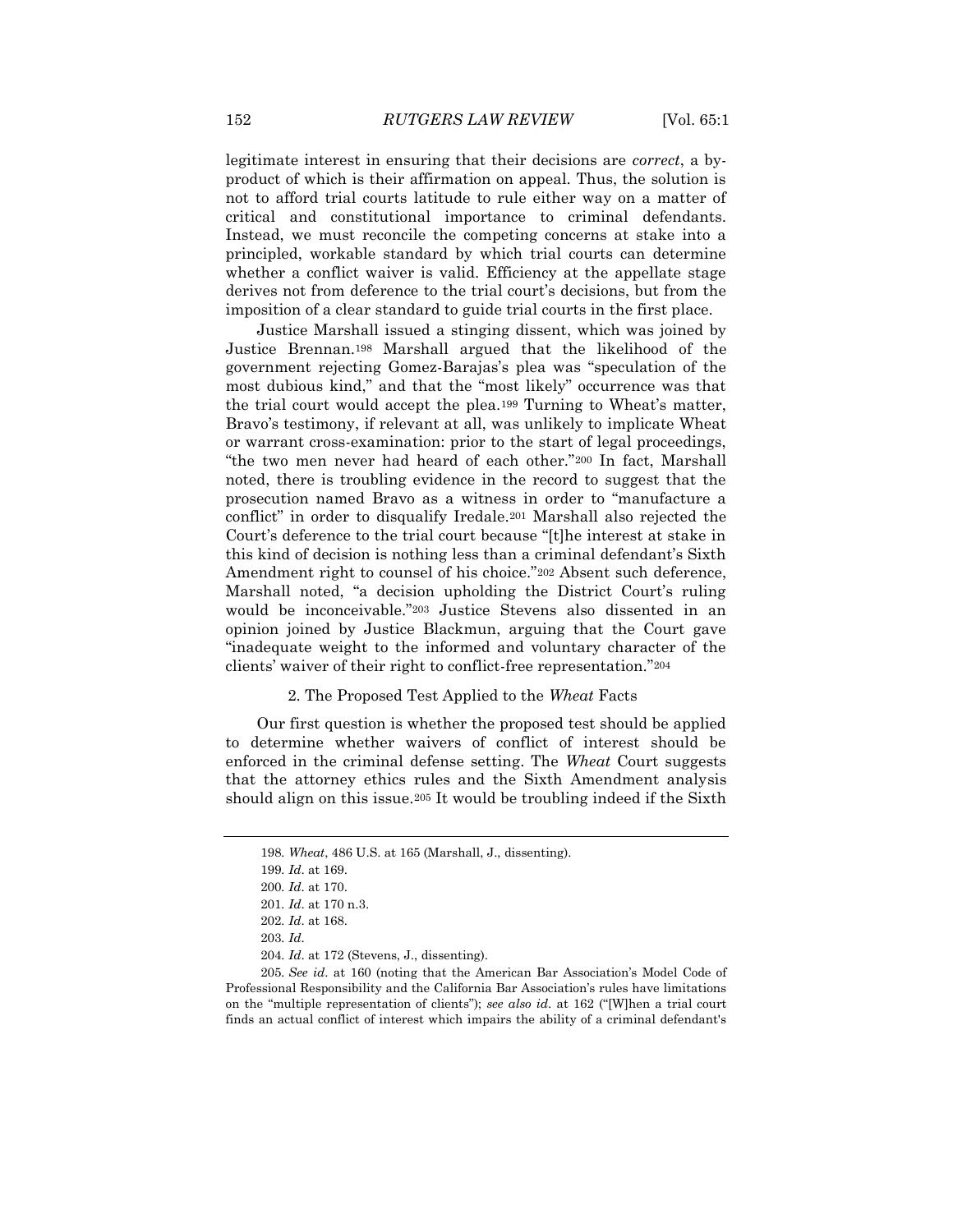Amendment interest in retaining counsel of one's choice required or allowed counsel to violate the ethics standards and to handle a matter that violated the competency demand for waivers under Model Rule 1.7(b).

While one could envision abandoning the ethical standard in the criminal defense setting, the strong hope is that the two will coincide—especially since the ethics and constitutional standards for waiver are animated by the same concern. The *Model Rules* allow clients to waive a conflict of interest to preserve the client's "autonomy" or control over the representation.<sup>206</sup> Likewise, we allow criminal defendants to waive their right to conflict-free counsel to preserve the criminal defendant's freedom of choice.<sup>207</sup> Not coincidentally, the most persuasive rationale for *striking down* a criminal defendant's waiver of his Sixth Amendment right to conflictfree counsel is, as noted above, client protection<sup>208</sup>—the rationale that grounds the proposed test's approach to waivers under Model Rule 1.7(b).<sup>209</sup> In both contexts, the challenge is therefore the same: to understand when client control over the representation should give way to client-protection concerns. Thus, the client-objectives test should allow us to assess when a client waiver of a conflict of interest should be upheld under both the ethics rules and under the Sixth Amendment.<sup>210</sup>

Our next question is how a court might apply the proposed test in determining whether to uphold the client's conflict waiver under the facts of *Wheat*.<sup>211</sup> With respect to the first element of the proposed test, Wheat's goal for the representation was self evident acquittal.<sup>212</sup> Turning to the second element, it is clear that Iredale

chosen counsel to conform with the ABA Code of Professional Responsibility, the court should not be required to tolerate an inadequate representation of a defendant." (quoting United States v. Dolan, 570 F.2d 1177, 1184 (1978))).

<sup>206</sup>*. See supra* Part II. A-B.

<sup>207</sup>*. See Wheat*, 486 U.S. at 164 (creating a rebuttable presumption in favor of client's choice of counsel)*; see also* United States v. Curcio, 680 F.2d 881, 888 (2d Cir. 1982) (upholding defendant's informed conflict waiver, citing Sixth Amendment right to counsel of one's choosing).

<sup>208</sup>*. See supra* note 195 and accompanying text.

<sup>209</sup>*. See supra* Part II.C.3.

<sup>210</sup>*. See* U.S. v. Massimino, 832 F. Supp. 2d 510, 514-15 (E.D. Pa. 2011) (applying *Wheat* standard to determine whether court can reject criminal defendant's conflict waiver despite Sixth Amendment right to counsel of one's choice, and noting that the Pennsylvania Rules of Professional Conduct "provide a useful template against which to measure the conduct of lawyers subject to a disqualification motion").

<sup>211.</sup> When joint representation is proposed in federal criminal matters, the court must conduct a hearing to assess whether joint representation is appropriate. FED. R. CRIM. P.  $44(c)(2)$  ("Unless there is good cause to believe that no conflict of interest is likely to arise, the court must take appropriate measures [to protect each defendant's right to counsel.").

<sup>212.</sup> Although acquittal (or a favorable plea bargain grounded on the prospect of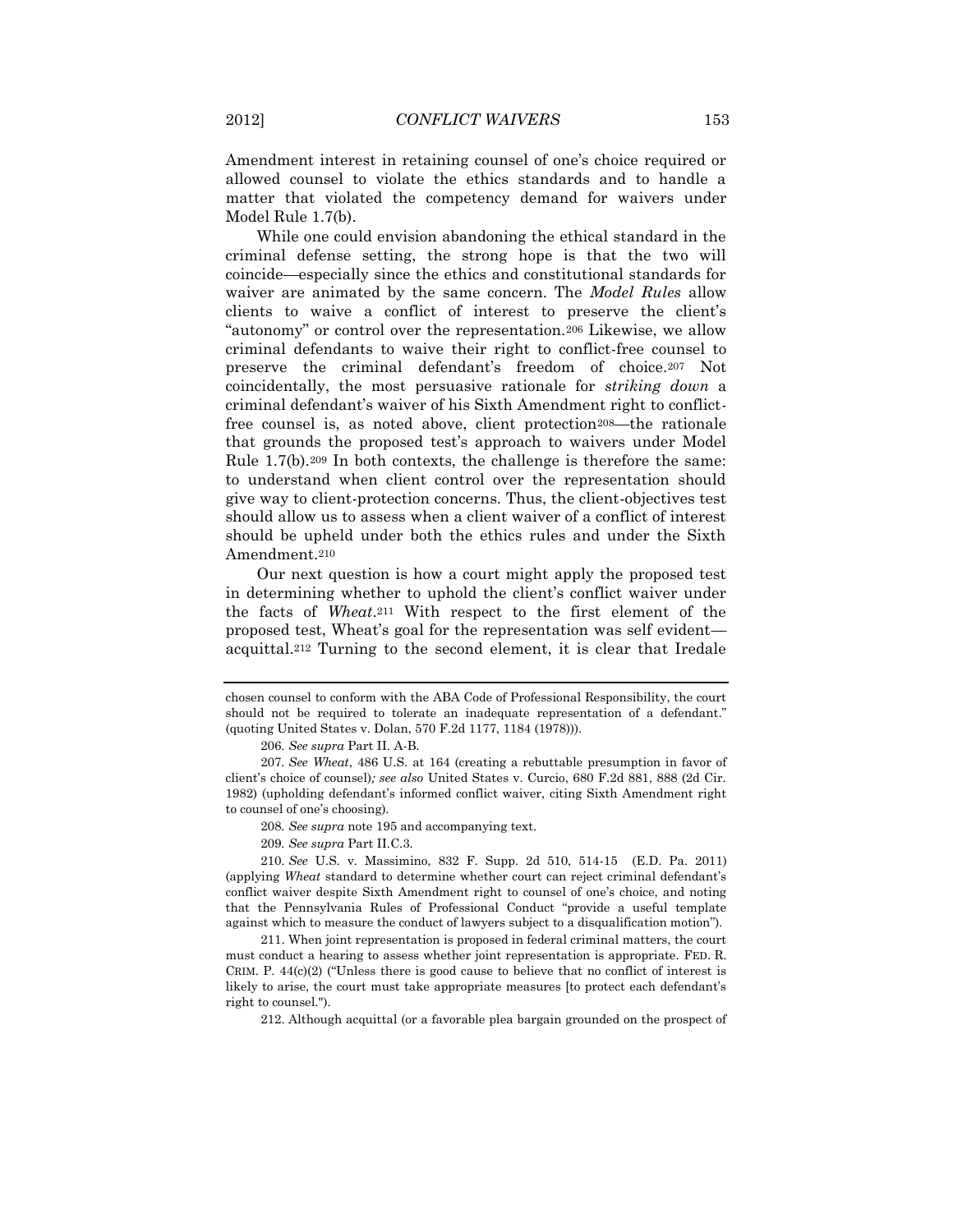was subject to two limitations in representing Wheat as a result of the conflict of interest. If the trial court rejected Gomez-Barajas's tax plea, and if the government called Wheat to testify, then Iredale would not be able to cross-examine Wheat in his defense of Gomez-Barajas.<sup>213</sup> Moreover, if the government called Bravo as a witness in Wheat's case, then Iredale would not be able to cross-examine Bravo in his defense of Wheat.<sup>214</sup>

The third element of the test asks whether the limitations we have identified are likely to defeat either Gomez-Barajas' or Wheat's goal of acquittal.We might first ask what the likelihood is that the trial court in the Gomez-Barajas trial would reject the plea agreement struck by the parties.<sup>215</sup> As a statistical matter, it is beyond contention that trial courts accept the overwhelming majority of plea agreements in criminal matters.<sup>216</sup> Moreover, nothing in the *Wheat* opinion suggests that the plea agreement in the *Gomez-Barajas* case was unusual and therefore likely to be treated differently than the typical plea agreement presented to the trial court. In addition, even if the *Gomez-Barajas* case went to trial, the likelihood appears quite low that Wheat would have been called as a witness given that he was not involved in the crimes alleged.<sup>217</sup> With a less than 5% chance the trial would take place, multiplied by the modest prospect that Wheat would offer testimony of probative value, it seems fair to conclude that the waiver was not likely to defeat Gomez-Barajas's objectives of acquittal.

Turning to Wheat's case, Bravo appears not to have been privy to much that could incriminate Wheat. Bravo did not know of the existence of Wheat and had no dealings with him.<sup>218</sup> The value of Bravo's testimony to the government thus appears tenuous at best,

213*. See Wheat*, 486 U.S. at 164.

214*. See id.* at 155-56.

215. We will assume here, arguendo, that protection of Gomez-Barajas in a separate matter is reason to deny Wheat counsel of choice in his own matter.

216. Over 95% of criminal cases in the federal system are resolved by plea agreement. Jacqueline E. Ross, *The Entrenched Position of Plea Bargaining in United States Legal Practice*, 54 AM. J. COMP. L. 717, 717 (2006). It seems a safe bet, moreover, that a considerable portion of the 5% of cases remaining go to trial because the parties cannot agree on a plea rather than because the judge rejected a proffered settlement.

217. Wheat's lack of involvement is noted by Justice Marshall in his dissent. *Wheat,* 486 U.S. at 169-70 (Marshall, J., dissenting).

218*. Id.* at 156.

acquittal) is the goal of nearly every criminal defendant at trial, one exception might be the defendant who believes that conviction is inevitable and who seeks only a "show trial" or a platform to proclaim his views. This limited goal presumably would expand the types of conflict limitations that we would allow under the proposed test. As we shall see in our discussion of the civil-practice setting, however, client objectives can vary considerably in other practice settings, and thus the first element of the test will require careful inquiry. *See infra* Parts IV.C , IV.D.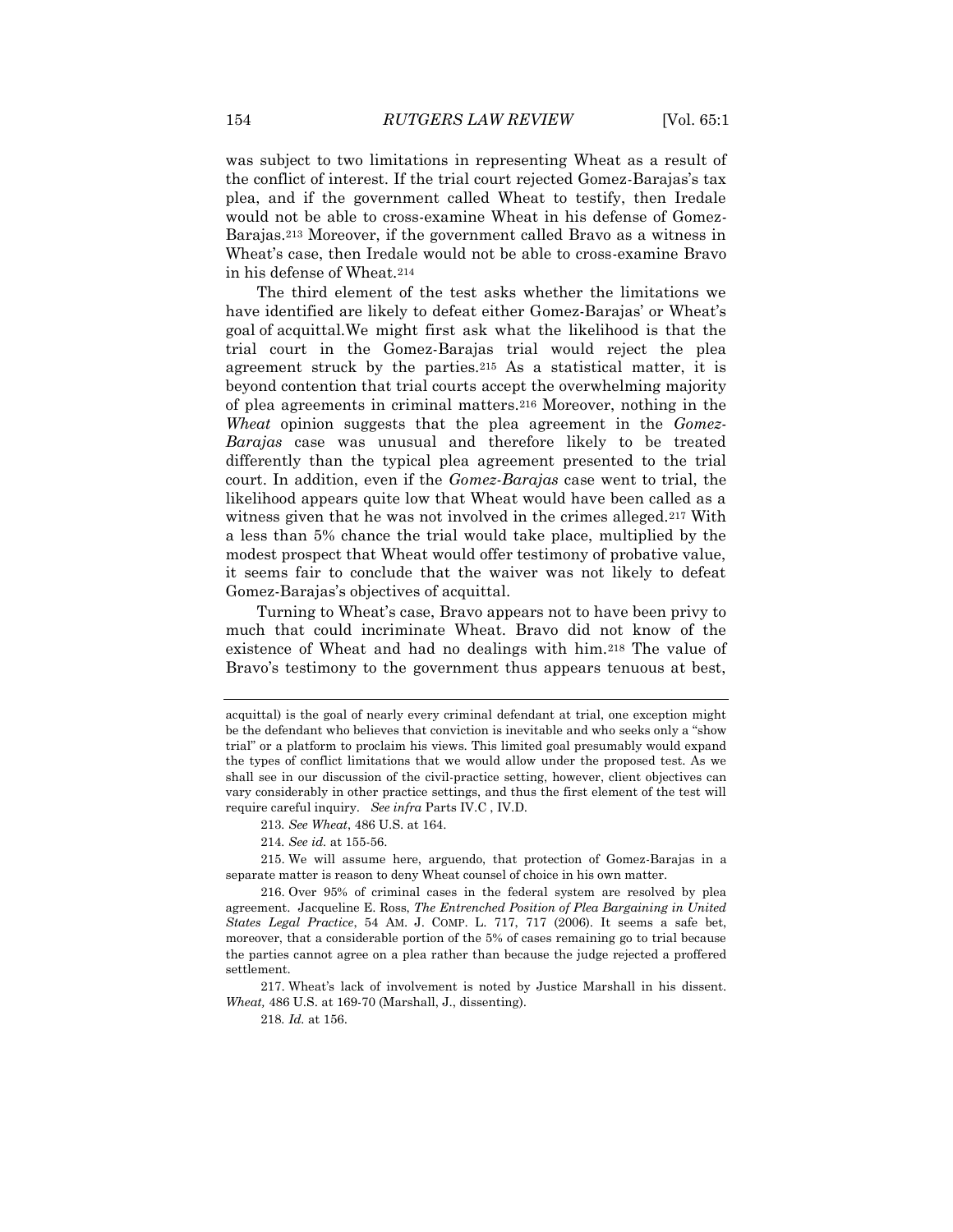and counsel's inability to cross-examine Bravo would not be likely to defeat Wheat's goal of acquittal. Thus, under the proposed test, we would not reject Wheat's voluntary and knowing decision to retain Iredale as his attorney.

The proposed test provides a means by which to determine when a conflict of interest can be waived in the criminal defense setting, a critical question on which the *Wheat* holding provides little or no guidance to practitioners or courts. *Wheat*'s holding that an "actual . . . [or] potential" conflict is sufficient grounds to reject an informed waiver<sup>219</sup> does not tell us *which* conflict waivers should be rejected since a conflict waiver *presupposes* such a conflict of interest. The *Wheat* approach would either invalidate every waiver or leave the trial court to decide which waivers to invalidate by caprice rather than principle—a curious laxity given the interests at stake for the criminal defendant and the attorney-ethics system. The clientobjectives test, by contrast, allows trial courts to identify not only the concerns posed by the conflict, but to determine *when* those concerns rise to a level that warrants rejection of the client's informed waiver under an analytical standard that allows for genuine appellate review rather than deference.

Notice what the proposed test does *not* do: it does not substitute the trial court's judgment for that of the defendant on the question of what is best for the defendant. The fact that the client could, in the court's eyes, fare better with different, conflict-free counsel is insufficient to strike down a waiver. Unless and until the client's decision about limitations is likely to defeat his own objective, the proposed test allows the defendant to engage in his own weighing of the benefits of retaining his choice of counsel against the costs of proceeding with such counsel despite material limitations. This latitude is what honors the client's autonomy and control over the representation under Model Rule 1.2(a) as well as the client's right to counsel of his choice under the Sixth Amendment. The *Wheat* Court has deprived the defendant of his chosen attorney without an adequate theory of why or when waivers should be invalidated. Wheat's chosen attorney had already demonstrated his prowess in gaining the acquittal of another defendant in the alleged scheme.<sup>220</sup> Given the stakes for criminal defendants, we must insist on a clear, reasoned justification for refusal to honor a client's choice of counsel.

In summary, a material limitation on the representation caused by a conflict of interest is not enough to invalidate a waiver. A client

<sup>219</sup>*. See id*. at 163. In Marshall's dissent, he noted: "When a defendant's selection of counsel, under the particular facts and circumstances of a case, gravely imperils the prospect of a fair trial, a trial court may justifiably refuse to accede to the choice." *Id*. at 166 (Marshall, J., dissenting).

<sup>220</sup>*. See id.* at 170 n.3 (Marshall, J., dissenting).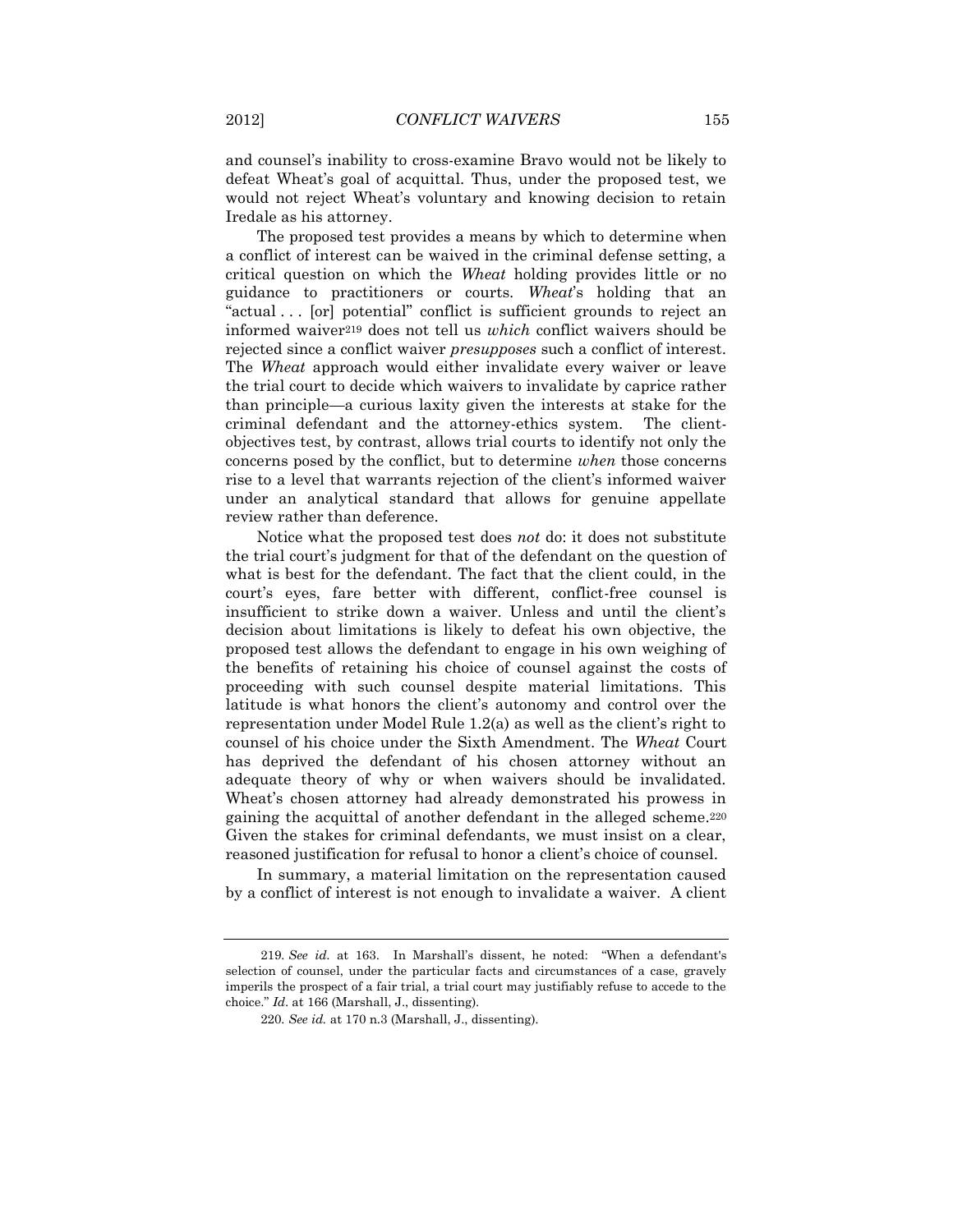may rightly determine that the advantage of proceeding jointly or with a particular attorney outweighs the loss from a material limitation caused by an attorney's conflict of interest. This is the range of freedom required to ensure that the competency requirement does not swallow up the client's right to enter into an informed conflict waiver in the first place. It is only when the client has accepted a waiver that is likely to undermine his own goal that courts can overturn the consent on competency grounds without undermining the client's autonomy.

### *C. Civil Litigation*

In the civil litigation setting, we are confronted with many of the same types of competency concerns as in the criminal setting, albeit without the right-to-counsel concerns posed by the latter. Civil litigants may, however, have more varied objectives than criminal defendants. By examining some fact patterns from the civil litigation setting, we can explore how variations regarding objectives can affect the enforceability of a conflict waiver.<sup>221</sup>

Suppose A is a passenger in a car driven by B. A is injured when the car collides with a car driven by C. An attorney obtains consent to represent both A and B in a claim against C, disclosing to A among other things—that he cannot bring a claim against B.<sup>222</sup> Assuming that the consent is fully informed,<sup>223</sup> the question is whether A's waiver should be upheld under what we have termed the competency element of Model Rule 1.7(b).<sup>224</sup> In looking at these facts, it is difficult without a clear, principled standard to know how to order and prioritize our various concerns about the representation: client autonomy, client protection, the significance of the limitations posed by the conflict, and so on.

The proposed test directs us first to client objectives. Let us

<sup>221.</sup> We will explore the driver-passenger setting because it will allow us to consider a range of variations without extended factual accounts. The proposed test would apply to joint representations in civil litigation generally regardless of the nature of the underlying claims, such as the representation of the company and an executive in defense of a wrongful-termination claim, co-plaintiffs in commercial litigation, joint claimants under a will, and so on.

<sup>222.</sup> MODEL RULES OF PROF'L CONDUCT R. 1.7(b)(3) (2012) categorically prohibits representation of adverse parties in the same litigation matter. *See*, *e.g*., Walden v. Hoke, 429 S.E.2d 504, 509 (W. Va. 1993) (prohibiting dual representation of husband and wife in divorce proceeding even with informed consent).

<sup>223</sup>*. See* MODEL RULES OF PROF'L CONDUCT R. 1.7(b)(4), 1.0(e) (2012). For examples of limitations that an attorney may need to disclose to gain informed consent, see *supra* note 4 and accompanying text. *See also supra* notes 130-35 and accompanying text.

<sup>224.</sup> We will limit our analysis here to whether A's waiver is valid. In practice, counsel would need to undertake a separate analysis under the proposed test to determine whether B's consent is valid. *See supra* note 168 and accompanying text.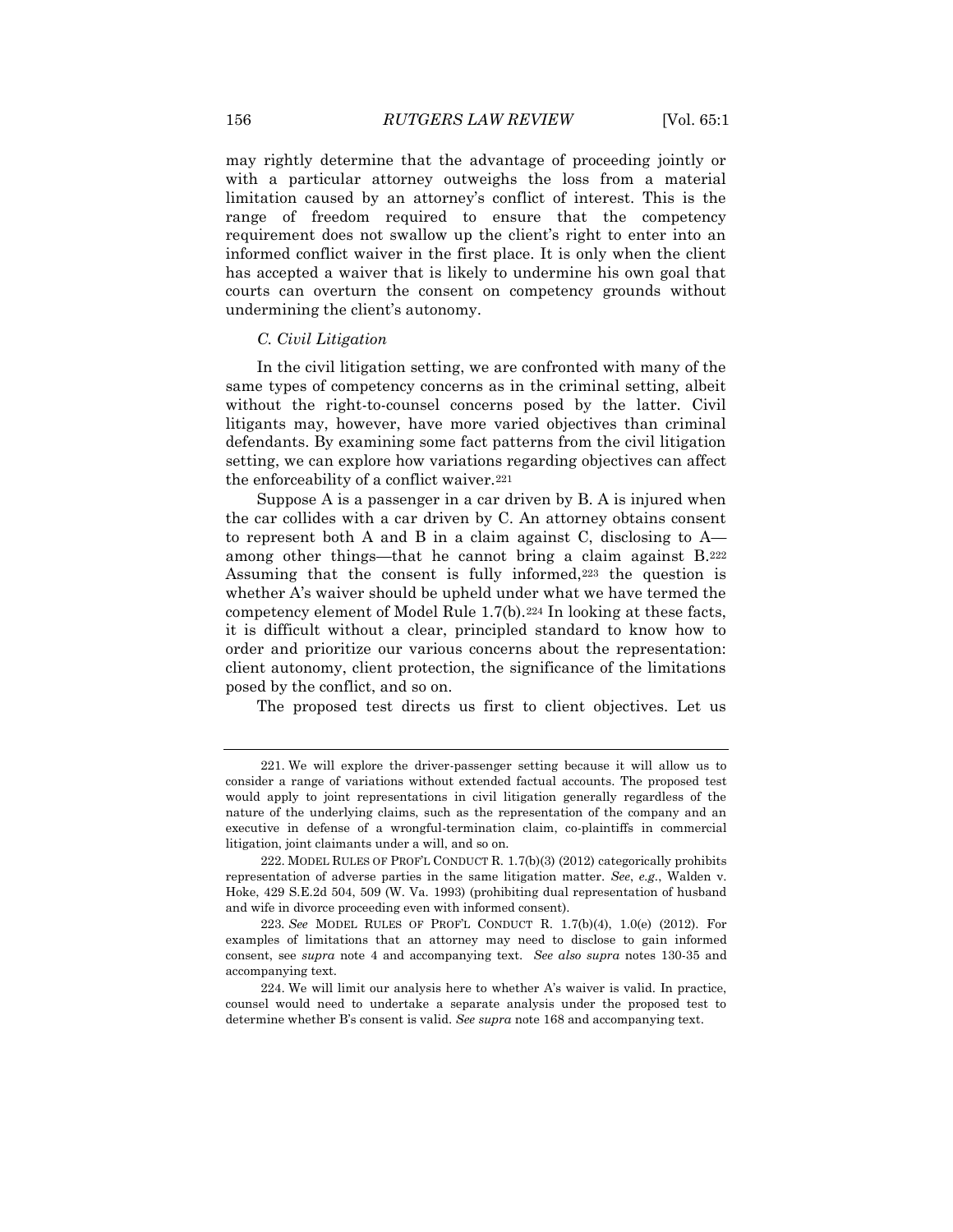assume that, after a discussion with A, it is clear that A wants what is hardly surprising—full and fair compensation for his injuries. Our next question is whether the limitation on means resulting from the conflict is likely to defeat A's goal. That question, in turn, directs us to an assessment of whether B had any fault in the accident.<sup>225</sup> If it is clear that the fault lies solely with C—if, for example, C were drunk and veered into B's lane—then A's recovery will likely not be diminished by the failure to bring a claim against B, and thus the consent should be upheld.

Suppose, however, that B's tires were tread worn, extending the distance required to slow or stop his vehicle on the wet road.<sup>226</sup> In adducing A's consent to the conflict, we will assume that the lawyer has adequately explained that B may have liability to A, that A will not be able to sue B because of the attorney's conflict, and that failure to sue A may reduce B's recovery. Under the proposed test, the fact that there is a material and even substantial—for example, a one-in-three—prospect that B will be found negligent is insufficient reason to overturn the waiver. This is the "decision space" that belongs to the client. Within this range, A should decide whether the risk that his recovery will be reduced by not suing B is outweighed by the benefit of proceeding with counsel of choice. If, however, it is more likely than not that B will be found negligent and therefore that A's recovery will be reduced, then we must reject A's waiver as self-defeating, i.e., likely to undermine his own professed goal.<sup>227</sup>

Notice that we do not characterize A's goal in terms of the probability of achieving a certain outcome. For example, we would *not* describe A's goal as "maximizing his prospects of achieving a full and fair recovery." We focus instead on what the client wants to achieve (a full and fair recovery), and bring probability to bear in

<sup>225.</sup> We will assume that the inability to bring a claim against co-client B is the only material limitation arising in our example, which may or may not be the case in practice. For example, C may have insurance coverage and assets insufficient to cover the entirety of A and B's claims, in which case the lawyer may face a new limitation on means, namely the inability to maximize A's recovery given his competing obligation to B. *See* Straubinger v. Schmitt, 792 A.2d 481, 487 (N.J. Super. Ct. App. Div. 2002) (finding a conflict of interest). Under the proposed test, a court could hold that a consent to this limitation, no matter how well informed, is invalid because it is likely to undermine A's objective of a full and fair recovery.

<sup>226.</sup> For an early case examining the liability of a driver for tread-worn tires, see DeLair v. McAdoo, 188 A. 181 (Pa. 1936). For background on how insufficient tire tread can extend stopping distance, see *How Safe Are Worn Tires?*, CONSUMERREPORTS.ORG, http://www.consumerreports.org/cro/2012/12/how-safe-areworn-tires/index.htm (last updated Feb. 2013).

<sup>227.</sup> Under apportionment rules, A's recovery would be allocated between B and C by degree of fault. RESTATEMENT (THIRD) OF TORTS: APPORTIONMENT OF LIABILITY § 26 (2000); *see also* WIS. STAT. § 895.045 (2011) (providing for allocation based on fault except that defendant shall be jointly and severally liable for the damages if his fault is 51% or more).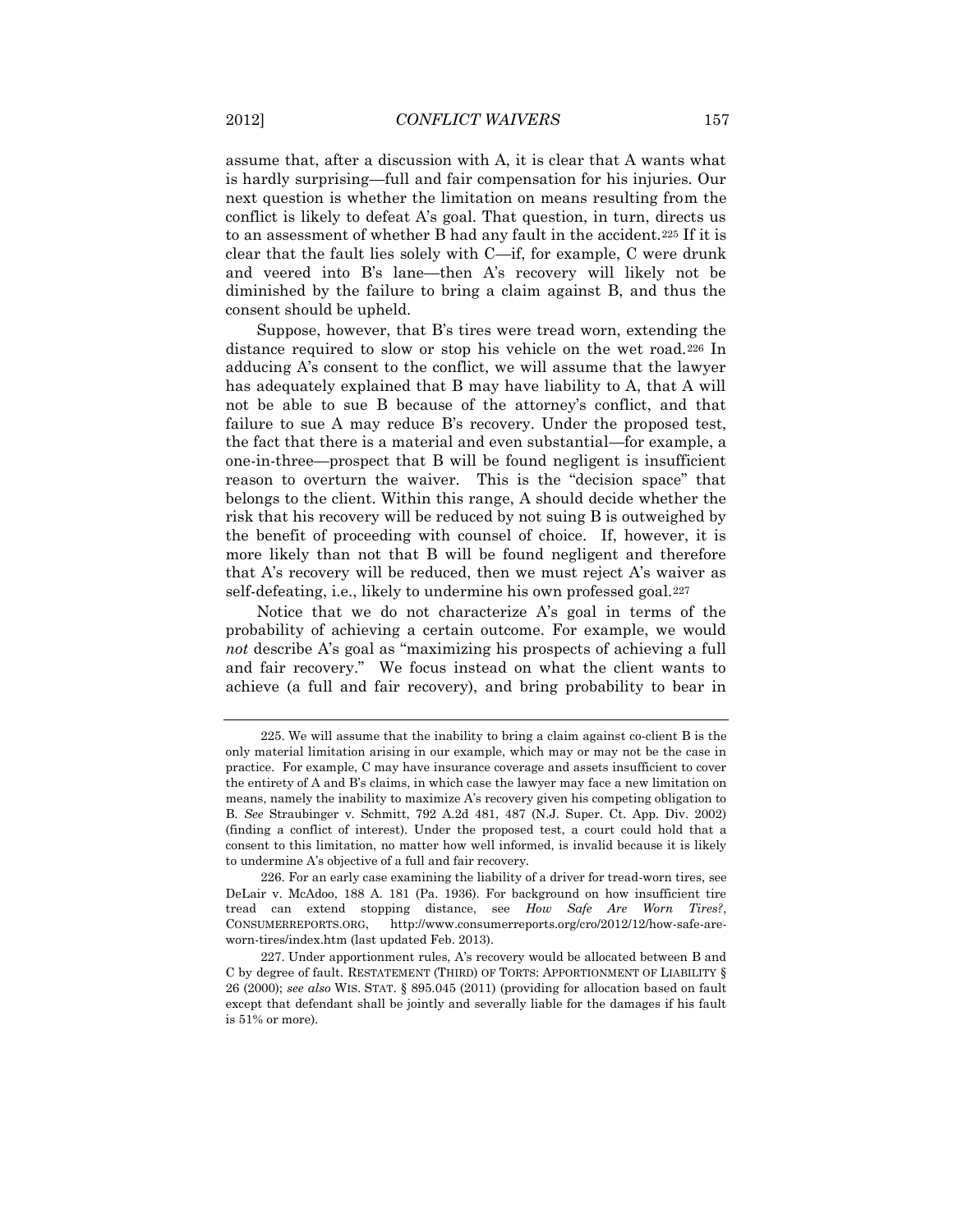determining when the limitations resulting from the conflict are "likely" to undermine the client's goal.

The proposed test also shapes our analysis of client objectives.<sup>228</sup> Suppose that A states that he does not wish to sue B because B is a friend. It is tempting to assume that this renders the waiver valid. A's goal might be understood as a full and fair recovery reduced by the amount he would have recovered if he had sued B. Thus, the fact that A cannot sue B due to his attorney's conflict will not undermine A's goal. The reasoning is correct provided that we can be confident that this is in fact A's goal.229 There are reasons for concern, however. First, any waiver can be rendered valid if we simply recharacterize the troublesome procedural limitation (the attorney cannot sue B) into a new goal (the client only wants recovery minus proceeds he would received from B). If we treat means limitations as objectives when they are not, we allow clients to accept procedures that are likely to undermine their *genuine* objectives, eliminating the competency constraint on waivers imposed by Model Rule 1.7(b) and the proposed test. Second, there is cause for suspicion when client objectives mirror the limitations caused by a conflict of interest: is this a happy coincidence or a contrivance to insulate the waiver from competency review?

Thus, when we are confronted by a client goal that incorporates a procedural limitation, we need to confirm that it is in fact the client's goal. The question is whether the client would have wanted this limited goal even if he had independent counsel, i.e., counsel who was not subject to the conflict. This might be confirmed by client statements to this effect coupled with the identification of special client circumstances that explain why the client would want this limited goal.<sup>230</sup> Thus, if A and B were mere acquaintances, we would be reluctant to accept at face value A's supposed desire to recover less than a full amount. The close friendship of A and B may, however, be sufficient to conclude that A's goal is not a contrivance. And if A and B were married, we would accept the limited goal without question.

The client-objectives test also allows us to identify after-arising

<sup>228</sup>*. See supra* Part III.B.

<sup>229.</sup> This example also highlights the importance of counsel providing sufficient explanation to the client to enable the latter to make an informed decision about her objectives for the representation. *See supra* note 126 and accompanying text. The client may not know, to cite one possibility, that the friend's insurer would be responsible for payment of any judgment against the friend within the policy limits. This information may well affect the client's decision about whether to institute suit against the friend.

<sup>230.</sup> If there is conflicting testimony or other factual barriers to a clear account of the client's objectives, a court may be required to reconstruct or infer the client's objectives from the circumstances. See *infra* Part IV.E., for a discussion of the procedures for determining and documenting client objectives to reduce ambiguity on this critical question.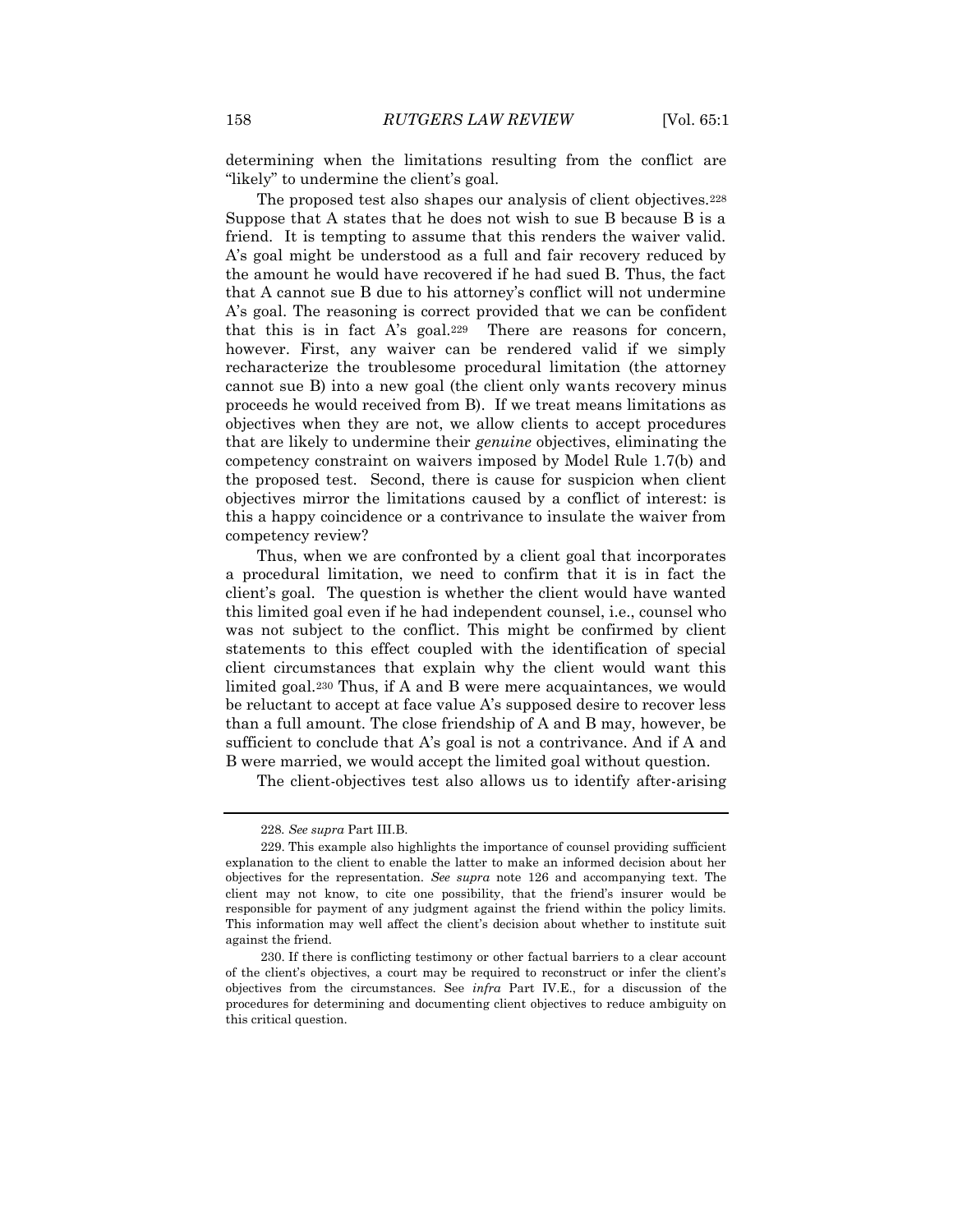conflicts, i.e., information learned after the representation is underway that warrants revisiting the original conflict-waiver decision.<sup>231</sup> Suppose that, in the original example, the parties first learn of the tread wear during discovery. At that time, the lawyer and his clients will need to revisit the waiver question. Limiting our analysis to A, the question, once again, is whether A's objectives are likely to be undermined by the decision not to sue B. If so, we will not allow A to consent to the continued dual representation, and the lawyer will be required to withdraw from the representation of A. Whether the lawyer should continue to represent B turns on factors outside the scope of our inquiry.<sup>232</sup>

## *D. The Transaction Setting*

Suppose that an attorney obtains consent to represent Mary and Dave, who are shareholders in a closely held corporation, in connection with an agreement to set forth their rights and obligations by and between themselves and the corporation ("shareholder agreement"). Attorneys are often asked to serve multiple shareholders in drafting agreements of this kind,<sup>233</sup> in part because of a perception that the shareholders are generally aligned regarding the issues at stake and that separate attorneys will slow the deal and add to its expense.<sup>234</sup> Assuming that the attorney has gained informed consent to the transaction, the question is whether the conflict is waivable under Model Rule 1.7(b). We will focus solely on Mary's waiver, although the lawyer would have to analyze the

<sup>231</sup>*. See* RESTATEMENT (THIRD) OF THE LAW GOVERNING LAWYERS § 122 cmt. d (2000) ("If a material change occurs in the reasonable expectations that formed the basis of a client's informed consent, the new conditions must be brought to the attention of the client and new informed consent obtained . . . .").

<sup>232</sup>*. See* § 121 & cmt. d.

<sup>233.</sup> We will assume that the attorney proposes to represent the shareholders rather than the corporation in this example. *Cf*. MODEL RULES OF PROF'L CONDUCT R. 1.7 cmt. 28 (2012) ("[A] lawyer may seek to establish or adjust a relationship between clients on an amicable and mutually advantageous basis; for example, in helping to organize a business in which two or more clients are entrepreneurs . . . ."). *See generally* Ze'-ev Eiger & Brandy Rutan, *Conflicts of Interest: Attorneys Representing Parties with Adverse Interests in the Same Commercial Transaction,* 14 GEO. J. LEGAL ETHICS 945 (2001) (discussing adverse representation in commercial transaction setting).

<sup>234</sup>*. See id.* at 949 n.25 (noting that separate counsel in transaction setting may result in additional costs); Zacharias, *supra* note 23, at 414-15 ("Even when clients are antagonists, the potential benefits that an aggressive, unconflicted lawyer might achieve on behalf of a client may be less than the expense of the additional representation."); Richard A. Epstein, *The Legal Regulation of Lawyers' Conflicts of Interest*, 60 FORDHAM L. REV. 579, 592 (1992) (discussing possible savings from multiple representation); Robert H. Aronson, *Conflict of Interest*, 52 WASH. L. REV. 807, 822-33 (1976) (noting cost savings and conflicts of interest arising from multiple representation in a variety of settings, including transactions).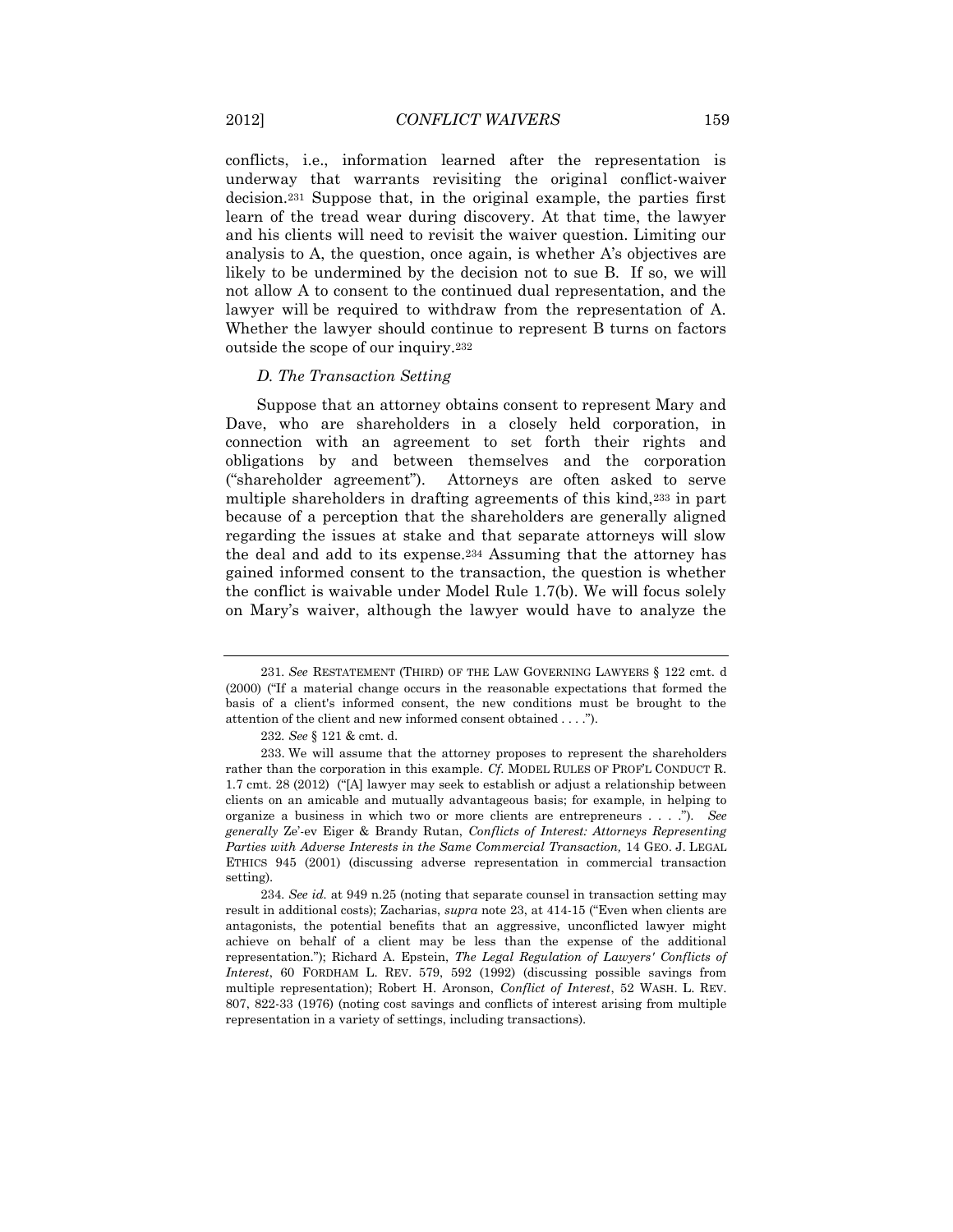situation from Dave's perspective as well before entering into the joint representation.<sup>235</sup>

Attorneys typically begin by identifying the limitations on the representation resulting from the dual representation.<sup>236</sup> The attorney might, for example, warn Mary that the attorney cannot: keep her confidences from Dave; provide individual counsel to Mary; negotiate on behalf of Mary against Dave; or assist Mary in advancing terms that may disadvantage Dave.<sup>237</sup> The attorney might next ask Mary whether she understands these limitations and wishes to go forward despite them, and if so, document Mary's informed consent.<sup>238</sup> The problem with this approach, as the proposed test makes clear, is that neither the attorney nor ultimately the court can evaluate the competency of a representation by considering only the limitations arising from the conflict.

The proposed test asks us first to consider the client's objectives or desired outcomes from the representation.<sup>239</sup> After discussion, the attorney may conclude that Mary seeks an agreement that reasonably protects her with respect to the central concerns relating to the business. The attorney's inquiry should run deeper, however. He could explore with Mary her various objectives for the agreement, listening intently for any goal that would require services that the attorney cannot provide because of the conflict. Suppose Mary and Dave will own equal interests and Mary harbors no objective that will place a premium on private counseling, confidentiality, or negotiation of terms with Dave. In these circumstances, we have not identified any client goal that, as a result of the limitations arising from the dual representation, is likely to prevent the attorney from developing an agreement that provides Mary with the reasonable protections she seeks. Thus, under the proposed test, Mary's informed conflict waiver would be valid.

Here, the proposed test sharpens and focuses the intuition that guides the *Model Rule* comments, which note that consent can cure a conflict in the transaction setting if "clients are generally aligned in interest even though there is some difference in interest among them."<sup>240</sup> The drafters' comments should not be read to imply that a waiver is acceptable if the issues on which the parties align preponderate over those on which they disagree—a calculation that ignores the nature and magnitude of the issues on which the parties'

<sup>235</sup>*. See supra* note 168 and accompanying text.

<sup>236</sup>*. See supra* notes 133-37and accompanying text.

<sup>237</sup>*. See supra* notes 136-38 and accompanying text.

<sup>238</sup>*. See* MODEL RULES OF PROF'L CONDUCT R. 1.0(e) (2012) (defining informed consent); *id.* R. 1.7(b)(4) (requiring that informed consent be confirmed in writing).

<sup>239.</sup> In Part IV.E, we will discuss both the importance and means of documenting the client's desired outcomes as part of any conflict waiver.

<sup>240.</sup> MODEL RULES OF PROF'L CONDUCT R. 1.7 cmt. 28 (2012).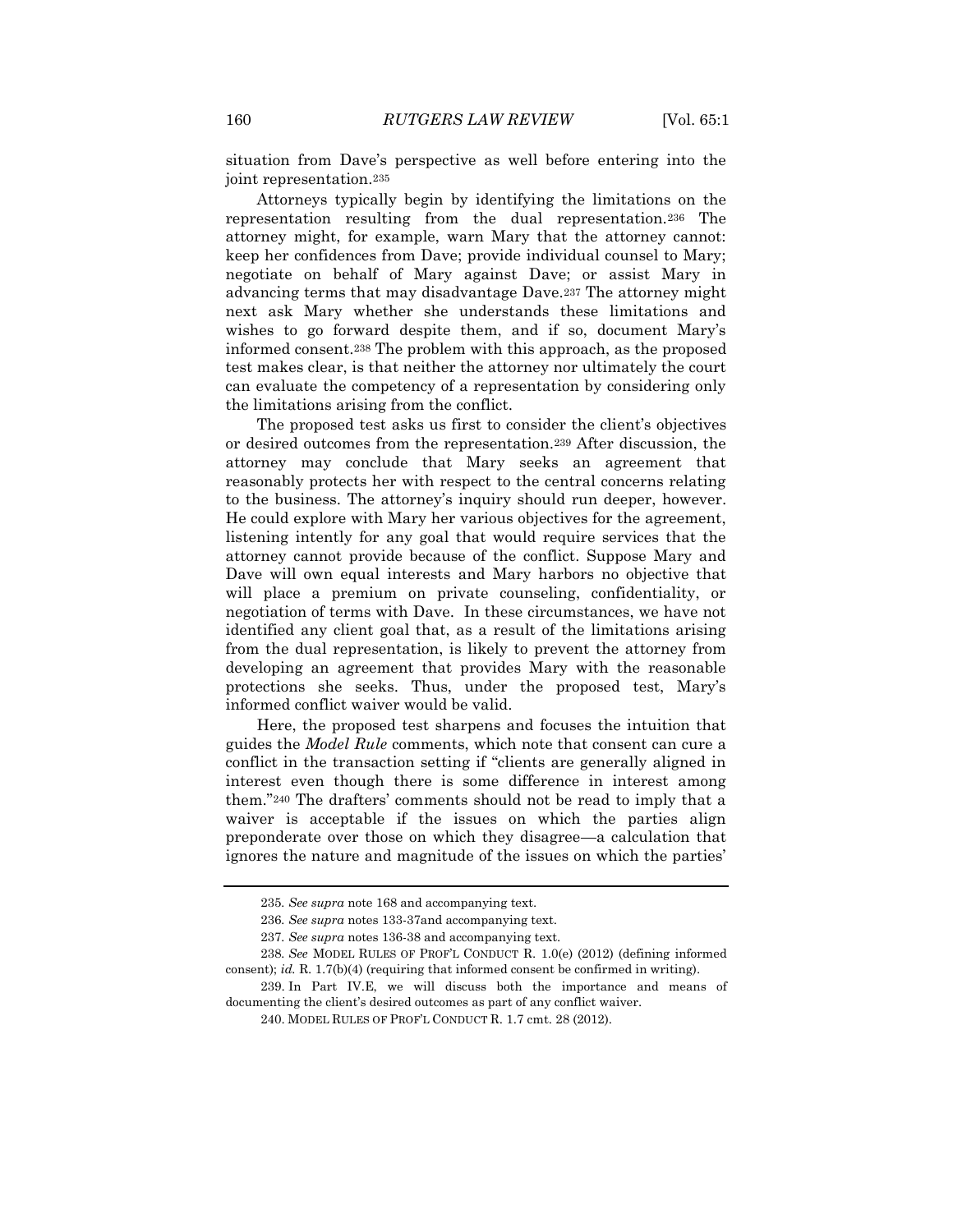interests diverge. As we shall see next, disagreement on *one* issue can—in certain circumstances—be sufficient to render a dual representation incompetent. By insisting that we determine each client's objectives, and then asking how the limits resulting from the conflict affect those objectives, the proposed test shows us how to identify client-specific concerns—regardless of quantity—that bear on the validity of a consent, moving us from intuition to a viable standard for measuring competence.

Suppose, to vary our hypothetical, that Mary plans to work for the company for two years and then move to another state with her fiancé. A critical concern is whether she will be allowed to continue as a shareholder if her employment ceases. Mary is unsure whether to tell Dave about her plans, and she hopes to forge an agreement that will allow her to continue to own her stock in the company regardless of whether she continues in the company's employ. <sup>241</sup> It is difficult to know how an attorney could address Mary's concern without conferring with her confidentially regarding this issue, exploring the question of whether to disclose Mary's planned move to Dave, and considering whether Mary has sufficient leverage to negotiate an agreement with Dave allowing Mary to continue as a shareholder after the move. Moreover, given Mary's lack of legal knowledge and understandable discomfort discussing the issues with Dave, there is no alternative path by which these terms could be reasonably addressed—for example, by direct discussion between Mary and Dave. Because the limitations on the representation are likely to defeat Mary's goal, a court could hold under the proposed test that Mary's consent to the dual representation—no matter how well informed—renders the waiver unenforceable.<sup>242</sup>

Consider still another factual variation. Suppose that Mary states that she has contributed more to the company through her services and is deserving of a greater stock percentage and salary. Mary explains to the attorney, however, that she has already discussed these issues with Dave and she plans to negotiate her ownership percentage on her own behalf. If Mary can reasonably advance her own interests on this issue, then there is no reason to invalidate the representation on competency grounds with respect to this client objective. Questions of ownership percentage and salary are terms that can be negotiated by business persons, and while individual counseling on these issues would be preferable, it does not appear that Mary's objectives are likely to be defeated by the limitations stemming from the dual representation. Thus, the

<sup>241.</sup> See *infra* Part IV.E for a discussion of how counsel might conduct an inquiry into the circumstances that inform the client's objectives.

<sup>242.</sup> The same reasoning should prompt counsel not to seek a waiver in the first place, eliminating the prospect of later court review under the competency standard. *See infra* Part IV.E.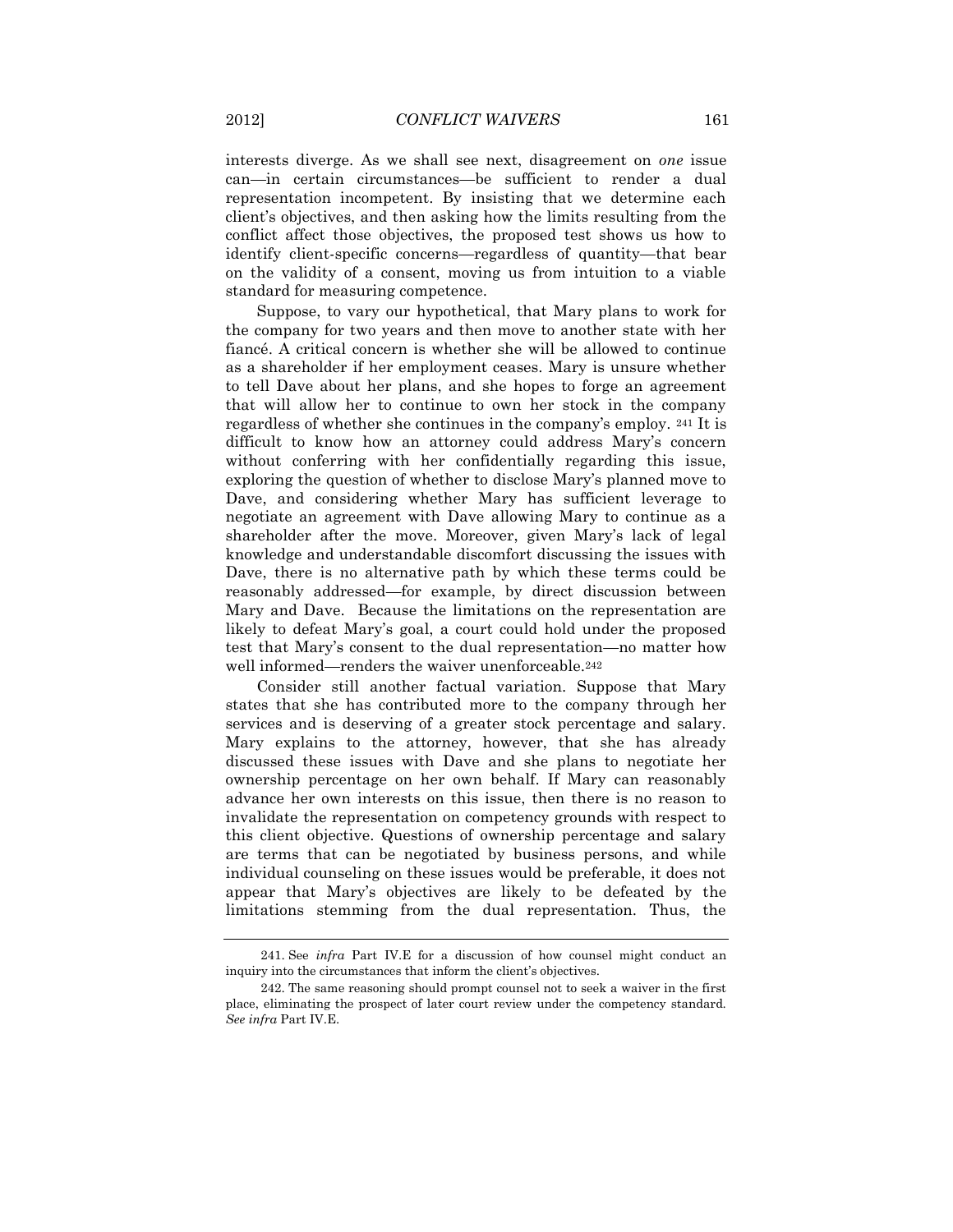proposed test explains the significance of the client's decision to undertake certain aspects of the representation on her own.<sup>243</sup> The test does not dismiss this desire as irrelevant in evaluating the competency of the joint representation. Nor does the test presume that the client's desire to handle certain aspects of the representation automatically validates the arrangement as competent. Instead, the test treats the client's desire to handle a portion of the matter as a decision about means, and asks whether that approach is likely to undermine the client's goal.

Thus, if the issues on which Mary had special concerns were suffused with legal aspects, we would be less willing to defer to a limitation based on Mary's assertion that she will handle such matters on her own. Suppose, for example, that in a separate transaction Dave proposed to sell commercial real estate to Mary, and in a conflict waiver precedent to representing both Mary and Dave, the attorney once again discloses all, explaining for example that he cannot individually counsel or negotiate for either party. Suppose, as is often the case, that the commercial real estate transaction contains an array of conditions, contingencies, title clearance, and other concerns that require legal analysis and counseling. Absent legal training or some other reason to believe that Mary can competently protect herself on these issues, we should be unwilling to accept a waiver that precludes counsel from performing these services, which are essential to Mary's presumptive goal of consummating the transaction with reasonable protections.<sup>244</sup> If the client wishes to proceed on her own, she certainly may, even incompetently. But under the proposed test, counsel cannot preside over a transaction that will fundamentally disserve the client's objectives—even with the client's informed consent.

### *E. The Law Office*

The proposed test would not only fundamentally alter the method by which courts analyze the enforceability of conflict waivers, it would augur a sea change in the way that practitioners approach conflict-waiver problems. In many ways, the current approach of practitioners reflects the lack of clarity or coherence in the law governing whether consent can cure a concurrent conflict of interest.<sup>245</sup> Although attorneys understand that they must explain to

<sup>243</sup>*. See* MODEL RULES OF PROF'L CONDUCT R. 1.7 cmt. 32 (2012) (noting in concurrent representation "the clients may be required to assume greater responsibility for decisions than when each client is separately represented").

<sup>244</sup>*. See* Baldasarre v. Butler, 625 A.2d 458, 467 (N.J. 1993) (holding that the buyer and seller in a complex commercial real estate transaction cannot consent to dual representation by an attorney).

<sup>245</sup>*. See id.* at 459-61 (attorney procured consent of buyer and seller, then attempted to execute transaction).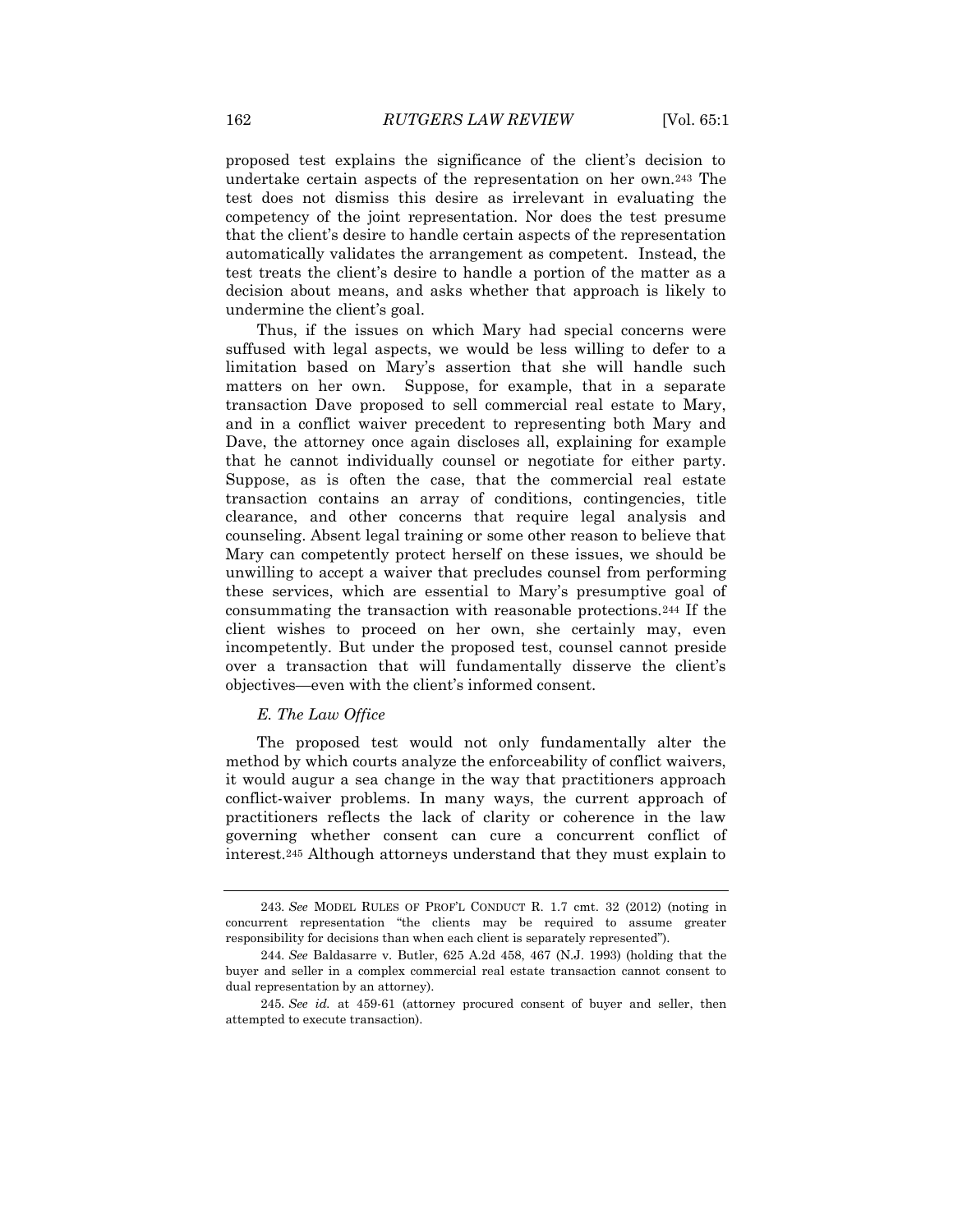clients the risks and limitations posed by the conflict, they have no standard by which to determine whether consent should be sought in the first place.<sup>246</sup> As a result, client rights and interests are compromised: attorneys obtain waivers when they should not,<sup>247</sup> and, conversely, they may refuse to obtain a waiver when the clients strongly prefer to proceed jointly and there is no reason not to accommodate them.<sup>248</sup>

Counsel must begin with an inquiry into the prospective client's objectives for the representation.<sup>249</sup> In some instances, the prospective client's objectives will often be obvious: in the criminal setting, she seeks an acquittal or the most favorable plea agreement;<sup>250</sup> in the civil litigation context, the plaintiff typically wants a full and fair recovery, and the defendant hopes to minimize the plaintiff's recovery.<sup>251</sup> In some situations, however, the prospective client may have special circumstances that counsel must descry in order to have a full understanding of the client's goal.<sup>252</sup> For example, in the litigation setting, the prospective client may be unwilling to pursue a claim or sue a potentially responsible party.<sup>253</sup> In the transaction setting, the prospective client may have a particular protection in mind that flows from her unique circumstances.<sup>254</sup> The attorney need not be passive in seeking to uncover the client's objectives: she may need to counsel the client on the implications of various objectives that the client is considering. While the attorney may provide valuable advice on client objectives,

<sup>246</sup>*. See supra* notes 129-30 and accompanying text.

<sup>247</sup>*. See, e.g.*, *Baldasarre*, 625 A.2d at 467 (representing buyer and seller of commercial real estate); *In re* Jans, 666 P.2d 830, 833 (Or. 1983) (representing employer and employee regarding employment agreement); Rice v. Baron, 456 F. Supp. 1361, 1374 (S.D.N.Y. 1978) (representing clients with cross claims against each other).

<sup>248</sup>*. See* RESTATEMENT (THIRD) OF LAW GOVERNING LAWYERS § 122 cmt. (b) (2012) ("A lawyer might be unwilling to accept the risk that a consenting client will later become disappointed with the representation and contend that the consent was defective . . . .").

<sup>249.</sup> The term "prospective client" is used here because the attorney should inquire into objectives (and analyze whether the conflict is consentable under the proposed test) before eliciting consent to the conflict or entering into the representation.

<sup>250</sup>*. See supra* note 212 and accompanying text.

<sup>251</sup>*. See infra* Part IV.C, for a discussion of varied client objectives in the civil litigation setting. Of course, a client may have values that lead to objectives other than maximizing her legal interests. *See* Kruse, *supra* note 126, at 133-34 (suggesting that attorney "actively" listen and probe "beneath the client's expressed desires" to help the client clarify her values.).

<sup>252.</sup> For additional discussion of special circumstances, see *supra* notes 141-41, 228-30 and accompanying text.

<sup>253</sup>*. See supra* notes 228-30 and accompanying text.

<sup>254</sup>*. See supra* note 241 and accompanying text.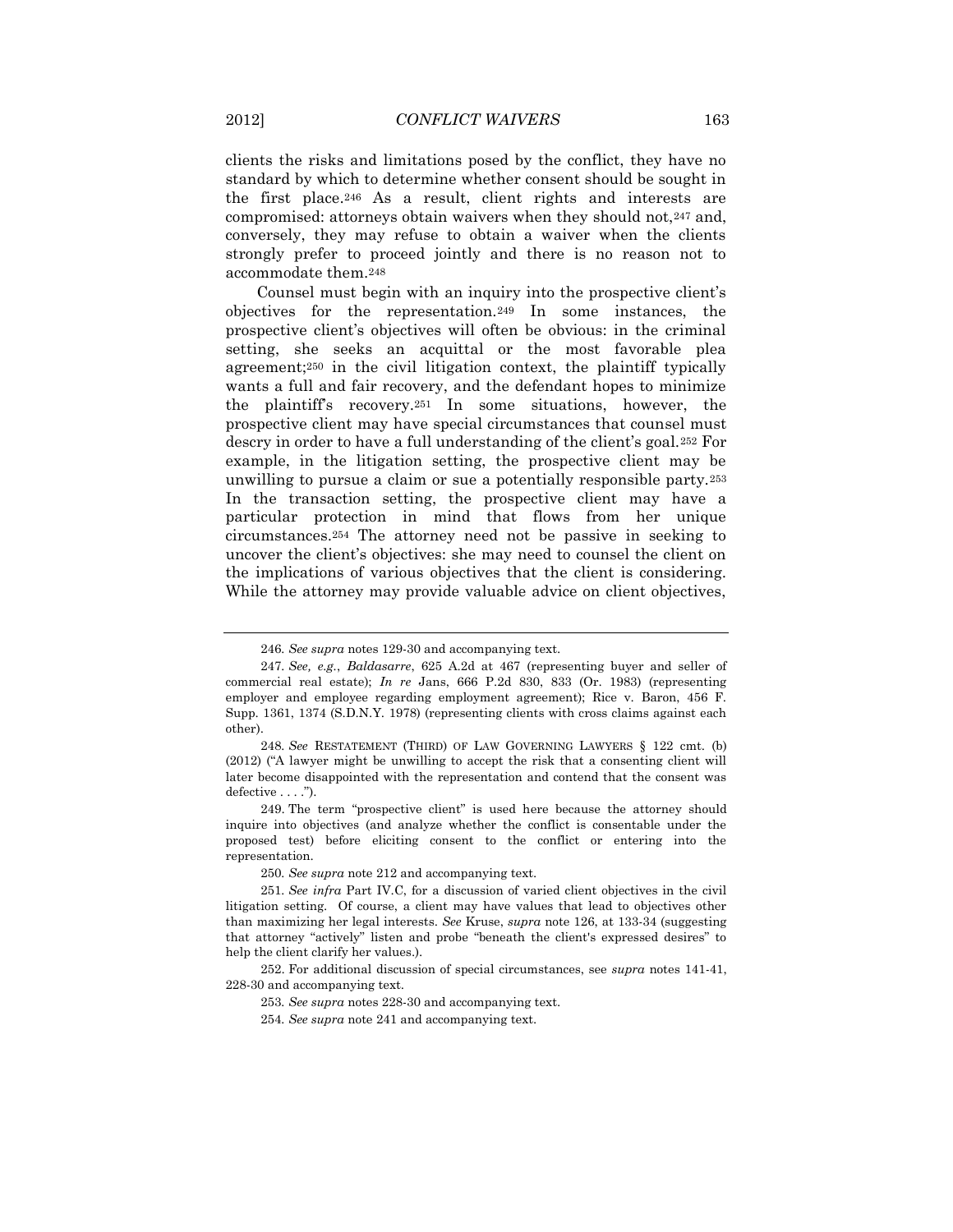the decision belongs to the client.<sup>255</sup>

In a joint representation, the attorney's inquiry into a client's objectives must be conducted outside the presence of the other prospective client. A prospective client may be unwilling to disclose his special circumstance in the presence of the other client. Moreover, such disclosure may compromise prospective client interests that would have been protected in a confidential communication with separate counsel.<sup>256</sup> The lawyer cannot evaluate whether a matter is a good candidate for a client waiver without an uninhibited and confidential discussion with the prospective client about her objectives for the representation.

If, after the private discussion with the prospective clients,<sup>257</sup> the attorney concludes that a waiver is appropriate, then the attorney can establish with each client the treatment of confidential information under the dual representation.<sup>258</sup> If the conflict cannot be waived under the proposed test, however, and if the information learned in the private consultation could adversely harm a prospective client if withheld or disclosed from the other client, then the lawyer should not represent *either* prospective client in the same or related matter.<sup>259</sup>

Once the attorney has thoroughly considered the client's objectives, she must next identify the limitations on the representation resulting from the conflict of interest. The attorney must then determine whether the limitations on means resulting from the conflict of interest are likely to defeat those objectives. The examples of the proposed test in application provided earlier<sup>260</sup> should provide guidance for counsel in conducting this analysis even though the factual particulars will no doubt differ.

260*. See supra* Part IV.

<sup>255</sup>*. See supra* notes 126-27 and accompanying text.

<sup>256</sup>*. See* MODEL RULES OF PROF'L CONDUCT R. 1.18(b) (2012) ("Even when no client-lawyer relationship ensues, a lawyer who has had discussions with a prospective client shall not use or reveal information learned in the consultation . . . .").

<sup>257.</sup> The attorney should not disclose the contents of the objectives discussion with either prospective client to the other without consent. *Id.* R. 1.18(b).

<sup>258.</sup> Almost invariably, the correct practice is for counsel to condition the joint representation on a sharing of all information relating to the representation by and between the co-clients. This will avoid the danger that one client will provide information to counsel that the other client will deem material, and the attorney will be left with the unenviable choice of breaching his duty of confidentiality to one client under Model Rule 1.6(a) or breaching his duty of communication to the other client under Model Rule 1.4. *See id.* R. 1.7 cmt. 31.

<sup>259</sup>*. See id.* R. 1.18(b) (2012). See *infra* note 258 for an analysis of why the competing obligations of confidentiality and disclosure cannot be satisfied between coclients. These concerns apply with equal force to a representation of one client who will benefit from disclosure of confidential information gained from a prospective but-notretained co-client.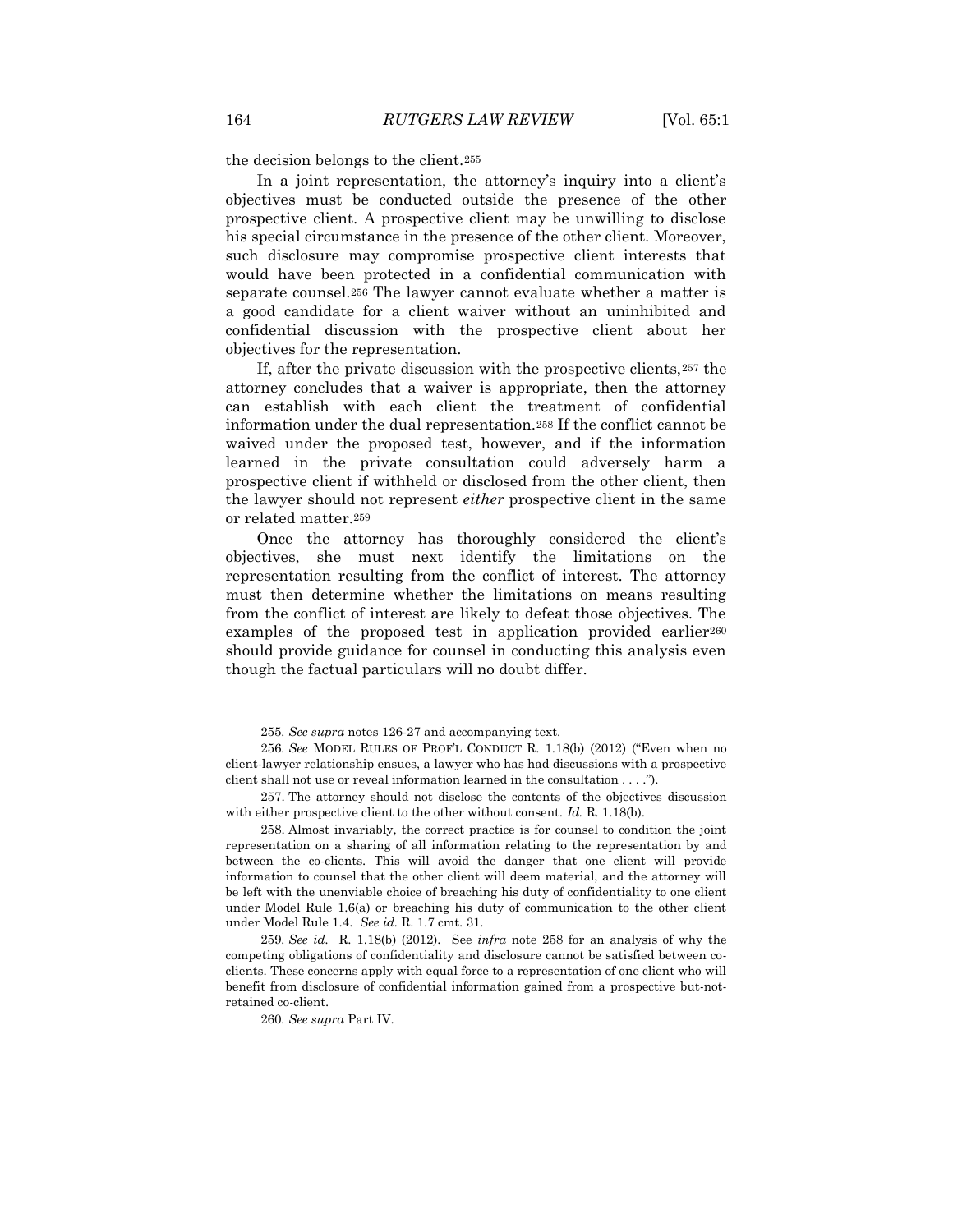If the attorney concludes that the circumstances allow for a conflict waiver under the proposed test, the attorney is well advised to document the facts and analysis upon which that finding is based. First, the client's objectives are best memorialized in writing.<sup>261</sup> Second, if the goal differs from the typical outcome that a client would want from a representation of this kind, then the attorney should also document the special client circumstances that warrant the unusual goal.<sup>262</sup> Third, the attorney should identify the limitations on the representation posed by the conflict, and explain why those limitations—even if material—are not likely to defeat the client's objectives. Finally, if alternate means will be used to further the client's objectives,<sup>263</sup> counsel should identify these alternate means and explain why this approach, even if less than optimal, is not likely to defeat the client's objectives.

By providing a written analysis of the facts and analysis mandated by the proposed test, the attorney can reduce the risk of a later challenge by a client who contends that he should never have been allowed to waive the conflict in the first place. While a court need not defer to the attorney's analysis of whether the limits on the representation are likely to defeat the client's objectives, the documentation—if countersigned by the client—will establish the lawyer's and client's understanding regarding the client's objectives, any special circumstances that informed them and any alternate means. This writing should create a strong (although defeasible) presumption that the factual elements that supported the attorney's decision to proceed with a waiver are correct.

## V. CONCLUSION

The world would be simpler if lawyers were never asked to represent two or more clients in the same or related matters. In

<sup>261.</sup> The *Model Rules* apparently require only that the fact of the informed consent but not the underlying disclosures be confirmed in writing. *See* MODEL RULES OF PROF'L CONDUCT R. 1.7(b)(4) (requiring that the informed consent of each client be "confirmed in writing."); *see id.* R. 1.0(b) (defining "confirmed in writing" as "informed consent that is given in writing by the person or a writing that a lawyer promptly transmits to the person confirming an oral informed consent"). Nonetheless, the detailed writing recommended herein will provide a measure of protection for counsel against a later client challenge of the waiver. *See supra* note 258 and accompanying text.

<sup>262</sup>*. See supra* note 225. By documenting why the client does not wish counsel to pursue a particular goal or objective, counsel can reduce the risk of a later claim that that failure to pursue this goal was the result of a conflict of interest that rendered the representation incompetent. Moreover, the understanding should qualify as a competent, enforceable limitation on the scope of the representation under Model Rule 1.2(c), protecting the attorney against a malpractice claim for not pursuing such goal. *See, e.g.*, Fitzgerald v. Linnus, 765 A.2d 251, 259 (N.J. Super. Ct. App. Div. 2001).

<sup>263.</sup> For a discussion of alternate means, see *supra* text accompanying notes 241-42.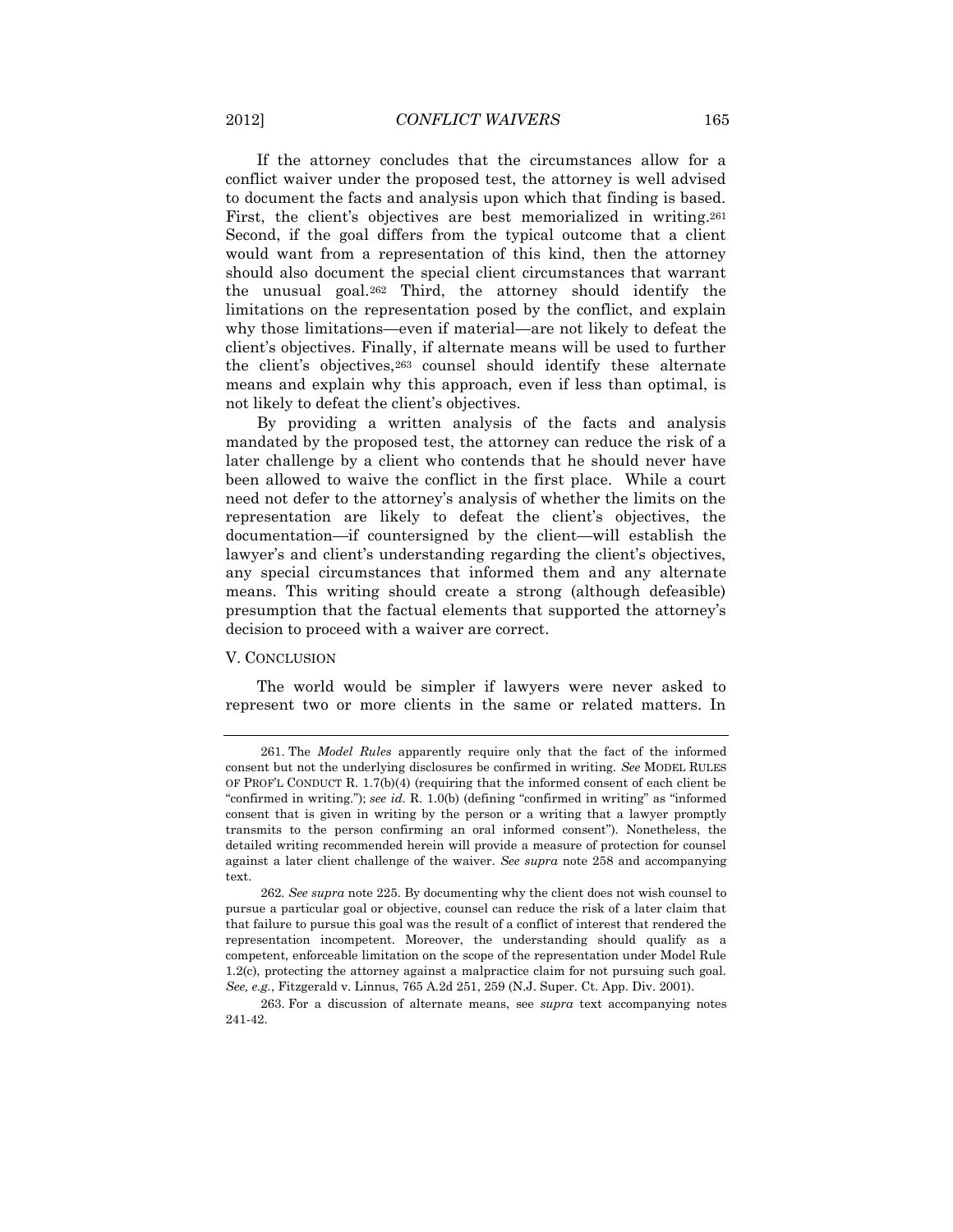practice, however, the request is surprisingly common, and it can place counsel in a difficult position. Clients may have good reasons for wanting to proceed with a joint representation, and—after explanation by counsel—they may fully understand the risks and disadvantages of doing so. As the *Model Rules* make clear, however, the informed consent of the clients is not enough to waive the conflict of interest posed by a joint representation. Informed conflict waivers are valid only if the representation of each client will nonetheless be competent. Thus, the attorney is left with the challenge of determining whether to accede to the client's request, knowing that proceeding jointly could lead to disciplinary and malpractice consequences if a tribunal later disagrees with her competence analysis. The need for a principled standard to guide lawyers and courts in determining when and whether a joint representation is competent could hardly be greater.

And yet we have anything but clarity. Courts have not found a way to integrate the twin elements of competence and consent, and as a result—they have not developed a viable test by which to determine when a concurrent conflict can be waived under Model Rule 1.7(b). Our traditional understanding of competence asks what a reasonable lawyer would do for the client in the representation. Reasonable lawyers, one presumes, undertake material actions for the client during the course of a representation. When clients grant their informed consent to a joint representation, however, they understand that counsel *cannot* undertake certain material actions on their behalf as a result of the conflict of interest. These are the disadvantages of joint representation—the disadvantages the client accepts by waiving the conflict. Thus, if we measure competence without understanding its relation to client consent, nearly every informed conflict waiver presents a risk of invalidation due to the material limitations on counsel's role resulting from the conflict of interest.

Without a unified understanding of competence and consent, courts have been remitted to largely intuitive accounts of whether informed consents should be disregarded under the competence standard. In *Wheat*, the Supreme Court's five-four split was grounded in fundamental disagreement over whether to uphold the defendant's conflict waiver, but neither the majority nor minority opinions articulate the basis for the differing standards they applied in evaluating the competence of the representation. The confusion extends to other major practice areas, since lawyers regularly receive requests for joint representation in civil litigation and transaction settings and courts have likewise offered no principled basis by which to analyze competence in these matters. We need to find a way to honor client consent and competence without allowing either element to overtake the other.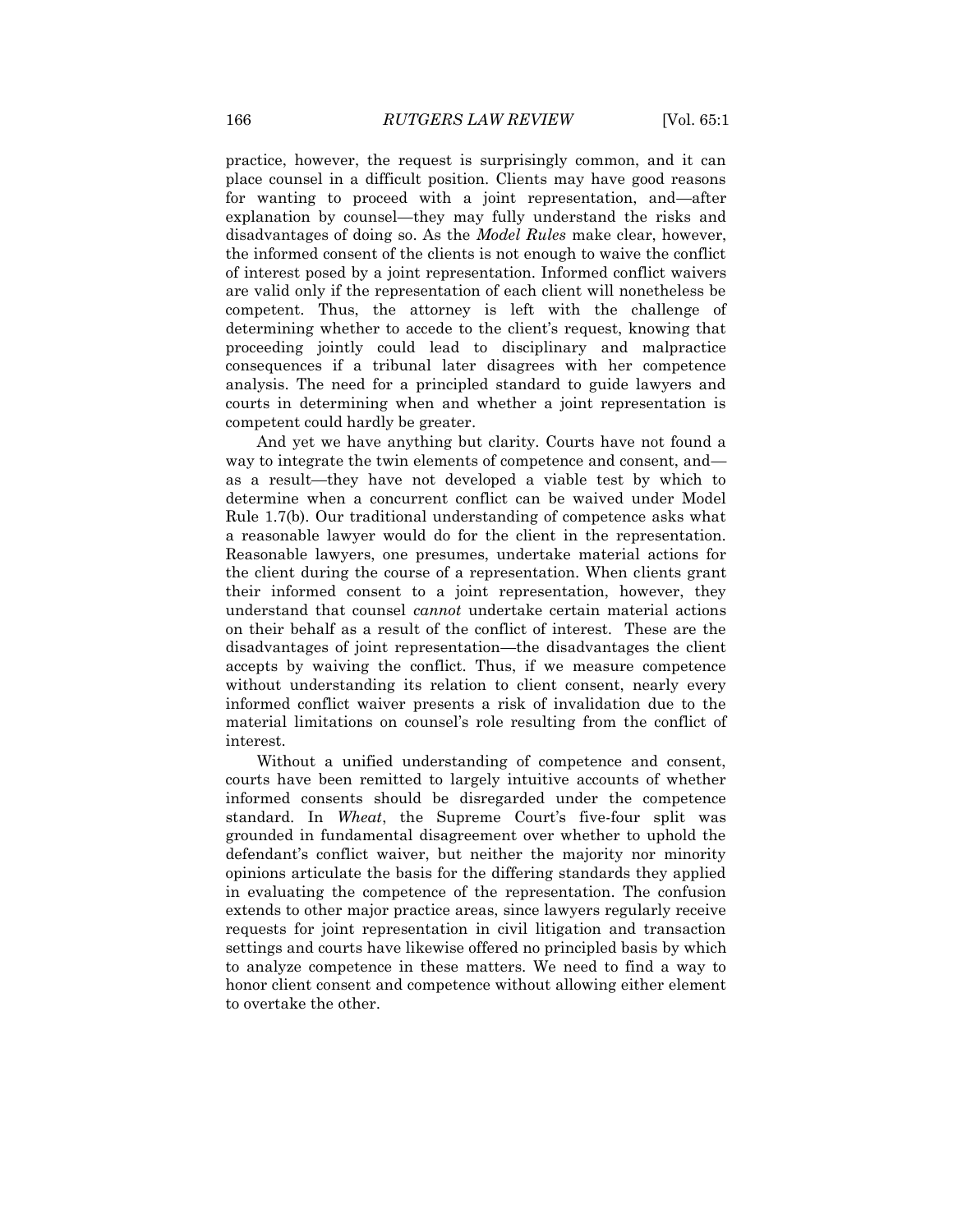The search for a principle that can unify these two seemingly disparate elements begins with an understanding of the interests served by each. We allow clients to consent to a conflict to preserve their autonomy or control over the representation. Although a variety of rationales have been proffered for our commitment to competence, the best account understands competence as a safeguard to protect clients from their own faulty decision making—a form of paternalism. Paternalism takes a variety of forms, however, and most forms of paternalistic intervention are simply incompatible with client autonomy. If we strike down consents because the client has not acted in her "best interest," we supplant the client's assessment of the joint representation with our own, undermining the commitment to client autonomy that grounds the client's right of consent in the first place.

However, one type of paternalism *is* consonant with client autonomy—that which we have termed "means" paternalism. Under this approach, we defer to the client's *objectives*, long understood as the sole province of the client; we intervene when the client makes decisions about *means* that are likely to undermine those objectives, and thereby defeat her own, more fundamental commitment. In an important sense, therefore, intervention to protect the client from undermining *her own objectives* enhances rather than restricts client autonomy. Thus understood, competence and consent are animated by the same deeper goal—client autonomy. This insight allows us to fashion a standard by which to determine when concurrent clients can waive a conflict of interest under Model Rule 1.7(b). *An informed conflict waiver must be rejected as incompetent if limitations on the means or procedures by which the attorney pursues the matter caused by the conflict of interest are likely to defeat the client's objectives for the representation (the "client-objectives" or "proposed" test).*

The proposed test solves the paradox of competency and consent posed by Model Rule 1.7(b). If the purpose of a conflict waiver is the client's acceptance of material limitations on the representation resulting from the conflict, and if representations with material deficiencies are incompetent, how could *any* waiver withstand scrutiny under the competence standard? In a standard representation, where there is no conflict of interest and the client has not accepted any limitations on the lawyer's performance, *any* material deficiency in the representation can render it incompetent under Model Rule 1.1. When the client accepts limitations on the lawyer's performance as a result of a conflict, however, those accepted deficiencies cannot render the representation incompetent simply because they are material, otherwise the client's consent will be given no force or effect. Under the proposed test, a limitation resulting from a conflict could prevent the attorney from taking certain, material steps to achieve the client's goal without being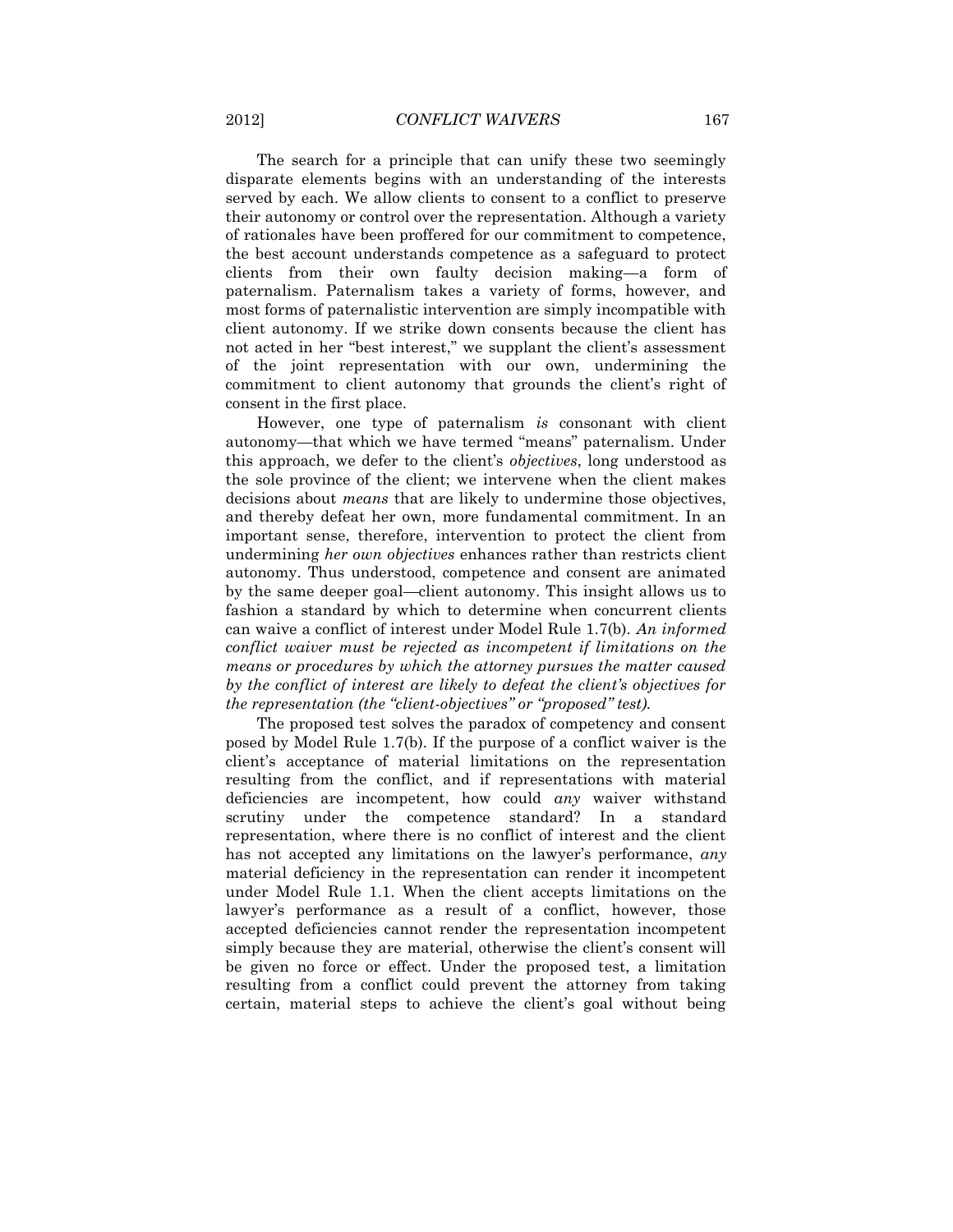*likely to defeat* the client's goal. The question is not whether the limitations are material. We presume as much: if the limitations were not material, they would not have been the subject of disclosure and consent under Model Rule 1.7(b) in the first place. The question instead is whether the limitations are likely to be goal defeating. In evaluating competency, the proposed test acknowledges that the client has *accepted* the limitations in question.

The proposed test integrates Model Rule 1.7(b) with the remainder of the *Model Rules* and the deeper commitments of the legal profession that ground the *Rules*. The *Model Rules* treat objectives and means as distinct elements of the representation, and provide that objectives are, within ethical limits, uniquely the client's to shape. Moreover, the "agency" or "client autonomy" vision of lawyering remains a core commitment of the legal profession. It is the *client's* case or transaction, after all, and the client—as principal—ought to retain control (within ethical limits) over what is pursued on her behalf. When courts reject waivers on competency grounds under the proposed test, they do not superimpose their objectives for the representation on the client. When the client accepts means limitations that are *inconsistent* with the client's objective, however, we have strong reason to believe that the objective and not the means represents the true and deepest commitment of the client. Incompetence, understood through this lens, is a failure of means—limitations that are likely to prevent the attorney from undertaking the steps necessary to fulfill the client's goal. Thus, in an important sense, we *preserve* client autonomy by refusing to accept client-approved lawyering means that undermine client objectives.

By integrating competency and consent into the test of conflict waivers, the client-objectives test restores both elements to their proper role in conflict-waiver analysis under Model Rule 1.7(b). We need no longer oscillate between the poles of (i) deference to informed consent—assuming that every informed decision of the client to waive a conflict is valid regardless of its effect on the representation, and (ii) an assessment of competency uninformed by consent rejecting client waivers that do not comport with our view of the client's best interests without acknowledging that the client has accepted at least certain, material deficiencies in the representation through her informed consent.

By identifying what the client hopes to accomplish with the representation, the proposed test provides a baseline against which to measure the significance of the limitations caused by the joint representation. Not just any limits on means—even material ones will invalidate a client's consent. When a client consents to limitations that are likely to undermine her own objectives for the representation, the representation is incompetent—by dint of the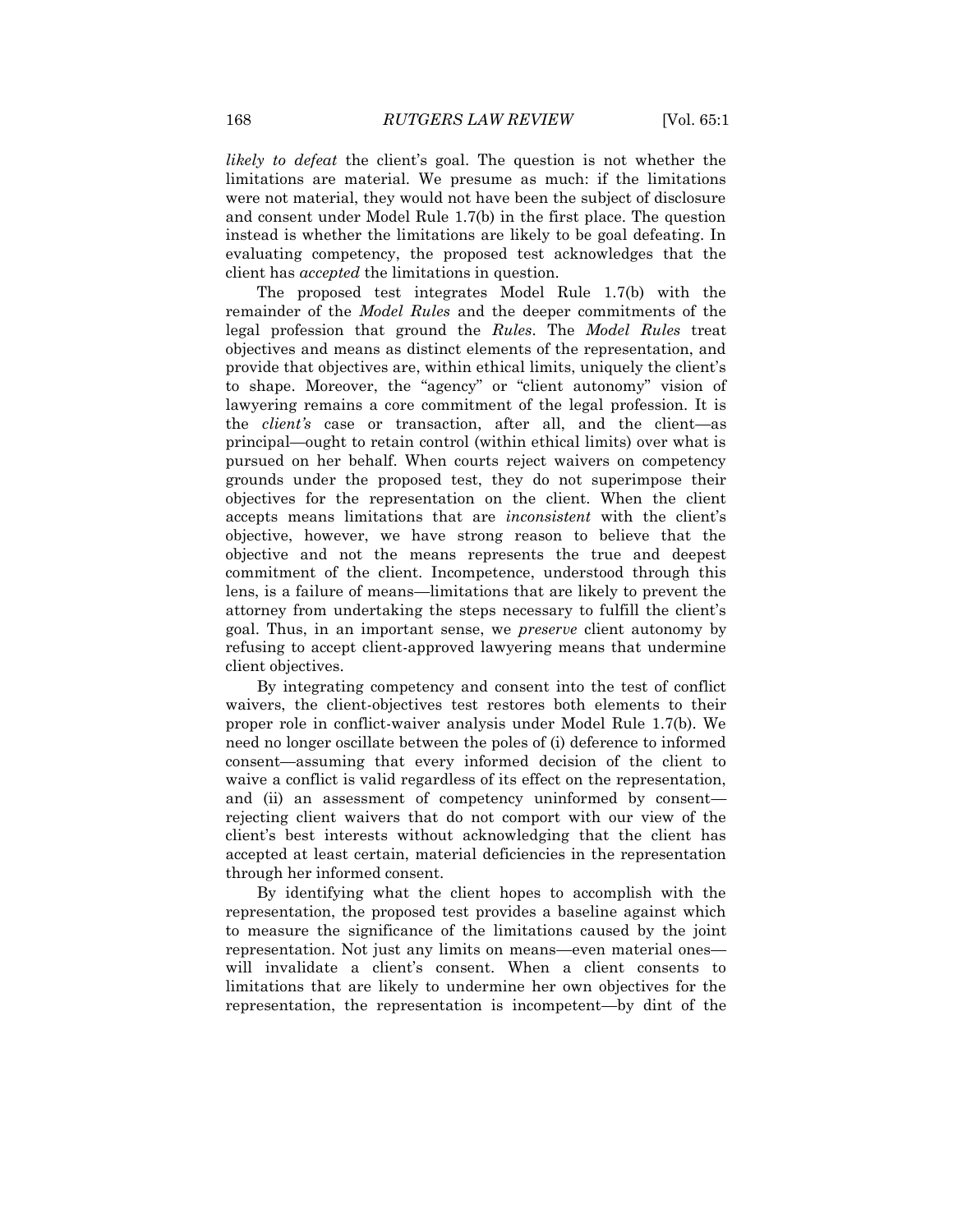client's own more fundamental commitment. The proposed test accommodates both elements of Model Rule 1.7(b): competency and consent in tandem determine when and whether a client's consent to a joint representation should be upheld or disregarded.

By way of summary of Parts III and IV, we can offer something of a decision guide for practitioners and courts in applying the proposed test to determine when clients can waive a concurrent conflict of interest.<sup>264</sup>

I. *Objectives*

A. The attorney should engage in a confidential discussion with each proposed client (henceforth "client") to identify the objectives of each for the representation.<sup>265</sup>

B. While the type of representation will often provide strong presumptions about a client's objectives, an inquiry into the client's "special circumstances" may reveal a different or more particularized client objective. While lawyers can offer valuable input on what the client might hope to achieve from the representation, decisions about what to accomplish in the representation lie ultimately with the client.

C. Practitioners and courts should be solicitous of any client objective that incorporates a procedural limitation, e.g., "the client wishes to maximize her recovery in the civil litigation without suing B." Absent careful inquiry, waivers can incorrectly be rendered valid by characterizing the troublesome procedural limitation (the attorney cannot sue B) as a new objective (the client seeks only the recovery she would obtain without suing B).

1. When client objectives reflect the same limitations caused by a conflict of interest, courts must determine whether: (a) the client genuinely desires only the limited objective, thereby satisfying the competency concern; or (b) the limited objective is a contrivance to insulate the waiver from competency review.

2. The question is whether the client would have sought this limited objective if she had pursued the representation with independent counsel.

3. The attorney should document the special circumstances

<sup>264.</sup> The following assumes that the lawyer has or plans to disclose sufficient information to gain the informed consent of the client. Our question here, as in this Article generally, is whether this consent should be honored under the competence and diligence demands of Model Rule 1.7(b)(1) and not what must be disclosed in order to obtain informed consent to the conflict Model Rule 1.7(b)(4). Nonetheless, the proposed test also implies much about the latter question: in eliciting informed consent, the attorney must identify the limitations on means caused by the conflict and explain their implications, which are the effect of the limitations on the attorney's pursuit of the client's objectives.

<sup>265.</sup> The representation of *each* client that proposes to enter into the concurrent representation must satisfy the proposed test.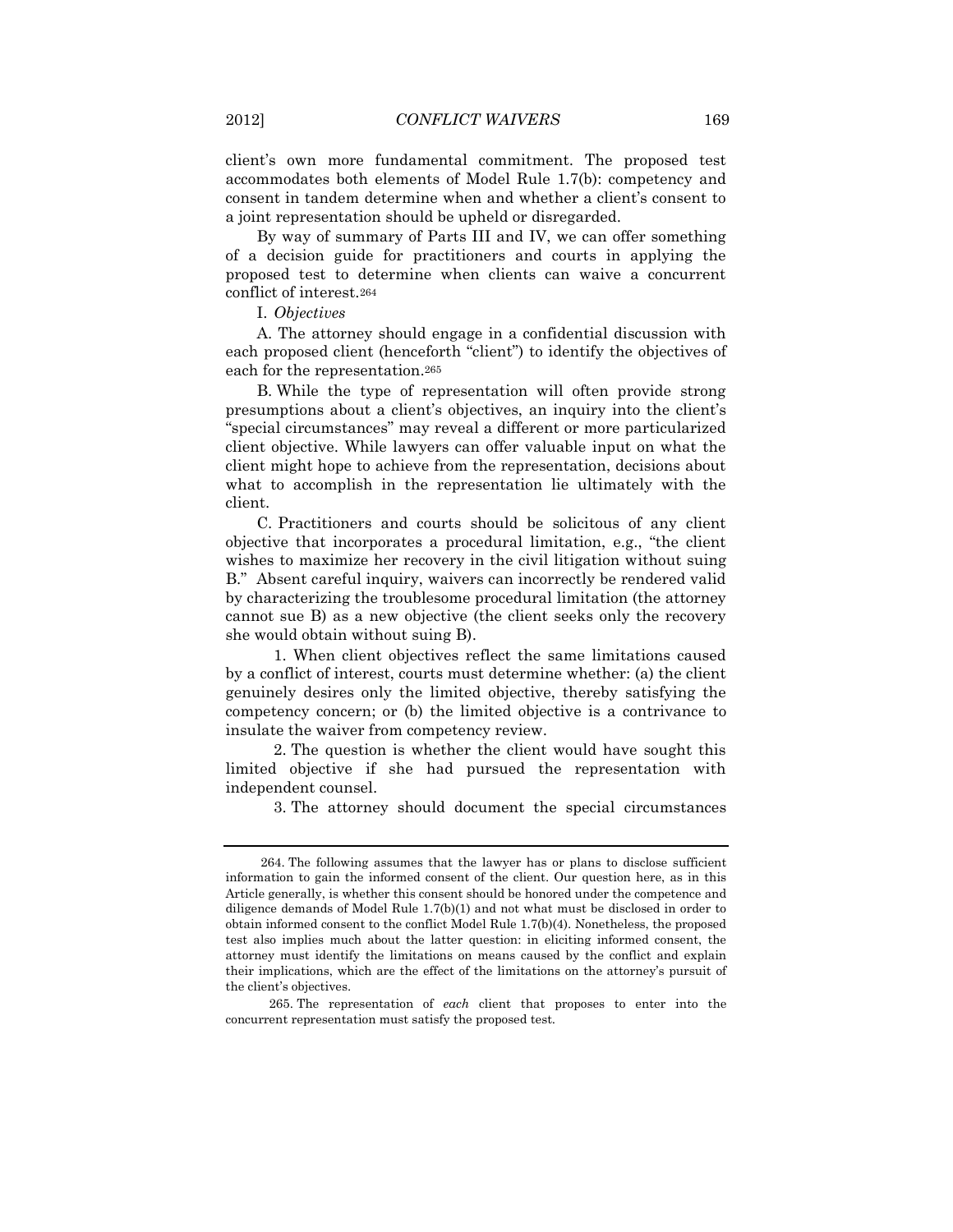that explain why the client desired a limited objective. For example, the client and B may be close personal friends and the client may not wish to sue B; or a corporation may not wish to litigate a matter to avoid negative publicity.

D. The client's objective should not be characterized in terms of the probability of achieving a certain outcome. For example, we would *not* describe A's objective as "maximizing her prospects of achieving a full and fair recovery." We focus instead on what the client wants to achieve (e.g., a full and fair recovery), and bring probability to bear in determining whether the limitations resulting from the conflict are "likely" to undermine the client's objective.

II. *Limitations*.

A. The attorney or court must next identify the material limitations on the actions the lawyer can take as a result of the conflict of interest. For example:

1. In the litigation setting, the dual representation may preclude a lawyer from raising or counseling the clients about certain claims or defenses that affect the other client, one client's testimony may adversely affect the other, or the attorney may not be able to cross-examine a co-client who provides adverse testimony.

2. In the transaction setting, the conflict may preclude a lawyer from negotiating on behalf of one client against the other, or from suggesting alternatives to one client that could disadvantage another.

3. In concurrent representations, an overriding limitation is the lawyer's inability to preserve client confidences from the coclient.

B. To identify limitations that may affect the representation, the lawyer should ask herself what services will be necessary for the client over the predicted course of the representation, and which of these services cannot be undertaken because of the conflict of interest.

#### III. *Likely to Defeat the Client's Objectives*

A. A material limitation on the representation caused by a conflict of interest is not enough to invalidate an informed conflict waiver. The client may determine that the advantages of proceeding jointly or with a particular attorney outweigh the loss from a material limitation. This is client's "decision space," which keeps the competence requirement from overtaking the client's right to enter into an informed conflict waiver. When it is more likely than not that the limitations resulting from the conflict will defeat the client's goal, then the waiver should not be honored. For example:

1. In *Wheat*, the attorney's inability to cross-examine a witness whose testimony is not central to the case, although a disadvantage, should not defeat the client's informed waiver.

2. If there were, say, a one-in-three chance that the failure to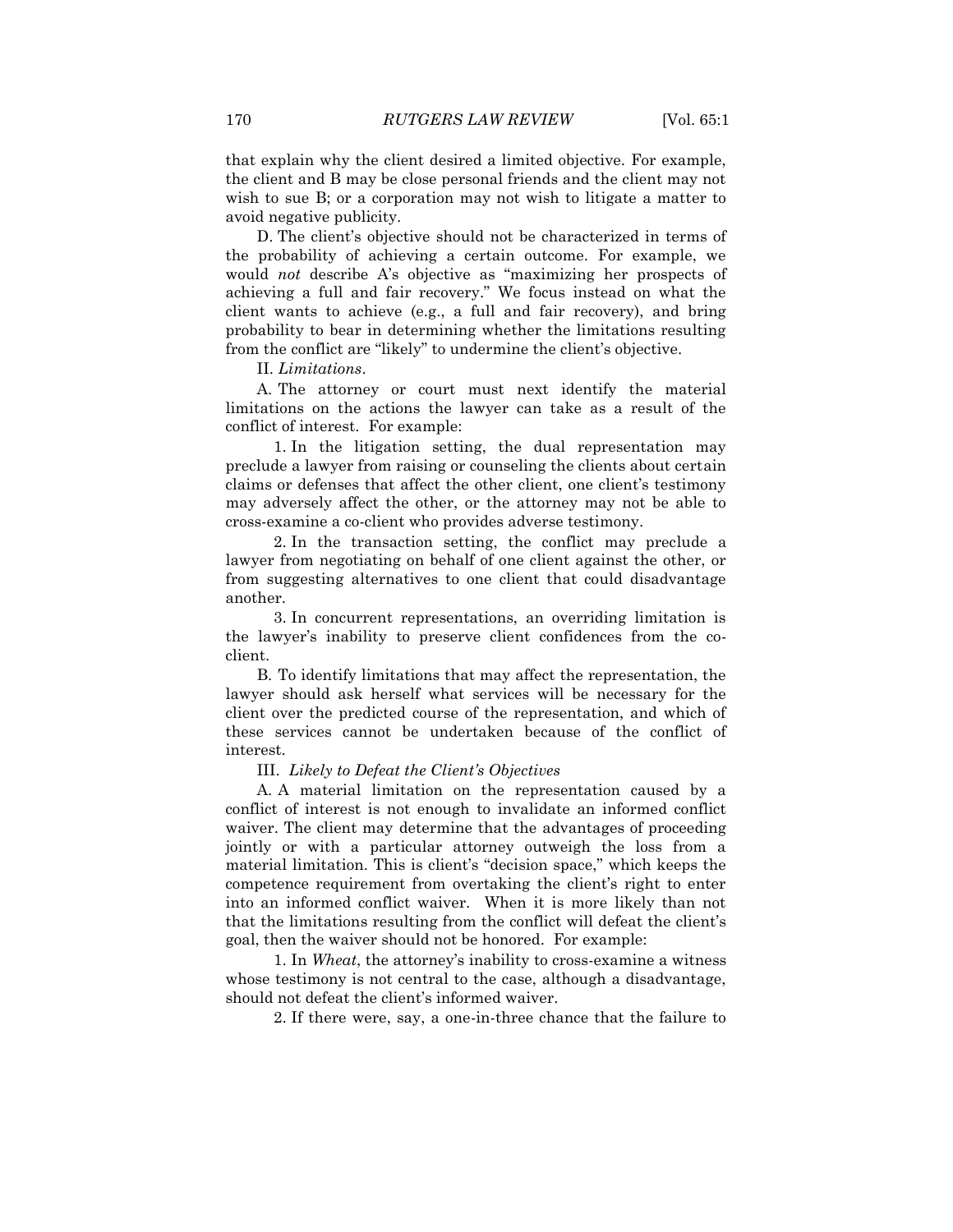name a defendant as a result of a conflict will reduce the client's objective of a full recovery in a civil litigation (assuming that the client has no special circumstances that warrant a limited goal as described above), then the client's informed decision to take on that risk warrants deference. When the risk exceeds 50%, however, the conflict has rendered the representation incompetent and must not be honored.

3. In the transaction setting, when a client will require the attorney's confidential counseling and negotiation efforts to achieve the client's objectives, a dual representation that prevents the attorney from providing these services renders the waiver unenforceable.

B. If a client proposes to undertake certain aspects of the matter on her own (e.g., a sophisticated businessperson who wishes to negotiate certain terms with the co-client without assistance from counsel), the proposed test asks whether that approach is likely to undermine the client's objective. The test does not dismiss the client's desire as irrelevant in evaluating the competence of the representation. Nor does the test presume that the client's desire to handle certain aspects of the representation automatically validates the arrangement as competent.

C. If circumstances change materially during the course of the representation, the proposed test should be reapplied to determine whether the consent remains valid on competency grounds.

D. If the attorney concludes that the circumstances allow for a conflict waiver under the proposed test, she should document the facts and analysis upon which that finding is based. The attorney should document: the client's objectives and, if the objectives differ from those for a typical representation of this kind, the special client circumstances that warrant the limited objectives; the material limitations on the representation posed by the conflict; and why those limitations are not likely to defeat the client's objective.

E. Counsel should understand the risk posed by engaging in the preliminary inquiry to determine whether a concurrent representation waiver is appropriate. If the conflict cannot be waived under the proposed test, *and* if the information learned in the private consultation with each prospective client could adversely affect either client if disclosed or withheld from the other, then the lawyer should not thereafter represent *either* prospective client in the same or related matter.

Model Rule 1.7(b) offers a challenge and an opportunity in conditioning a valid conflict waiver on both competency and consent. The challenge is to avoid allowing either element to serve as the sole measure of whether a conflict waiver is valid. The opportunity lies in forging a deeper understanding that enables us to honor *both* elements. The client-objectives test proposed in this Article reconciles